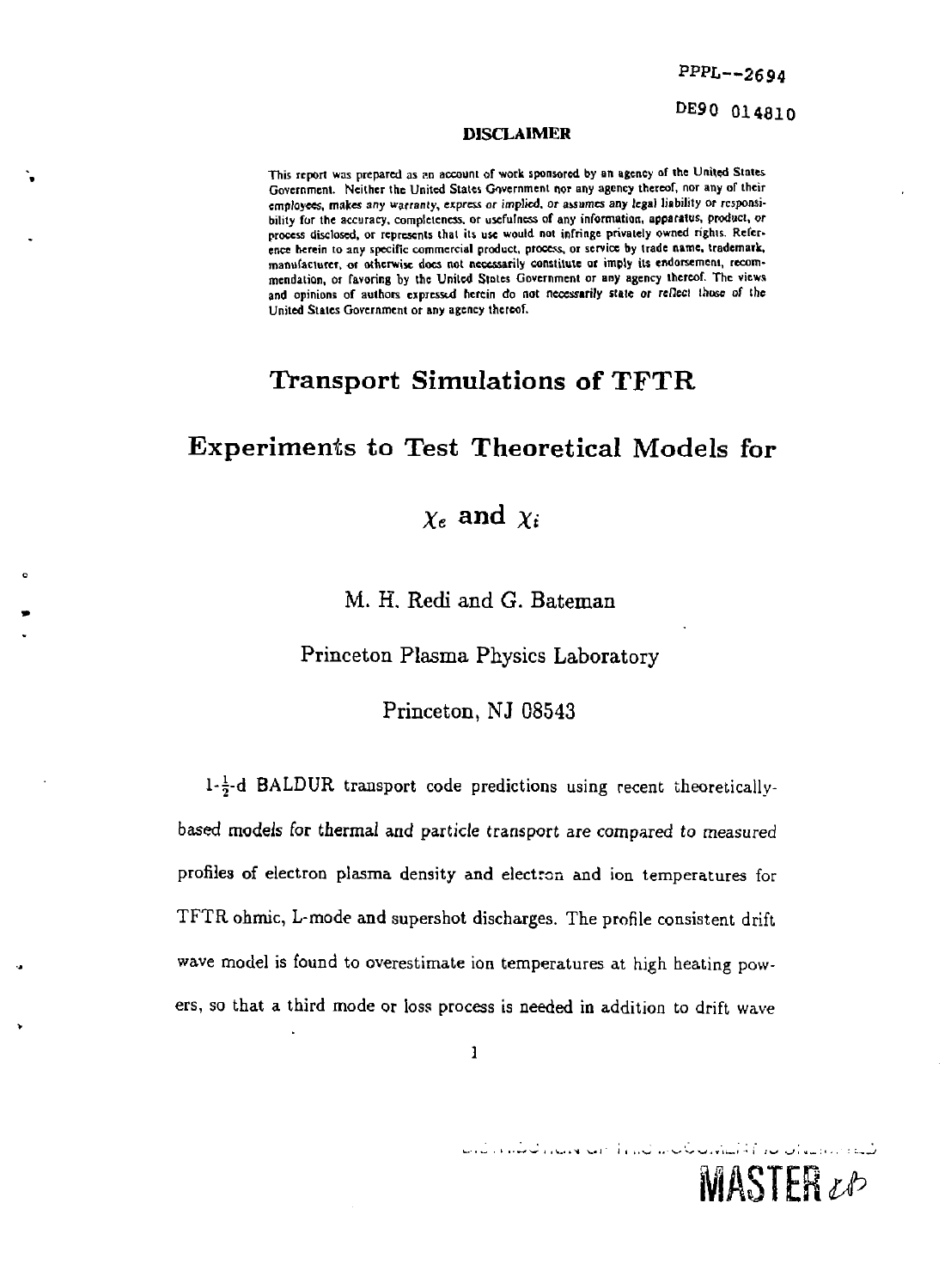### 1. Introduction

Recent interest in understanding the basis of tokamak energy and particle transport has led to the development of theoretical models formulated specifically for testing in predictive tokamak transport codes. With a predictive transport code, measured plasma temperatures and density can be compared to those predicted from a self-consistent, time-dependent calculation of plasma heating, fuelling, conduction, radiation, *etc.* The same code can then be used for predicting performance of future machines *(e.g.,* CIT, ITER, ARIES) and to test ways of improving transport in actual experiments. It is not practical to do extensive testing of transport models against a global database of plasma profiles with a large predictive code such as BALDUR, but by examining only cases typical of three TFTR regimes (ohmic, L-mode, and supershot), insight into the main features of particular models can be gained. In this article, temperatures are predicted and compared to data rather than fluxes or transport coefficients because we take the point of view that the experimental measurements are the fundamental reference point in validating theory. Temperatures are measured not fluxes or diffusivities.

Attempts to model experiments with predictive transport codes and theoretically-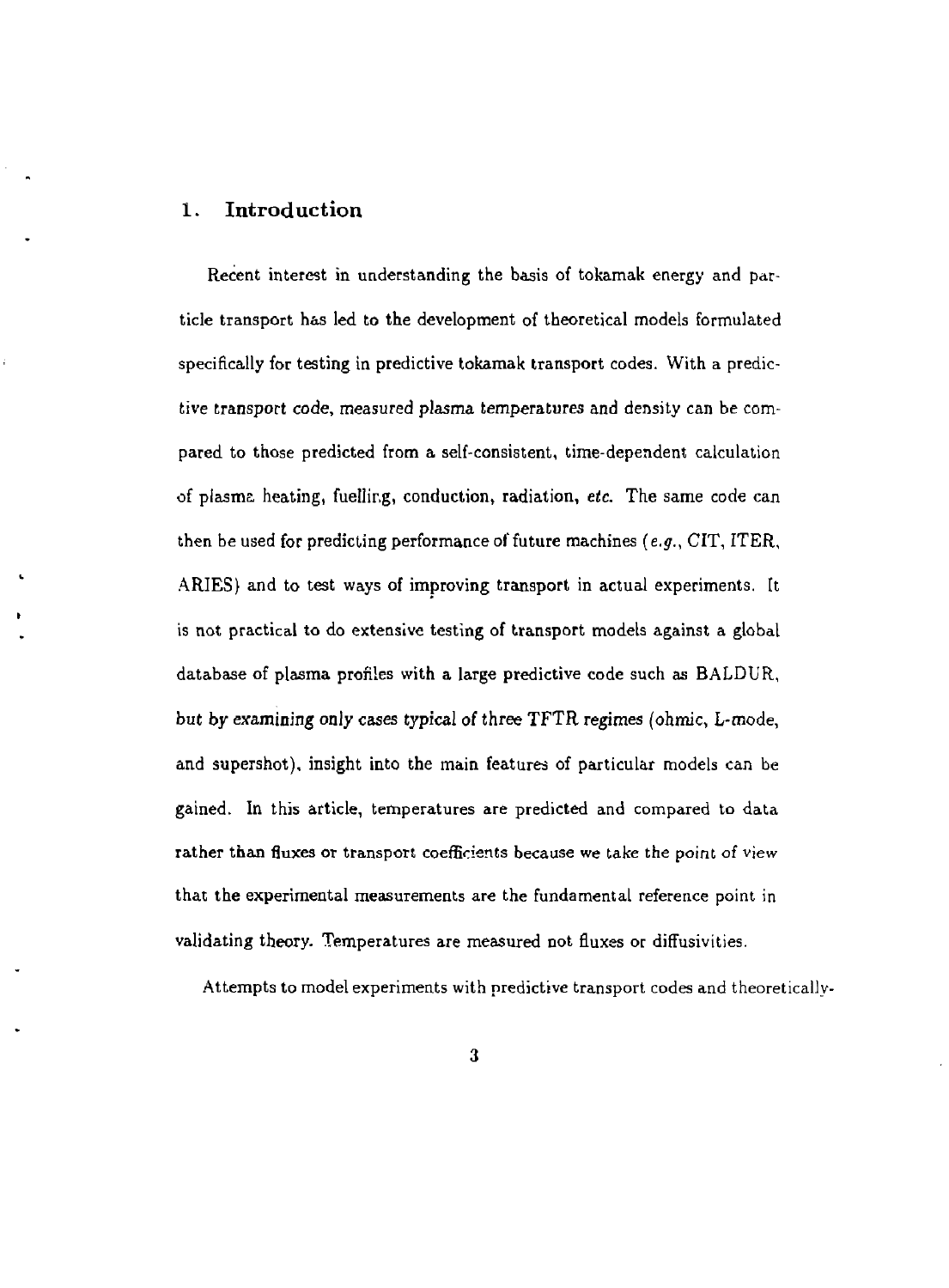based models have led to the development of increasingly complex models. Yet the elements of a) drift wave transport (due both to trapped electron and  $\eta_i$  modes) as well as b) a semiempirical edge loss model are common to most of the recent work in this area  $[-11]$ . Dominguez and Waltz $[3]$ devised the semi-empirical tearing-mode-based "Venetian blind model" to model edge losses in ohmic and neutral beam heated plasmas on Doublet [II. Confinement of plasmas on ISX-A, Alcator-A, Alcator-C, and JET was also simulated with this model. Romanelli et al. [5] used a q-dependent semiempirical form factor for plasma edge losses in ohmic plasmas on Doublet III and to estimate confinement scaling for PDX, Doublet III, Alcator-A, and Alcator-C.

We test several models based on this common hypothesis that two modes are primarily responsible for overall transport. We find that none of the transport models can simulate all three types of TFTR experiments with good agreement. We suggest one possible new mechanism to incorporate in future simulations with each model.

Two recent theoretically-based models which have been notably successful in predicting tokamak behavior are the profile consistent drift wave model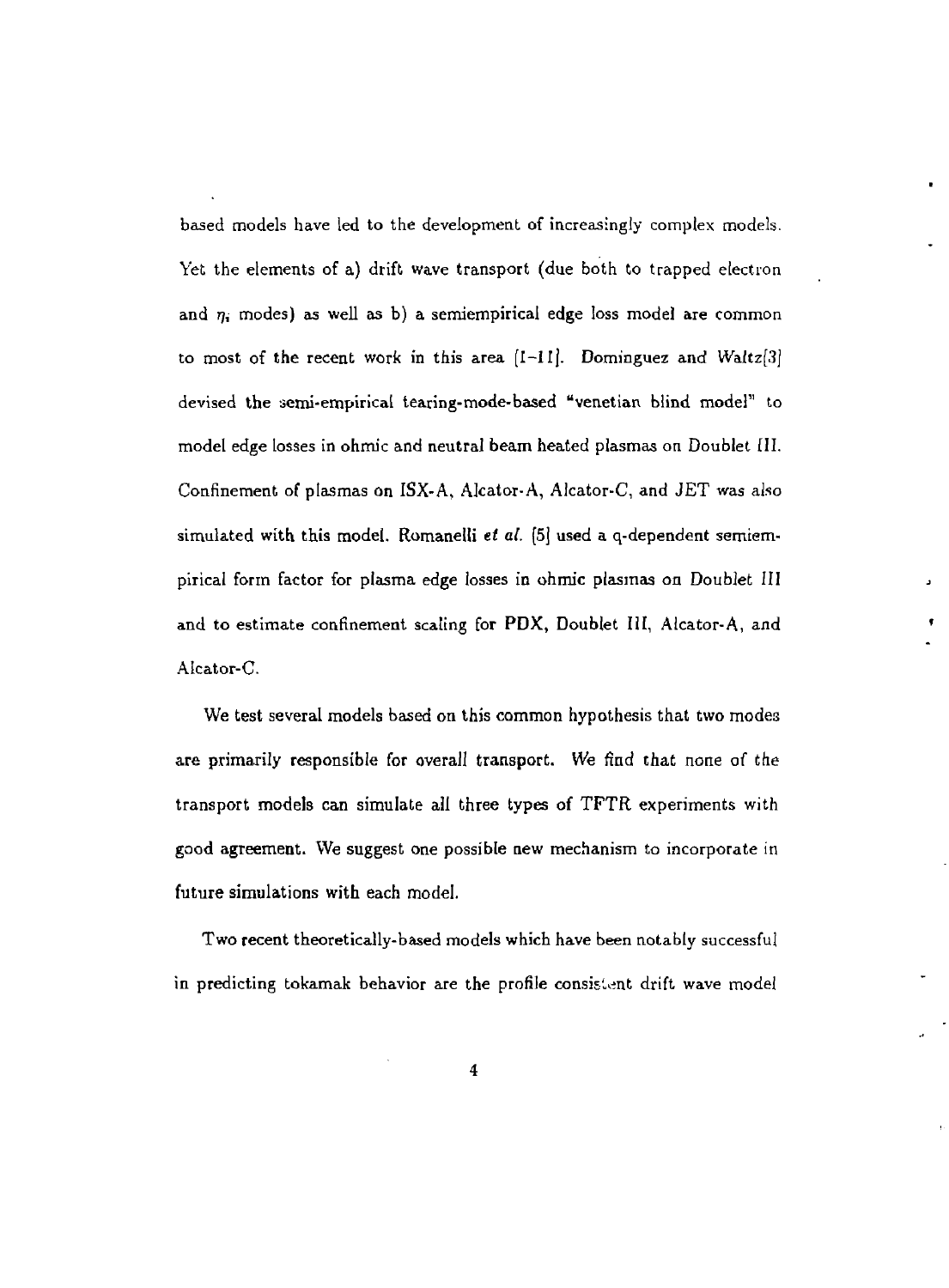(PCDW) [1] and the multiple mode model (MMM)(11], In PCDW edge transport is provided through the consequences of assuming profile consistency. PCDW shows good agreement with experimental temperature profiles found for ohmic, saturated ohmic, ohmic pellet, L-mode, and low power supershots from TFTR; ohmic and ohmic pellet cases from ASDEX, Alcator-C, TEXT [2,7-10]. MMM relies on an early (1978) model of resistive ballooning for edge transport losses[12]. We construct another multimode type model (MMCD) with a recent model of resistive ballooning losses (Carreras, Diamond[13]) which incorporates the effects of different scales for velocity and magnetic field fluctuations. The primary goal of this paper is a comparison of the predictions of these theoretically based models against measured electron and ion temperatures from TFTR experiments.

The models tested are dependent on the source terms calculated in the widely used 1-1/2-d BALDUR code, based on an extensively documented and tested 1-d version. The three experiments simulated were chosen to be representative of typical TFTR experiments for which a complete set of measurements, particularly electron and ion temperatures were available.

The paper is organized as follows. In Sec. 2, the models are described in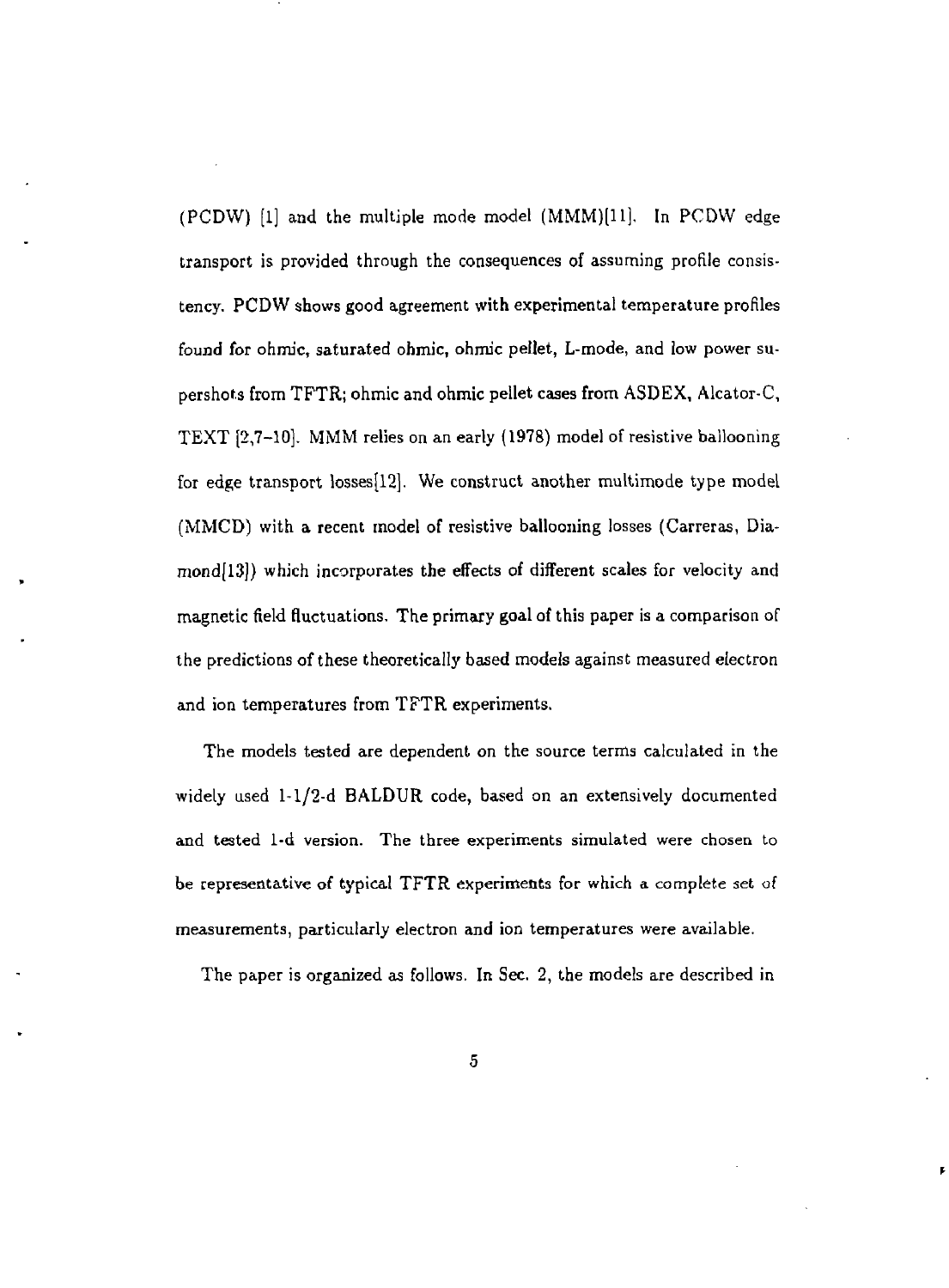detail. In Sec. 3, the experiments are discussed. Details of the simulation procedure with the transport code are presented in Sec. 4. Results are discussed in Sec. 5 and the conclusions and summary are found in Sec. 6.

#### **2. Theoretical Models**

Three models for tokamak transport are described below; the profile consistent drift wave model in Sec. 2.1 and two versions of multiple mode models in Sec. 2.2.

#### *2.1. The Profile Consistent Drift Wave Model*

The profile consistent drift wave model (PCDW) was developed by W.M. Tang [1]. This model uses global drift wave scaling and an empirical form factor to produce the observed radial form of the thermal diffusivities. The model was first tested against TFTRohmic data and was modified to include the effects of significant radiative losses [2]. Overall numerical factors for electron and ion losses were calibrated against this data in the neo-Aicator regime (dominated by electron losses) and in the saturated ohmic regime (both electron and ion losses significant).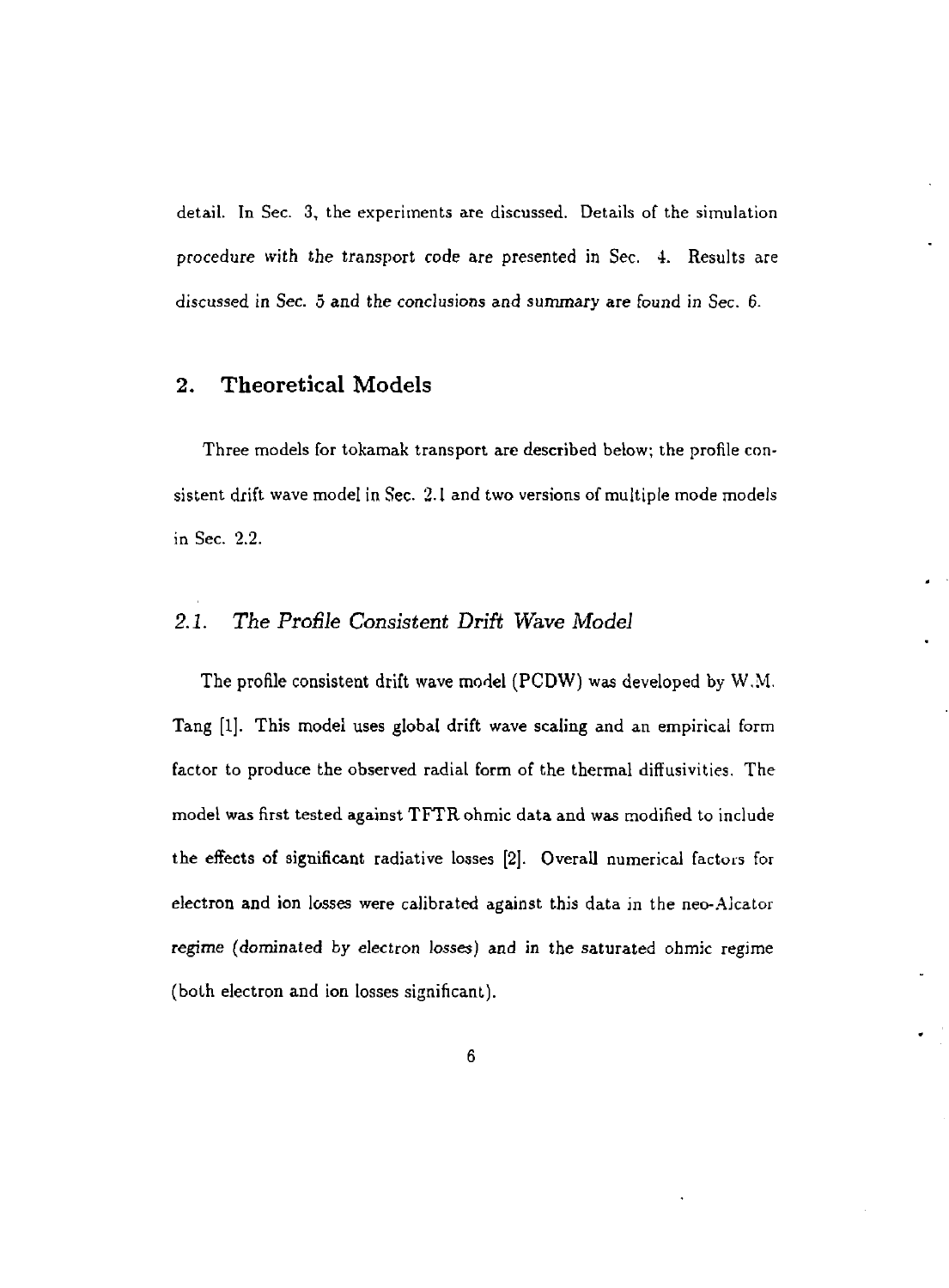PCDW was then successfully applied to simulation of pellet-fuelled ohmic plasmas on TEXT [7], Alcator-C and ASDEX  $[8]$ . Suppression of  $\eta_i$ - mode ion transport in the dissipative trapped electron mode regime (DTEM) was seen in these cases. The model was then used for predictions of neutral beam heated plasmas [9].  $\rm T_{eo}$  and  $\rm \tau_{E}$  were found to be in good agreement even for the first TFTR supershot where the simulation indicated *v'<sup>t</sup>* was low (CTEM) and  $\eta_i < \eta_i^c$ . Here  $\eta_i = \frac{d\ell n T_i}{d\ell n n_i}$ , and  $\eta_i^c$  is a critical threshold, typically  $= 1.5$ . When ion temperature profiles became available on TFTR in 1988, it was found that the model predicted overly broad profiles for ion temperatures. Kinetic microinstability studies had shown that  $\chi_i \sim \chi_e$  for CTEM *[1,14]. This was subsequently incorporated into* the model by dividing the transport losses of the previous  $\chi_{\bullet}^{\text{CTEM}}$  between  $\chi_{\bullet}^{\text{CTEM}}$  and  $\chi_{\bullet}^{\text{CTEM}}$ , so that both electron and ion losses are included in the CTEM regime. With this new CTEM feature, simulation? with the PCDW model were found to give good agreement with T-10 high power ECH data [9], as well as for six TFTR supershot discharges [10].

With these developments, the PCDW model for anomalous electron and ion transport can be summarized as follows: The anomalous electron trans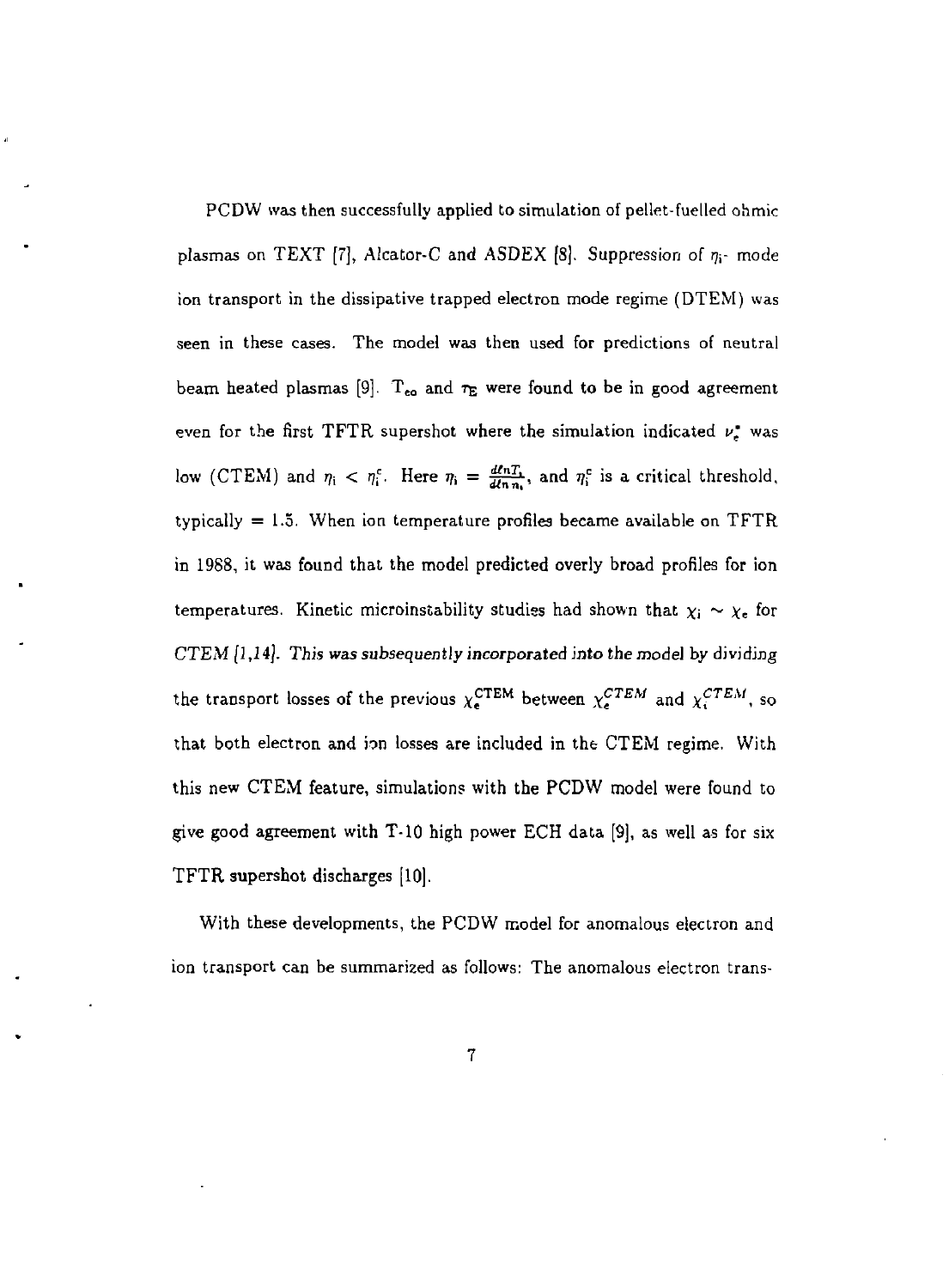port arises entirely from the trapped electron mode,

$$
\chi^{\rm ANOM}_{\rm e} = \chi^{\rm TEM}_{\rm e}
$$

with

$$
\chi_{e}^{\text{TEM}} = \begin{cases} \frac{0.47(1+0.25\alpha_{n})P_{tot}^{0.8}{}_{e}F_{H,\alpha}(r)}{n_{eo}R_{o}^{1.2}a^{0.1}B_{o}^{0.4}q(a)^{0.9}Z_{eff}^{0.2}} & \text{if } \nu_{e}^{*} \geq 0.15, \\ & \\ \frac{0.33(P_{tot,e}/n_{eo})^{0.6}F_{H,\alpha}(r)}{a^{0.2}(R_{o}B_{o}q(a))^{0.8}} & \text{if } \nu_{e}^{*} < 0.15. \end{cases}
$$

The anomalous ion transport arises from both the  $\eta_i$ -mode and the trapped electron mode,

$$
\chi_i^{\text{ANOM}} = \chi_i^{n_i} + \chi_i^{\text{TEM}}
$$

where,

$$
\chi_i^{\eta_i} = \begin{cases} \frac{0.5(P_{tot,i}/n_{io})^{0.6} F_{H,i}(r)}{a^{0.2}(R_o B_o q(a))^{0.8}} & \text{if } \langle \eta_i \rangle \ge 1.5, \\ 0 & \text{if } \langle \eta_i \rangle < 1.5 \end{cases}
$$

and

$$
\chi_i^{TEM} = \begin{cases} 0 & \text{if } \nu_e^* \ge 0.15, \\ 1.5 \left[ \frac{(|L_n| + |L_{T_1}|)}{R_o} \right]_{q=1.5} \chi_e^{TEM} & \text{if } \nu_e^* < 0.15. \end{cases}
$$

with

$$
F_{H,j}(r) = \frac{(1 - e^{-\alpha_q}) \exp(2\alpha_q r^2/3a^2) \int_0^r h_j(r) r dr}{(n_j/n_{jo}) (r^2/a^2) \int_0^a h_j(r) r dr}.
$$

ŗ,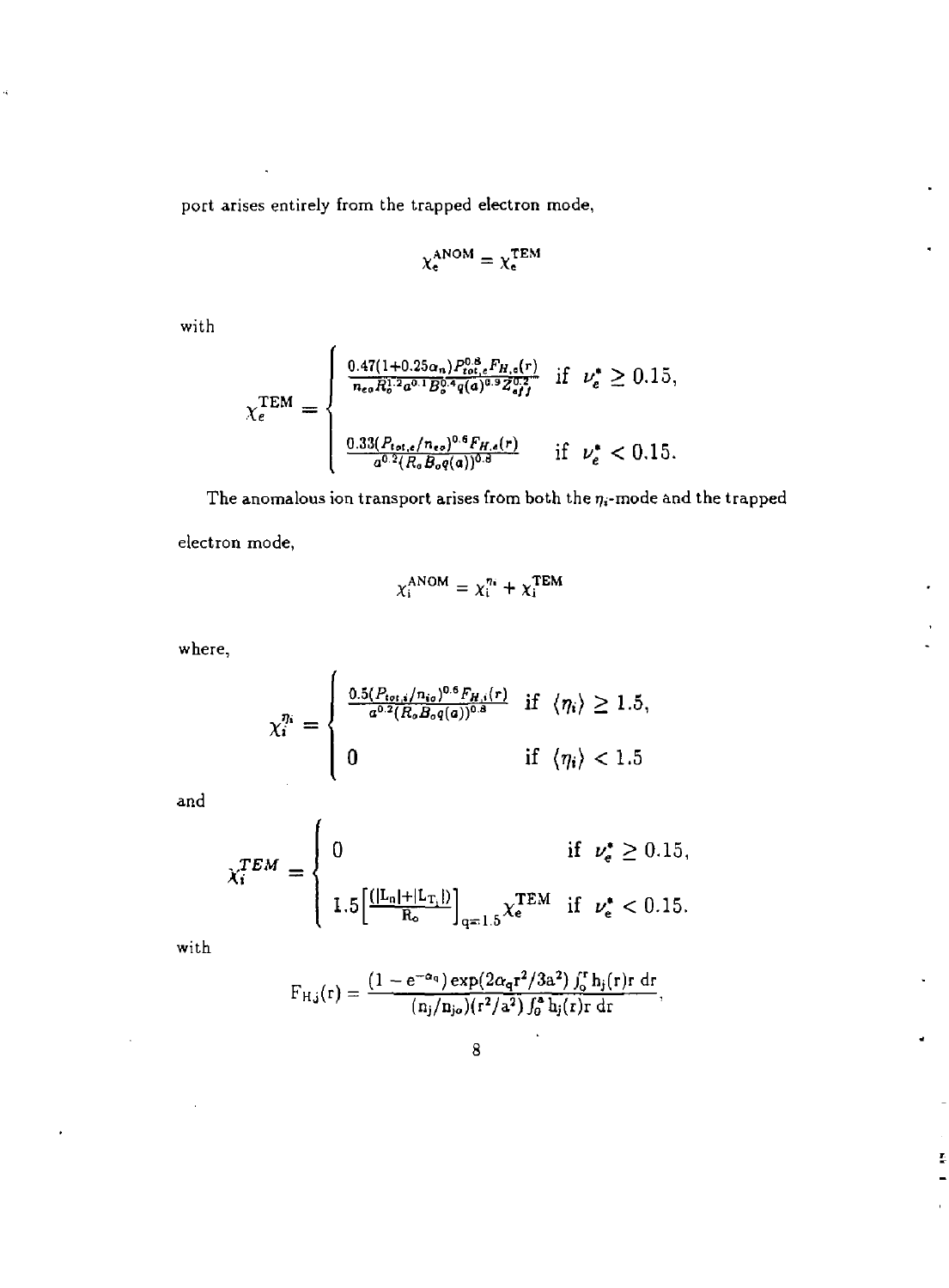and  $\alpha_{q} = q(a) + 0.5$ . h<sub>j</sub>(r) is the net local heating power density for species j from OH, NBI, ICRH, *Q\<sup>c</sup> , etc.,* minus the radiated power (for electrons).

$$
P_{\text{tot},j} = (2\pi)^2 R_o \int_0^a h_j(r) r dr
$$

is the integrated heating power, in MW, for species j.

$$
\alpha_{\mathbf{n}} = \frac{(\mathbf{n}_{\infty} - \mathbf{n}_{\mathbf{e}}(\mathbf{a}))}{(\langle \mathbf{n}_{\mathbf{e}} \rangle - \mathbf{n}_{\mathbf{e}}(\mathbf{a}) )} - 1
$$

is a measure of the density peakedness, where

$$
\langle n_e \rangle = (2/a^2) \int_0^a n_e(r) r \, dr.
$$

 $\nu_e^*$  is evaluated at q = 1.5 and

$$
\langle \eta_i \rangle = \frac{T_i(q=1) - T_i(q=2)}{T_i(q=1.5)} \frac{n_i(q=1.5)}{n_i(q=1) - n_i(q=2)},
$$

is an average  $\eta_i$  between the q = 1 and 2 surfaces. All  $\chi$  are in m<sup>2</sup>/s, R<sub>o</sub> and a in m,  $B_0$  in T, and densities in  $10^{20}$ m<sup>-3</sup>. L<sub>T</sub> is the scale length for the plas na ion temperature =  $\frac{a n T_i}{d r}$ ]<sup>-1</sup>, and  $L_n$  is the scale length for the plasma density. When  $\nu_{\rm sc}$  at the q = 1.5 surface is greater or less than 0.15, the dissipative trapped electron mode (DTEM) or collisioniess trapped electron mode (CTEM) losses are expected to dominate and control the magnitude and scaling of the TEM plasma transport coefficients. When  $r_i$  is greater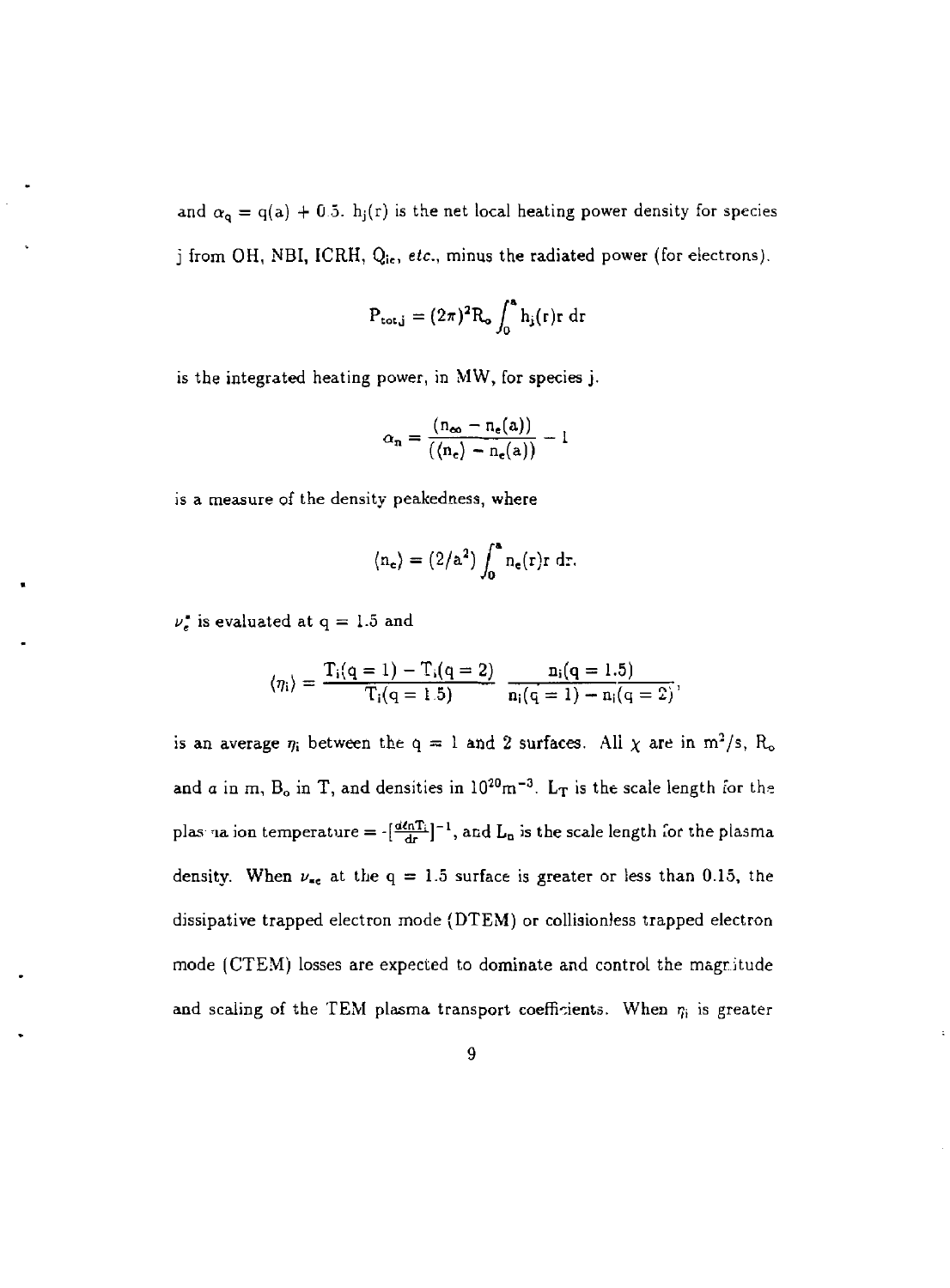than some critical value, taken to be 1.5 in all simulations for PCDW, the ion diffusivity is increased by  $\chi_i^n$  to describe  $\eta_i$  mode losses. No PCDW particle transport coefficient has been derived. Empirical D, v were used to match experimentally observed density profiles.

The model was derived under the assumption that temperature profiles are approximately Gaussian and depend on plasma current through  $T_e(r) \sim \exp[-(q(a) + 0.5) r^2/a^2]$ . This empirically based, "profile consistency" assumption leads to the result that drift wave transport determines plasma confinement depending on the values of the electron collisionality and  $\eta_i$  in the confinement regime,  $q = 1$  to 2. The local plasma temperature is assumed to depend on the global variable q(a) and the PCDW diffusivities are effectively nonlocal.

Table 1 summarizes the work done to this point with PCDW. All experiments have been simulated with the model described above, called the "species specific heating model" in Refs. [2,8]. Small changes have been made in the numerical prefactors used for PCDW. It was found that the central plasma resistance in the earlier simulations had been artificially increased to round the current profile. This decreased the central electron temper-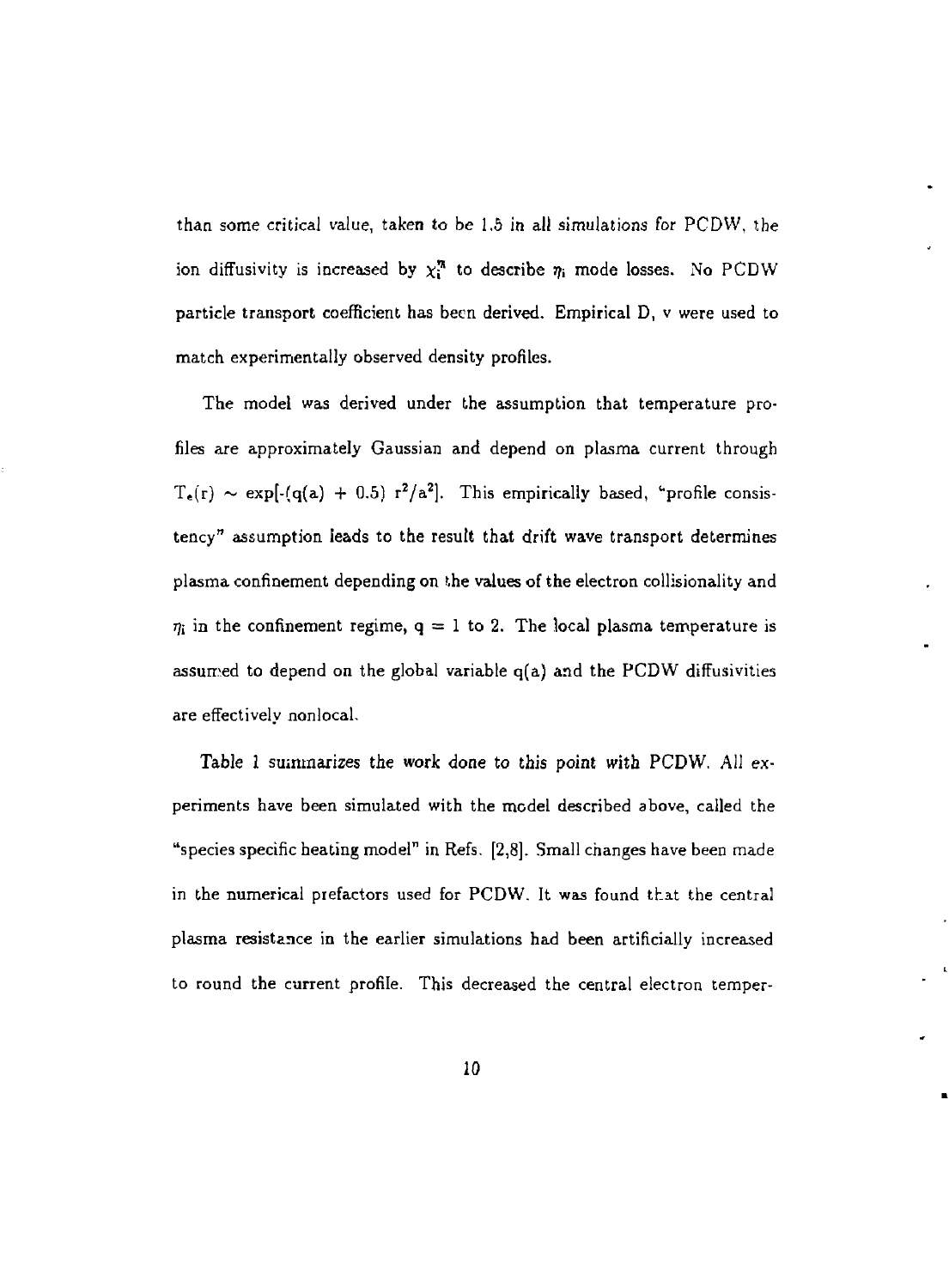ature by 5%. The CTEM coefficient was halved, motivated by the above discussion; see also Refs. [1,10,14]. The coefficients are then  $[C_F, C_G, C_H] =$ [0.78,0.33,0.5]. A large number and variety of discharges on TFTR and other tokamaks have been successfully simulated with this model using the *BALDVR* code.

#### *2.2. Multiple Mode Models MMM and MMCD*

Development of a theoretically-based purely local transport model was facilitated by the appearance of the Ross report [15] in 1987, a compendium of local transport coefficients based on a wide variety of possible instabilities. Motivated by the work of J. Sheffield [6], C E. Singer proposed the multiple mode model, a linear sum over transport from several local modes [11]. In this paper are presented the results of simulations with his benchmark version [4], called here MMM and for the benchmark version using the new Carreras-Diamond [13] model for resistive ballooning transport, called here MMCD.

The multiple mode models incorporate many of the ideas found useful in PCDW, without the assumption of profile consistency:  $(1)$  Confinement for all cases is controlled by driftwave and  $\eta_i$  losses; (2) at low electron collision-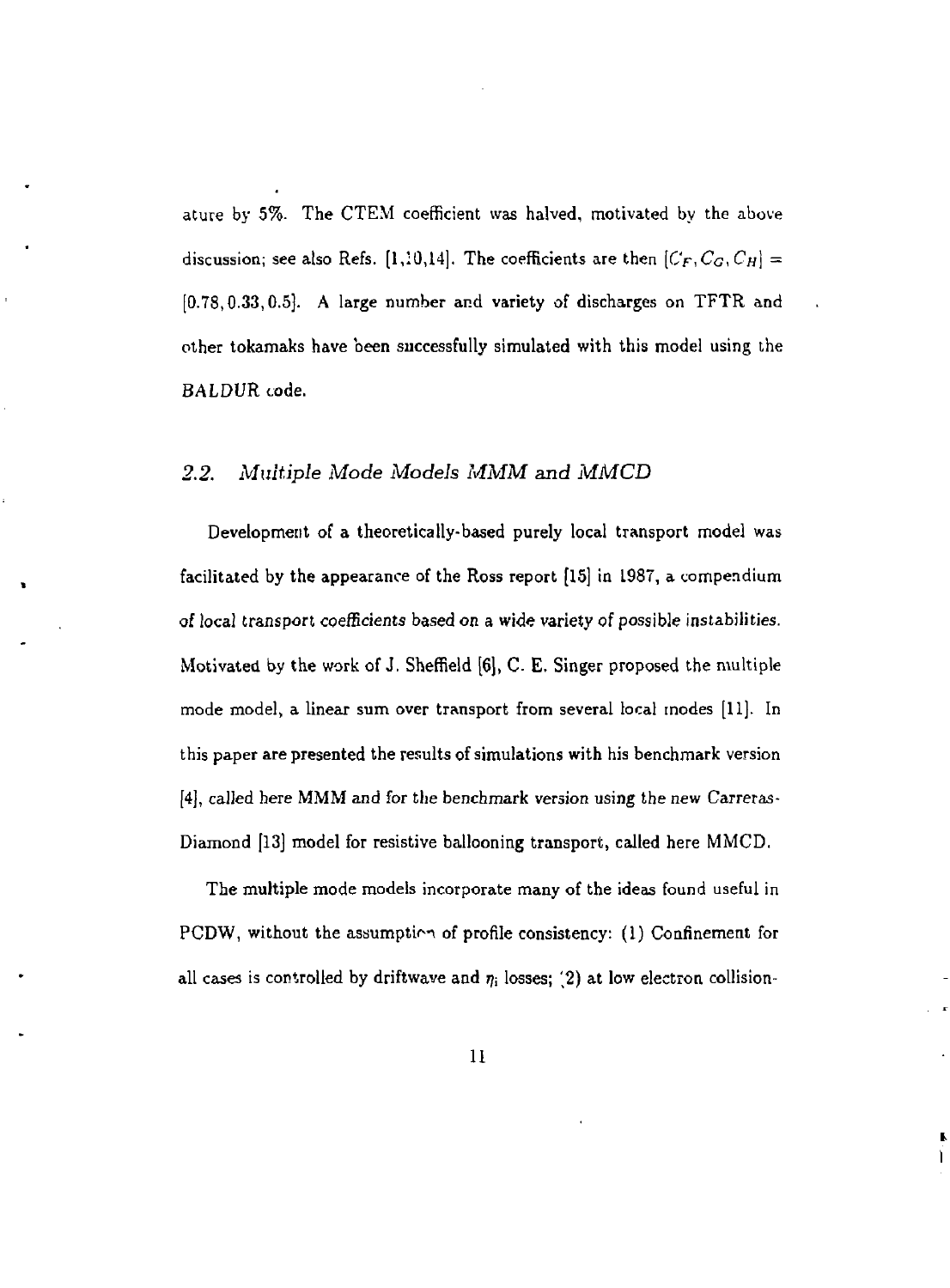ality, turning  $\eta_i$  losses off gives good agreement for supershot temperatures: (3) the combination of  $r_i$  losses and collisional drift wave losses gives rise to chmic and L-mode transport. In these models (both MMM and MMCD), the heat fluxes are predicted to arise from a conibinaticn of driftwave, rippling mode and resistive ballooning modes

$$
Q_e^{ANOM} = Q_e^{dw} + Q_e^{rm} + Q_e^{tb}
$$

$$
Q_i^{ANOM} = Q_i^{dw} + Q_i^{pm} + Q_i^{tb}.
$$

For drift waves

ä

$$
Q_{e}^{dw} = f_{e}^{dw} (5/2 - 3/2 f_{ith}) \hat{D}_{te} f_{\beta} n_{e} \partial T_{e} / \partial r
$$
  

$$
Q_{i}^{dw} = f_{i}^{dw} 5/2 (\hat{D}_{te} + f_{ith} \hat{D}_{i}) f_{\beta} n_{i} \partial T_{i} / \partial r.
$$

In MMM,

$$
\hat{D}_{te} = (r/R)^{1/2} \omega_e^{\bullet}/k^2_{\perp} \min[1, \omega_e^{\bullet}/\nu_{eff}].
$$

The transition between the collisionless and collisionat trapped electron modes follows the Dominguez-Waltz model [3], although recent work [16] suggests a more detailed treatment of the local collisionality may be necessary. A different trapped electron co<sup>1</sup>!.sionalit<sub>J</sub> condition is used in MMCD [17,18]

$$
\hat{D}_{\rm te} = \epsilon^{1/2} \; \frac{\omega_{\rm e}^*}{k_\perp^2} \bigg[ 1.0, \frac{0.1}{\nu_{\rm e}^*} \bigg]_{\rm min}.
$$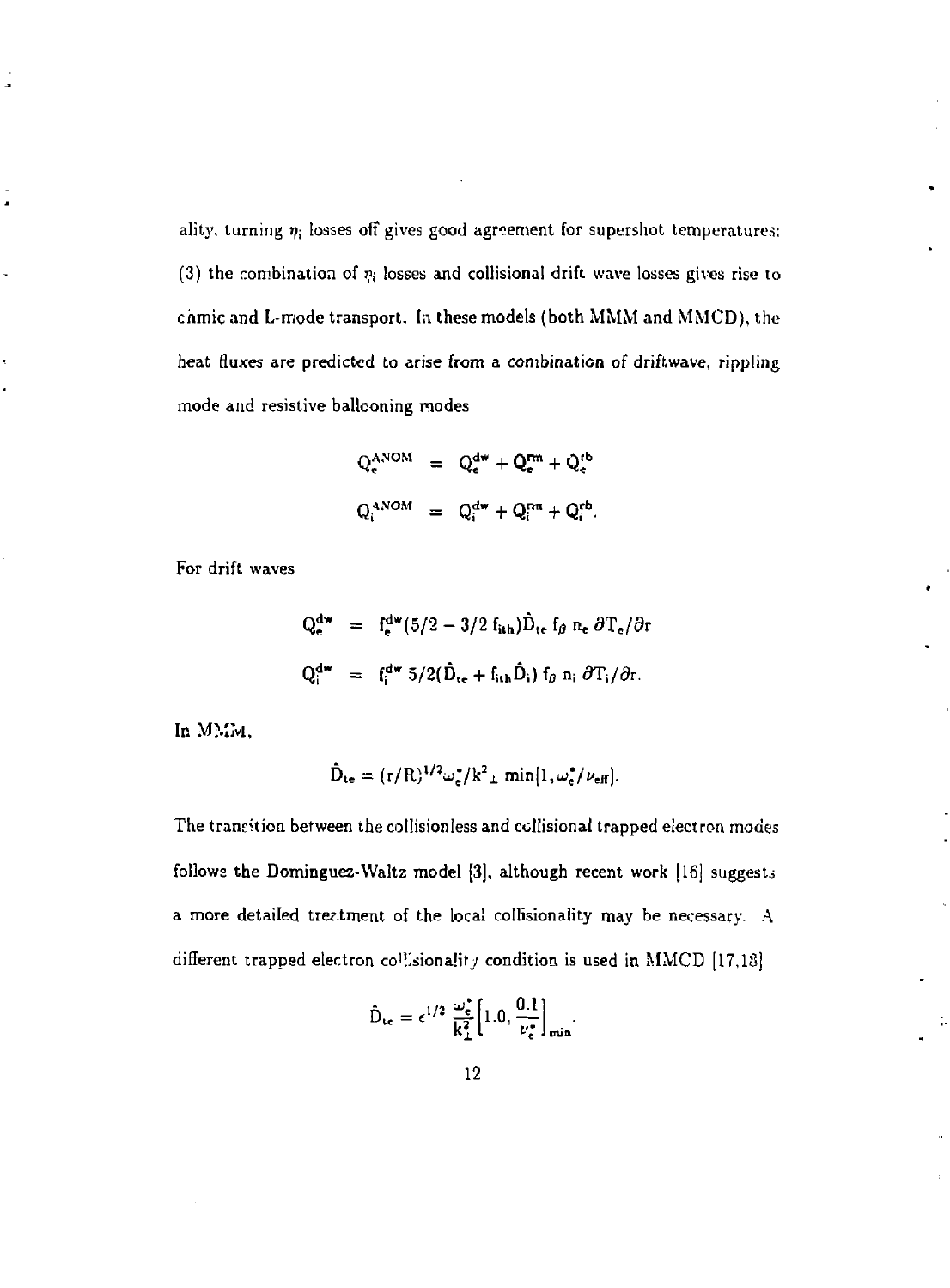For both MMM and MMCD, the  $\eta_i$  mode gives rise to the coefficient

$$
\hat{D}_i = \omega_{\rm e}^*/k_{\rm L}^2[(2T_i/T_{\rm e})(L_{\rm n}/L_{\rm Ti})(L_{\rm n}/R)]^{1/2}.
$$

The  $\eta_i$  threshold function is

j.

$$
f_{ith}=[1+\exp^{-6(\eta_i-\eta_i^{th})}]^{-1}.
$$

The Romanelli *rji* threshold has been used

$$
\eta_i^{\text{th}} = \max \Big[ \eta_{\text{ic}} + 2.5 \Big( \frac{\text{Ln}}{\text{R}_o} - 0.2 \Big) \Big]
$$

and  $\eta_{ic} = 1.0$  except where noted. A finite  $\beta'$  correction [15,16]

$$
f_{\beta} = (1 + \beta'/\beta'_{\text{cl}})/[1 + (\beta'/\beta'_{\text{cl}})^3]
$$

is also included.

The anomalous electron ion energy exchange

$$
\Delta^{\rm DR} = 0.3 \left( 0.89 - 0.54 \eta_i - 0.6 \frac{\beta'}{\beta'_{ci}} \right) \mathbf{D}^{\rm DR} \frac{\mathbf{n_e} \mathbf{T_e}}{\mathbf{L_a^2}}
$$

where

$$
\mathbf{D}^{\mathrm{DR}} = f_{\beta} \left( 1 - \frac{\mathbf{f}_{\mathrm{ith}}}{0.95 + \nu_{\mathrm{c}}^{2}} \right) \hat{\mathbf{D}}_{\mathrm{te}}
$$

has been included in all simulations with multiple mode models. MMM and MMCD include the convective energy losses associated with particle transport as well as conductive losses in  $\chi_{e,i}^{eff}$ . The  $\chi_{e,i}^{eff}$  will be written as  $\chi_{e,i}$ .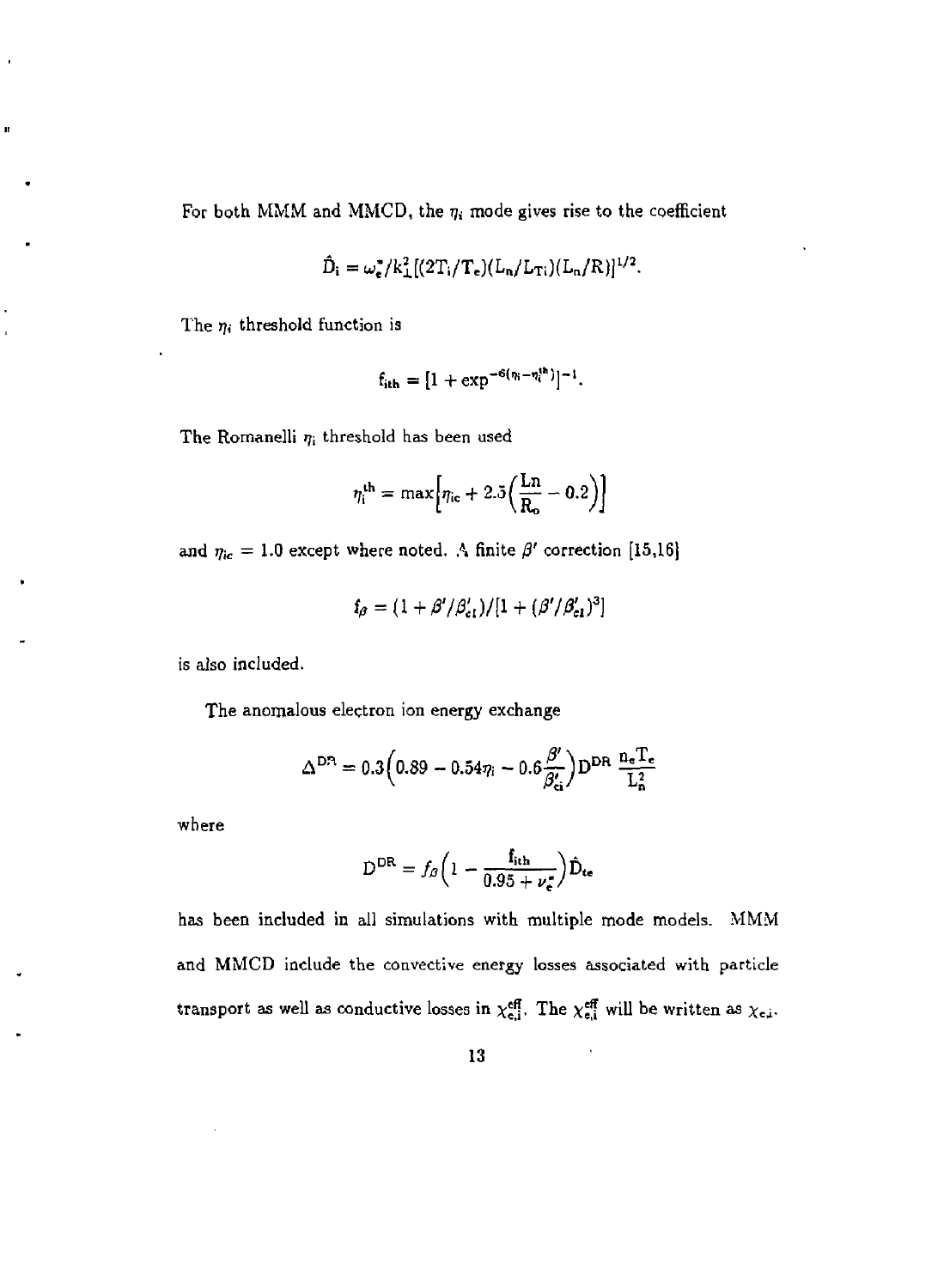The rippling mode losses are described in Refs. [4,11], but the rippling mode contribution to transport in this study is so small that the details of the model will not be given here.

The resistive ballooning mode in the original model (MMM) [4,11] was given by

$$
Q_{\mathbf{e}}^{\mathbf{r}\mathbf{b}} = f_{\mathbf{e}}^{\mathbf{r}\mathbf{b}} \Lambda_{\mathbf{s}}^2 \ \chi_{\mathbf{e}}^{\mathbf{r}\mathbf{b}} \ \mathbf{n}_{\mathbf{e}} \ \partial \mathbf{T}_{\mathbf{e}} / \partial \mathbf{r}
$$

where

$$
\chi_{\rm e}^{\rm rb} = \frac{3 \ v_{\rm the} \eta_{\rm spitzer} (\beta_{\rm q}^2 \text{L}_{\rm s}/\text{L}_{\rm p})^{3/2}}{2 \mu_{\rm o} (2 \text{q})^{1/2} \text{v}_{\rm after}}
$$

Ť

 $\frac{1}{2}$ 

Ť  $\int$ 

and

$$
\Lambda_{\rm s}=4/3\pi\ell n\bigg[\mathrm{R}\,\mathrm{v}_{\rm allven}\,\mu_{\rm o}/\eta_{\rm spitzer}\,\beta^{1/2}\bigg].
$$

The scale heights are

$$
L_{\bullet} = R q/[r/q \partial q/\partial r]
$$

and

$$
L_{\rm p} = (r/p \ \partial p/\partial r)^{-1}.
$$

The enhancement factor A, was added by Singer to the Carreras *et ai.* model. This factor takes into account the different characteristic scale sizes of magnetic and velocity fluctuations in tokamak plasmas. We found  $\Lambda_s$  about 10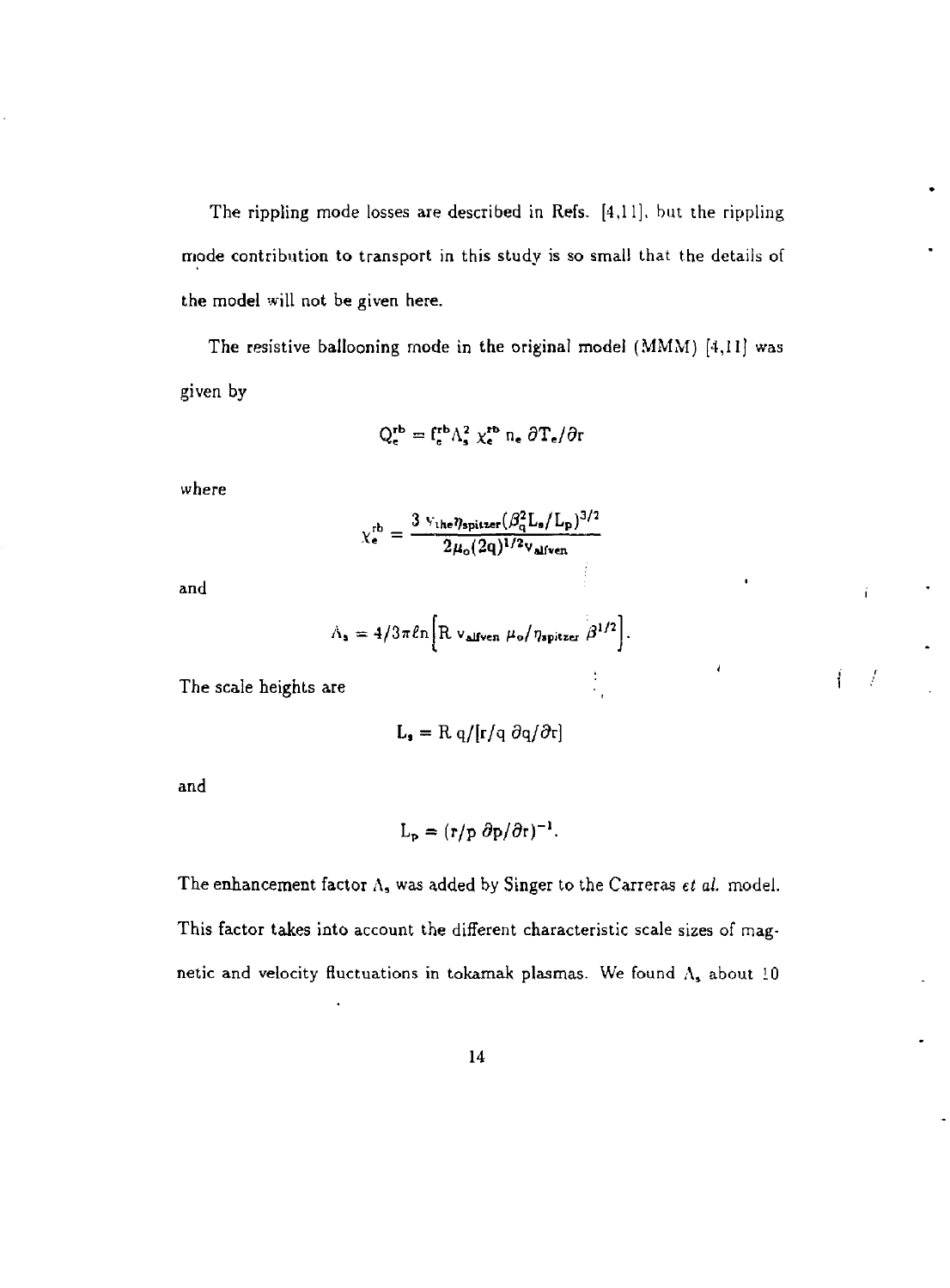in simulations of the three TFTR cases studied here, with  $\Lambda_s^2$  enhancing edge transport by two orders of magnitude.

MMCD uses a more recent model of resistive ballooning mode transport [12,19,20] given by

$$
\chi_{e}^{RB} = f_{e}^{rb} \frac{1}{2^{13/6} \langle n \rangle^{2/3} S^{2/3} \hat{S}} \left( \beta \frac{R_{o}^{2}}{L_{p} R_{c}} q^{2} \right)^{4/3} \frac{v_{e} r^{2}}{R_{o}} \Lambda^{4/3} f_{dia} + \frac{\beta R_{o}^{2} q^{2}}{\sqrt{2} L_{p} R_{c} S} \frac{r^{2}}{\tau_{R}} \Lambda^{2} f_{dia},
$$
\n
$$
D^{RB} = f_{a}^{rb} \frac{\beta R_{o}^{2} q^{2}}{\sqrt{2} L_{p} R_{c} S} \frac{r^{2}}{\tau_{R}} \Lambda^{2} f_{dia}.
$$

The ion thermal diffusivity has been chosen to be proportional *:o* the particle diffisivity

$$
\chi_i^{RB} = f_i^{rb} \frac{\beta R_o^2 q^2}{\sqrt{2}L_p R_c S} \frac{r^2}{\tau_R} \Lambda^2 f^{dia}.
$$

Here, the diamagnetic stabilization term is approximated by

$$
f_{dia} = \left[1 + \left(\frac{\mu_o \omega_{ci} \rho_i^3}{\eta \beta q^2 L_{ni}}\right)^2\right]^{-1/6}.
$$

*S* is the plasma shear. The magnetic Reynold's number is defined by S  $=\tau_{\rm R}/\tau_{\rm hp}, \tau_{\rm R} = r^2\mu_0/\eta$  = local resistive time, with  $\eta$  = the local Spitzer resistivity and  $\tau_{\rm hp} = R_{\rm o}/v_{\rm A} \equiv$  local poloidal Alfven time.

*Re* is the radius of curvature, taken to be the major radius. The multiplier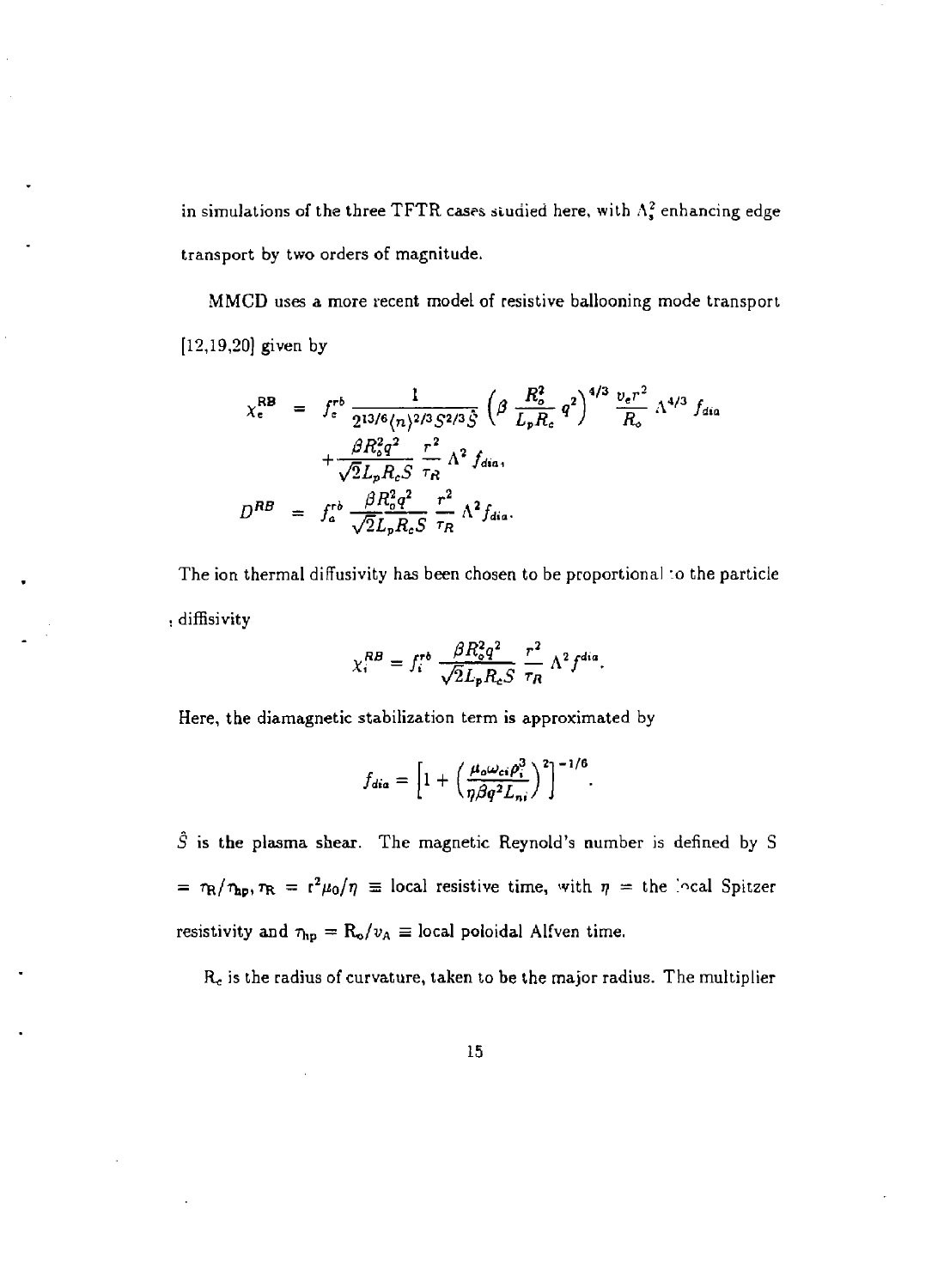A is the solution to the equation

$$
\Lambda = \frac{2}{3\pi} \ln \left[ \frac{256S^2 L_p}{\beta R_o \Lambda^3} \left( \frac{S}{\langle n \rangle} \right)^4 \right].
$$

We use average toroidal mode number  $\langle n \rangle$  equal to 2. The enhancement factor, A, is now found to be 4 to 7 in the TFTR cases studied. The new version of resistive ballooning transport is enhanced by  $\Lambda^{4/3}$  rather than  $\Lambda_S^2$ . MMCD also includes pressure driven  $\tilde{E} \times \tilde{B}$  flux in  $\chi_c^{rb}$ ,  $\chi_i^{rb}$  and  $D^{rb}$ enhanced by  $\Lambda^2$  [19].

The pre-multiplying numerical factors used here for MMM and MMCD, are the ones obtained by Singer *et al.[A\* in fitting ASDEX L-mode and Lmode data base confinement scalings:  $[f_{i,e}^{dw}, f_{i,e}^{rw}, f_{i,e}^{ro}] = [0.3, 3.0, 1.0]$  except where noted in Sec. 5.3.

#### 3. TFTR Experiments Simulated

 $\sum_{i=1}^{n}$ 

Three representative TFTR experiments have been simulated with the PCDW, MMM and MMCD models. Simulation results are presented in Sec. 5 for TFTR ohmic shot 31819, L-mode shot 41326, and supershot 30640. 31819 is a medium density ohmic discharge, 41326 is a high power L-mode without significant MHD or carbon blooms and 30640 is an early (1988)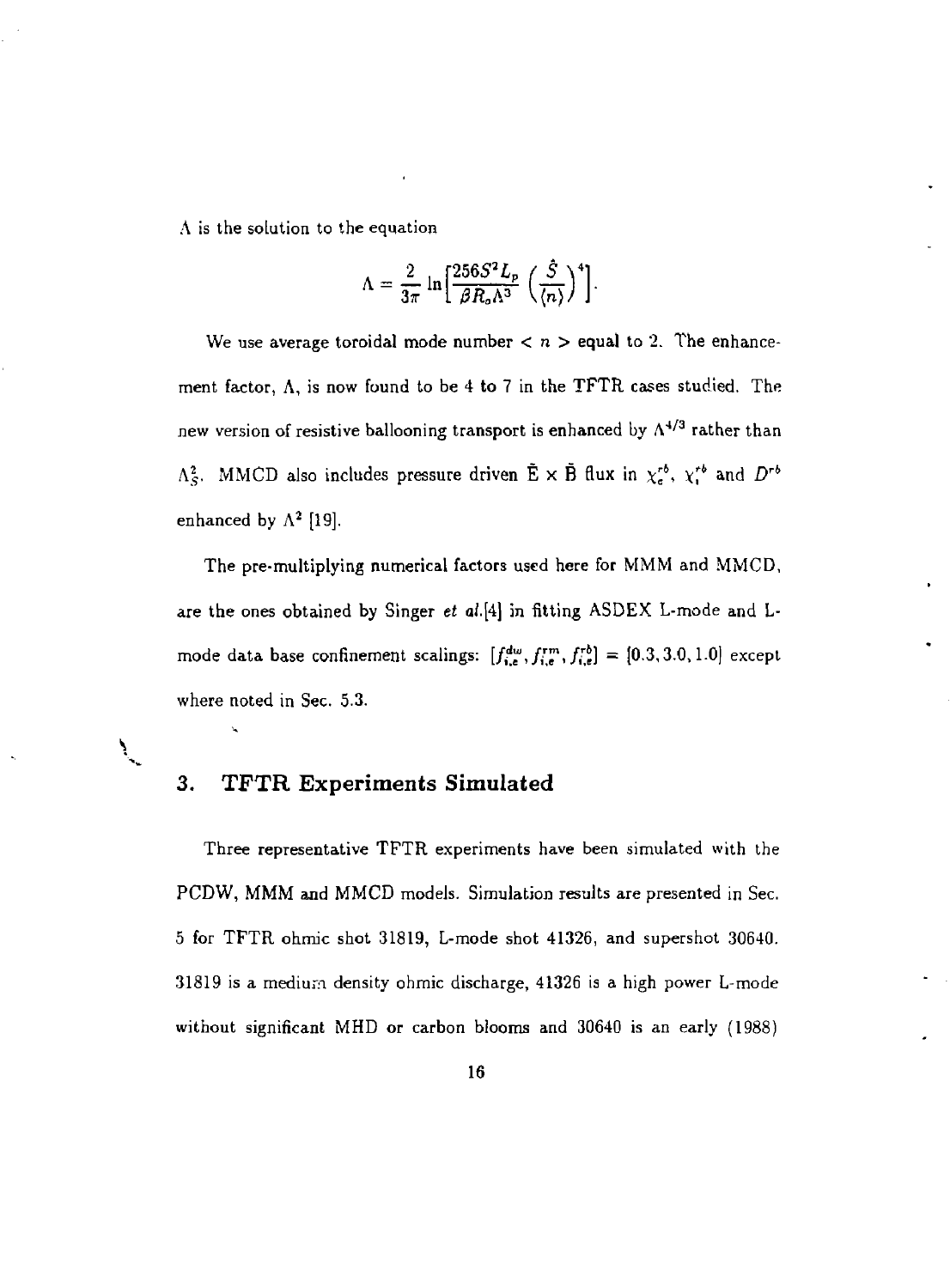moderate power supershot. In Table 2 are shown the plasma parameters for these experiments.

#### 4. The Transport Code Simulations

The 1-1/2 dimensional BALDUR transport code was used for all simulations with the PCDW, MMM and MMCD models. Several similar supershot and ohmic cases had been studied previously with the 1-d version of BAL-DUR [21,22] to evaluate the performance of the profile consistent model in predicting TFTR data. When simulating the ohmic TFTR experiments with PCDW, the 1-1/2-d code was found to give results essentially unchanged from the 1-d version. Because of differences in 1-1/2-d BALDUR compared to 1-d BALDUR, the 1-1/2-d calculations of  $T<sub>e</sub>$  and  $T<sub>i</sub>$  for the TFTR supershot are 10% below the values obtained with 1-d BALDUR [9,10]. The multiple mode model (MMM) transport calculations were obtained from a subroutine for BALDUR written by Singer and Ghanem.

For ohmic simulations, a concentric circular flux surface equilibrium was assumed, while for the supershot cases the effects of Shafranov shift were handled by the Lao VMOMS harmonic equilibrium code [23]. Line average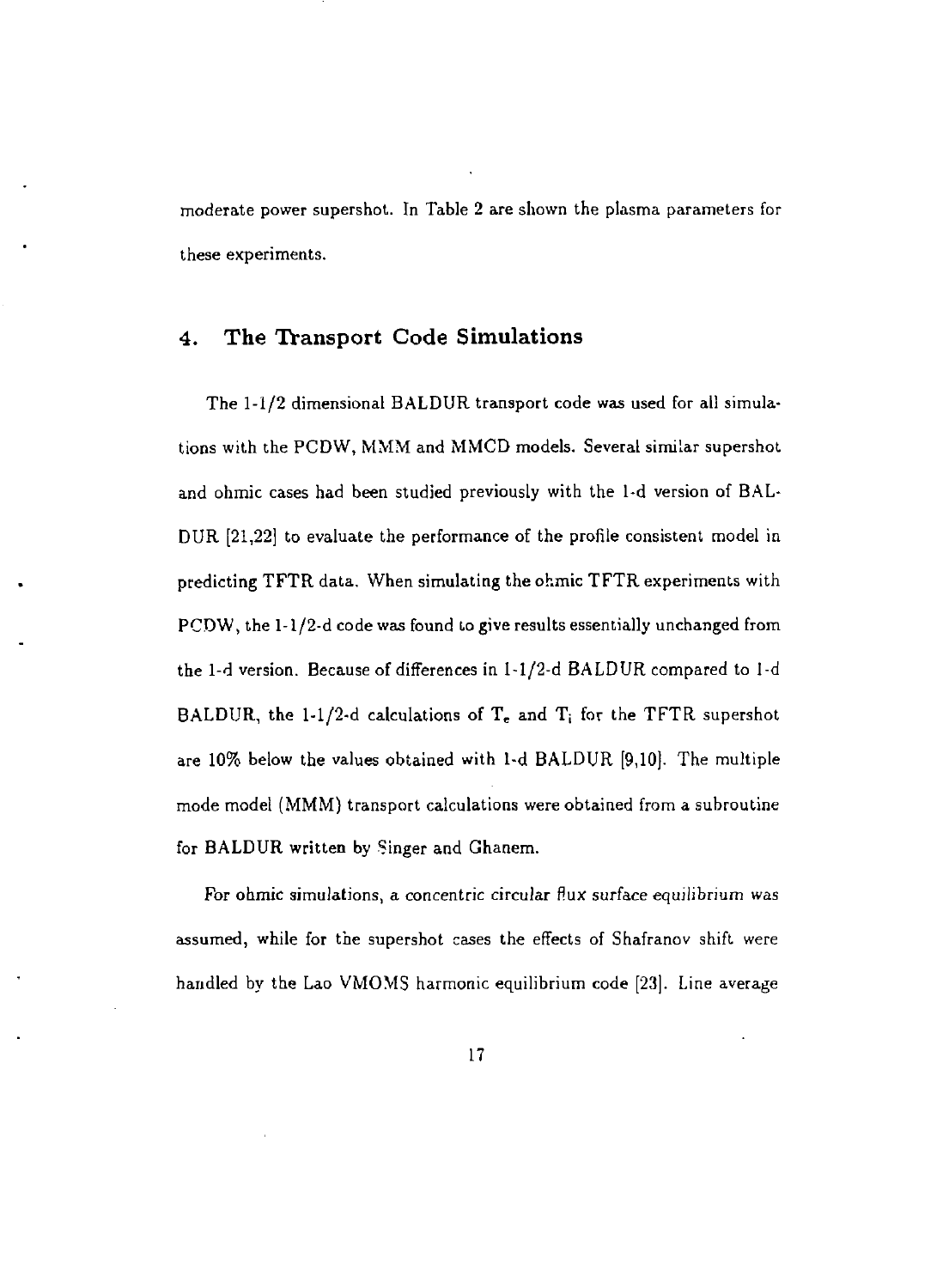electron density was maintained in the ohmic cases by gas puff and density monitor. Simulations included neoclassical particle and thermal transport  $(y_i^{\text{Chang-Hinton}}$  for ions) in addition to anomalous transport.

Sawteeth were included *via* a Kadomtsev sawtooth model with sawtooth period matched to experiment for the ohmic and L-mode phases. In the next section, simulated temperatures are compa.ed to Thompson electron temperature profile measurements and to charge exchange recombination spectroscopy (CHERS) ion temperature profile measurements. The relative sawtooth phase can be important in comparing simulation to measurement. In ohmic case 31819, a small plasma,  $T_{\epsilon o}$  varies by only 3% during a sawtooth period. For L-mode shot 41326, the sawtooth period is much larger (200 msec. vs. 25 msec), and the sawtooth excursion causes 10% changes in  $n_{eo}$  and  $T_{eo}$ . The L-mode simulations were sawtooth phased to the experiment. Sawteeth are not present in the supershot experiment.

18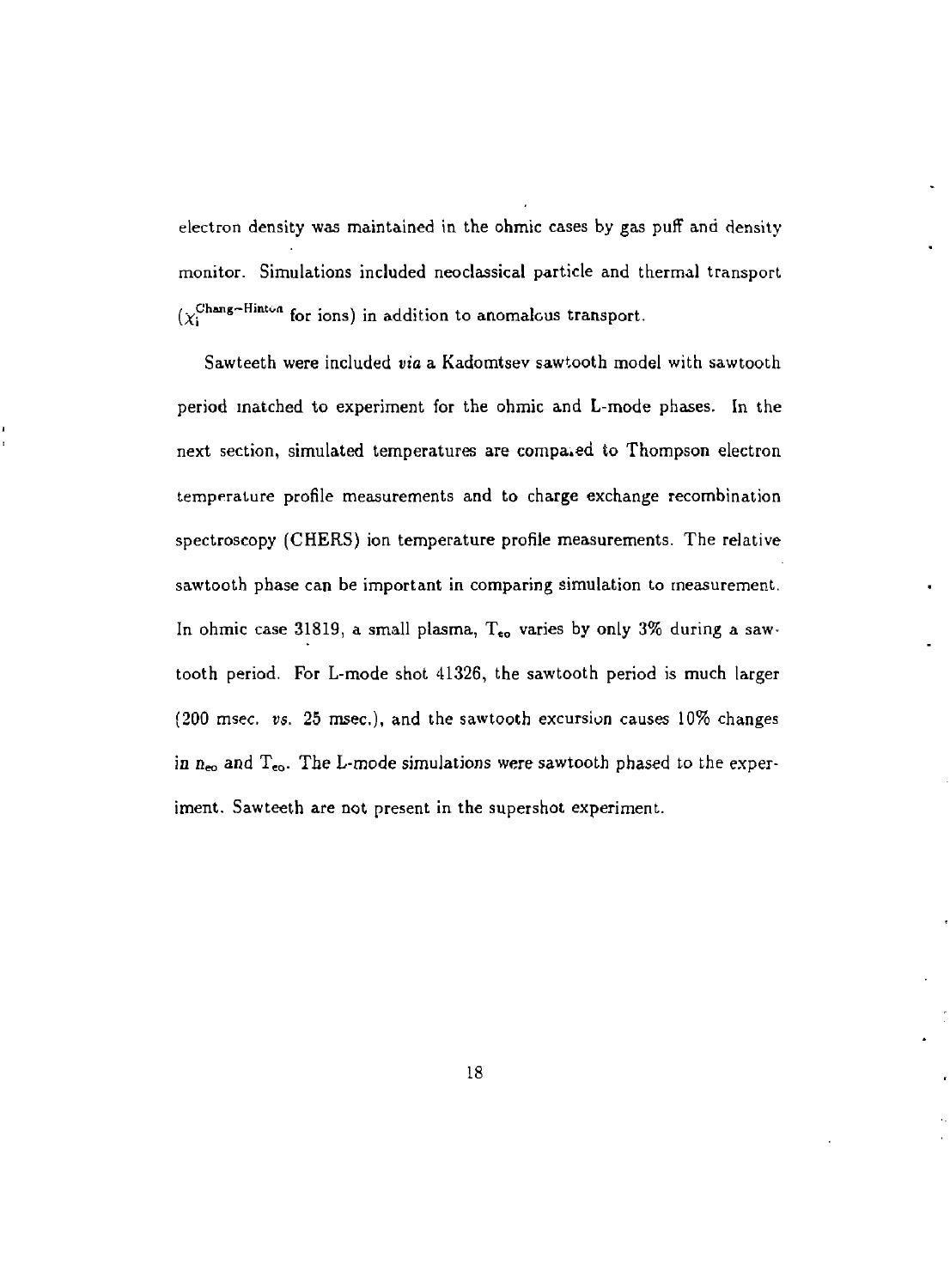#### 5. Simulation Results

#### *5.1. Particle Transport Results*

For PCDW simulations an empirical particle transport model was used to reach within 10% of the measured central and line average electron densities. These density profiles are shown as solid curves in Figs. 1-3. A supershot density profile (Fig. 3) was obtained with the PCDW empirical particle transport model:  $D \propto 1/n_e(r)$ , and  $V_{impurity} \propto D \times r/a^2$ . The edge densities and temperatures were taken to agree with poloidally averaged edge values. The recycling coefficients were set equal to 0.9 for all phases except supershot where  $R = 0.8$ , consistent with analysis using the DEGAS neutral transport code [24]. The particle transport model used for PCDW, MMM, and MMCD use the same edge densities, temperatures and recycling. In Figs. 1-3 are also shown comparisons of measured electron densities to those predicted by MMM and MMCD for ohmic, L-mode, and supershot simulations.

MMM predicts L-mode particle transport quite well but does not give such good agreement for electron density predictions of ohmic and supershots (dotted curves, Figs. 1-3). MMM was designed to simulate the ASDEX L-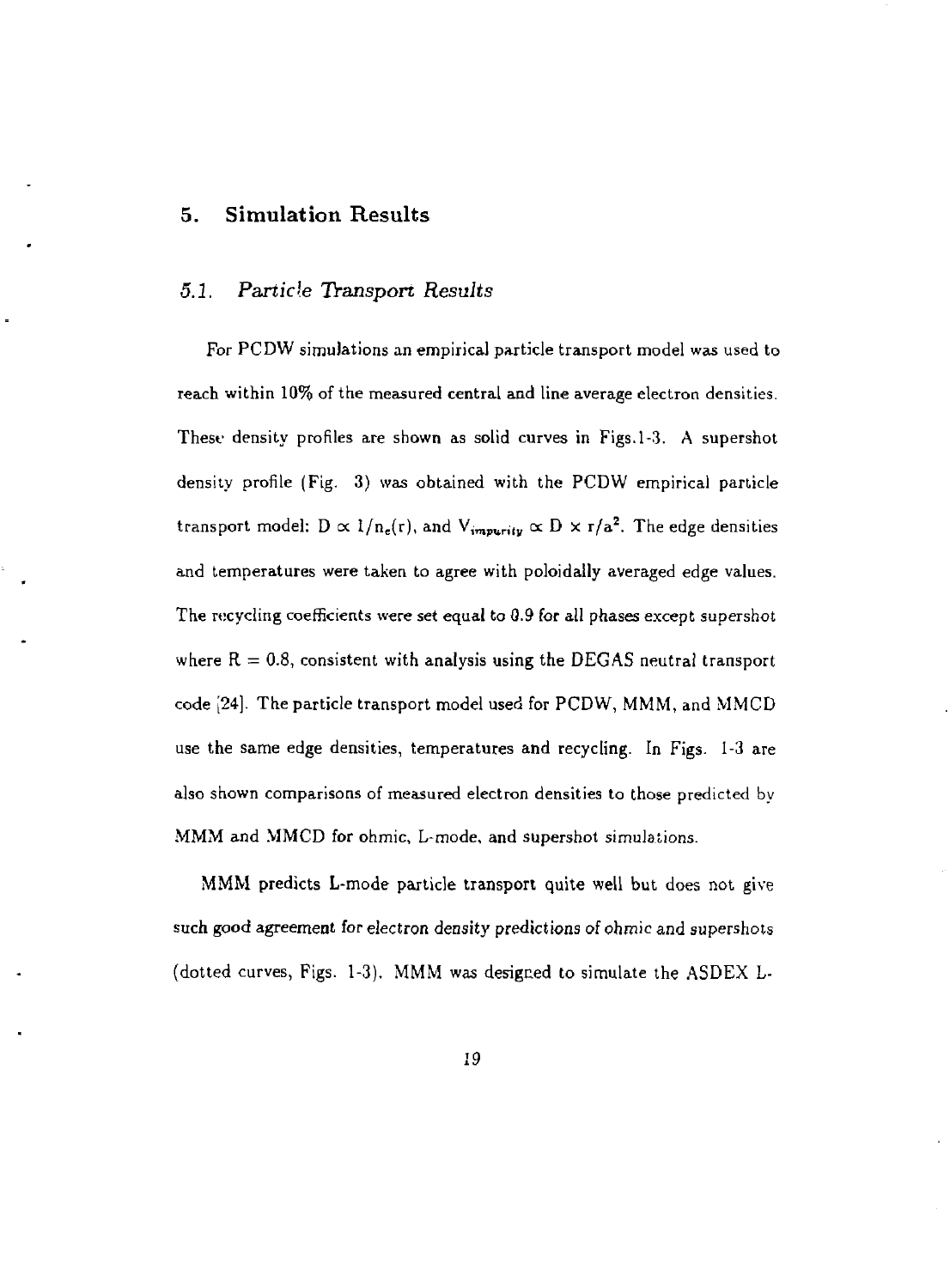mode and was expected to give good agreement for TFTR L-mode cases,

MMCD improves the MMM predictions of particle transport for the ohmic and supershot cases, without destroying the model's good simulation of particle transport for L-mode (dashed curves, Figs. 1-3). Although the predictions of the supershot density profile were not as good as with the empirical model, the MMM and MMCD particle transport models were retained in order to present a consistent set of simulations.

#### *5.2. Profile Consistent Drift Wave Model Results*

Figure 4 shows a comparison of electron and ion temperatures to PCDW simulation predictions for the three TFTR cases (solid curves). The predicted electron temperatures are within 10-20% of the measured values. Detailed results for simulations of TFTR ohn<sub>10</sub>c electron temperatures with the profile consistent model have already been published [4,6]. PCDW was calibrated on TFTR ohmic plasmas to give agreement with magnetic confinement time data and electron temperature profiles. Thus, it was expected that simulation of ohmic shot 31819, for which ion temperature profile data was available, would give good agreement for both electron and ion temperature predictions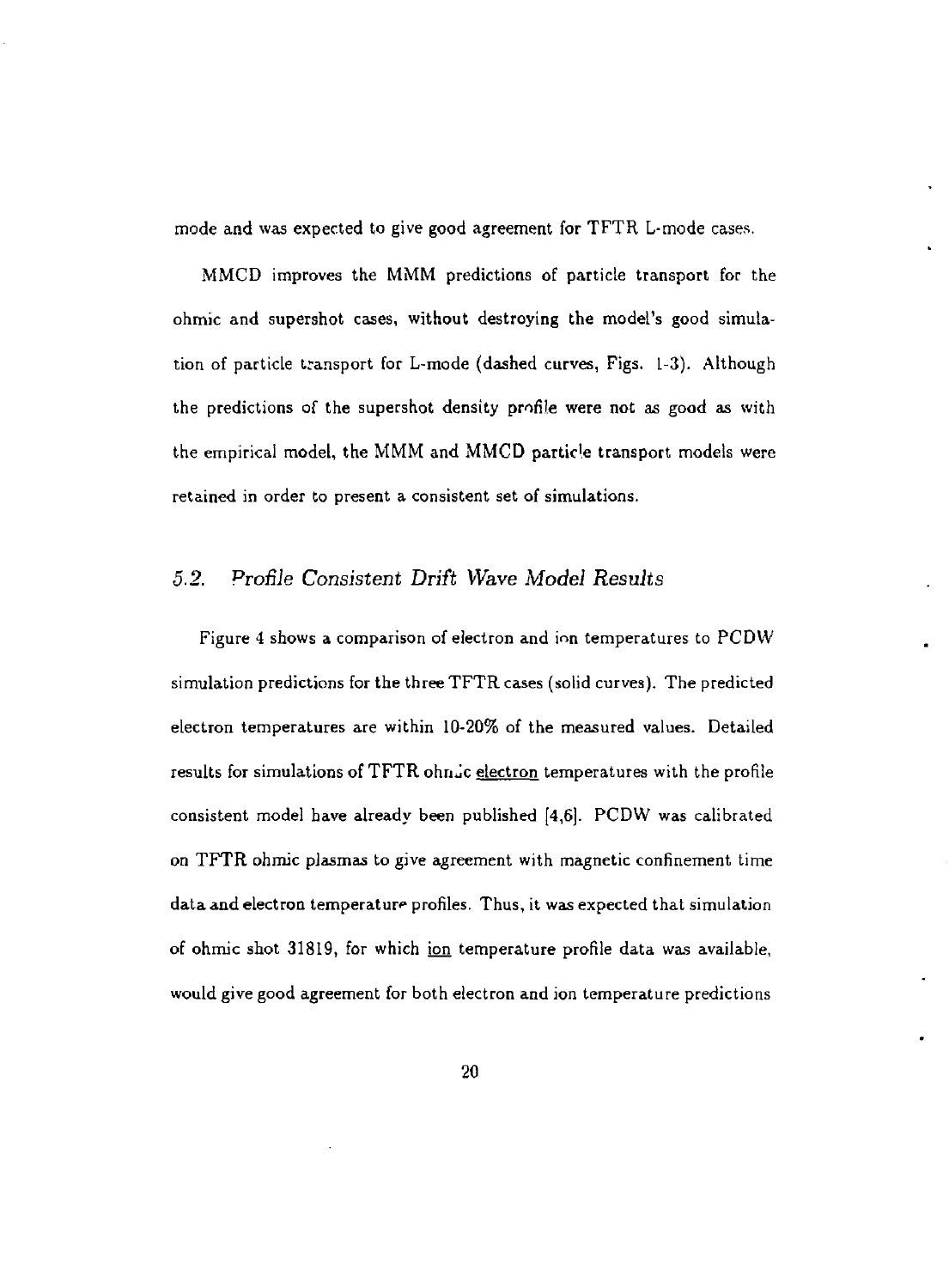(Figs.  $4(a),(b)$ ).

÷

ľ

In Fig. 4, we see the low power superatot 30640 ion temperature is well represented by the PCDW simulation, but the high power L-mode ion temperature measurements are much lower than predicted. PCDW works well for simulating TFTR experiments at low heating power  $(< 14 MW)$  (see also [6,8])- Recent work by Taroni [25] indicates that PCDW underestimates transport losses for JET experiments with high heating power. Mikkelsen [26] at  $I$ FTR also finds better agreement at low heating powers (5 MW).

The PCDW collisionality for the supershot case (Table 3) is  $\nu_{\text{ce}} < 0.15$ as found in the experiment. The L-mode simulation, however, overestimates the plasma temperatures, and we find  $\nu_{\rm sc} = 0.09$  where CTEM should apply. If  $\chi_i^{ANOM}$  is increased to predict the measured  $\rm T_{io},$   $\nu_{\bullet c} > 0.15$  as for DTEM. PCDW lacks a mechanism foi increased ion transport losses in DTEM at high heating power.

In Table 3 are shown the simulated conductive, convective, radiative, and neutral losses as well as ohmic and neutral beam heating and the classical electron-ion interchange losses fo. the t ee TFTR experiments at  $r = a/2$ . PCDW simulations used the convective mulitplier  $= 3/2$ . Electron losses ex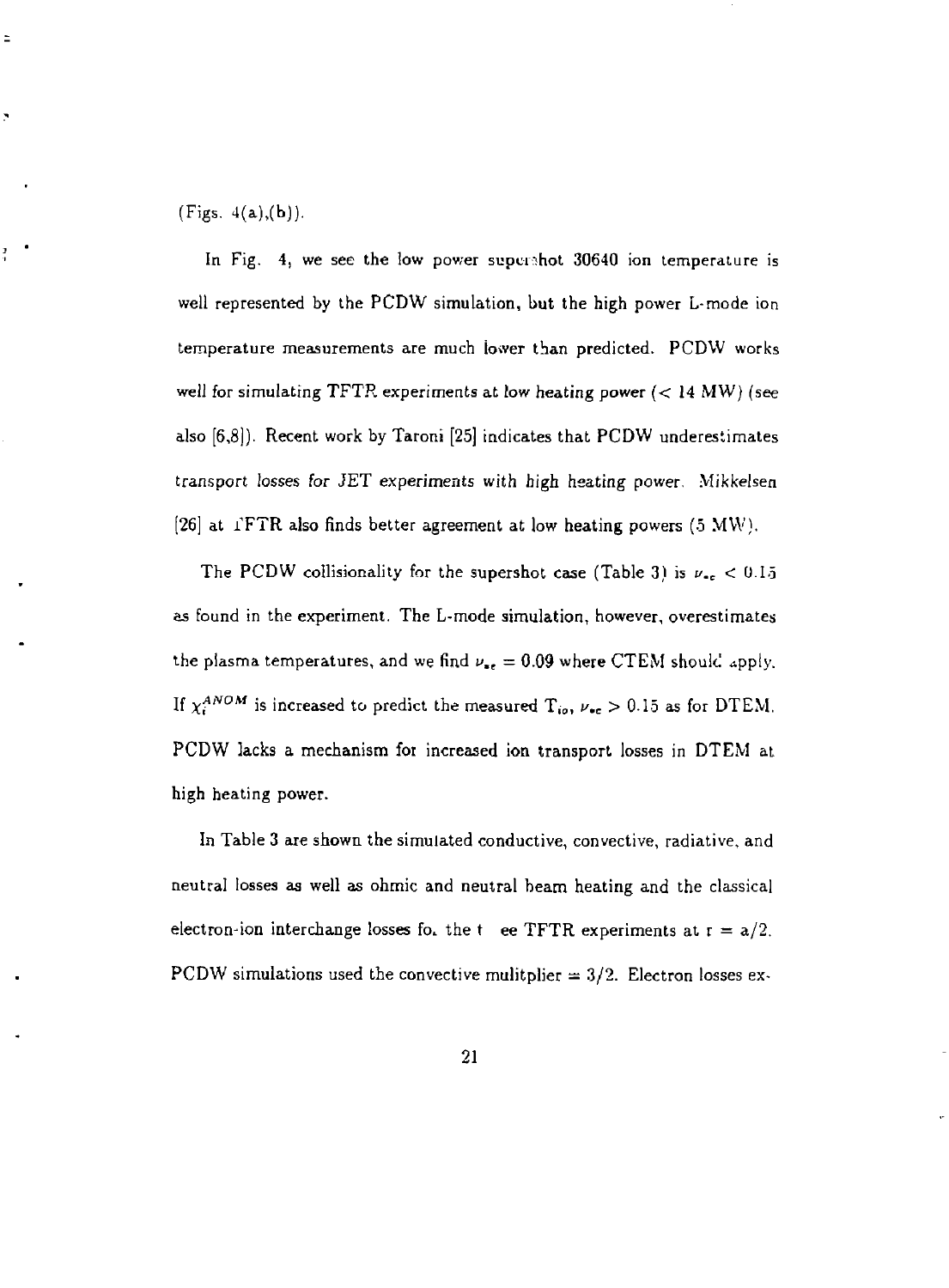ceed ion losses for the ohmic plasma. With PCDW the ion conduction losses are somewhat smaller than electron conduction losses in L-mode and in the supershot (Table 3). We note from the PCDW results that convective losses in the supershot simulation are much greater than for L-mode and ohmic. Figure 5(a) shows the evolution of the central electron and ion temperatures for the PCDW supershot case. Low collisionality and low  $\eta_i$  (Table 3) cause the final temperatures to be in agreement with experiment (Table 4) within 15%.

ï

Figure 6 shows the anomalous  $\chi_e$  and  $\chi_i$  for simulations with this model and that  $\chi_e > \chi_i$  for ohmic and L-mode but  $\chi_e \approx \chi_i$  for the supershot. Goldston [27] showed in initial studies of TFTR ohmic discharges that *Xe* >  $\chi_i$ . Increased  $\chi_i$  would improve agreement for the PCDW results on the Lmode case. Zarnstorff *et al.* [28] have shown that  $\chi_i > \chi_e$  for TFTR L-mode; Zarnstorff has also shown that  $\chi_i \sim \chi_c$  for TFTR supershots [28].

In Table 4, we compare some scalar experimental quantities to PCDW simulation results. PCDW fails to successfully predict the plasma temperatures of high power L-mode shot 41326 and overestimates  $\tau_E^{th}$ . We might ask if the data for this shot exhibit any new types of transport losses not included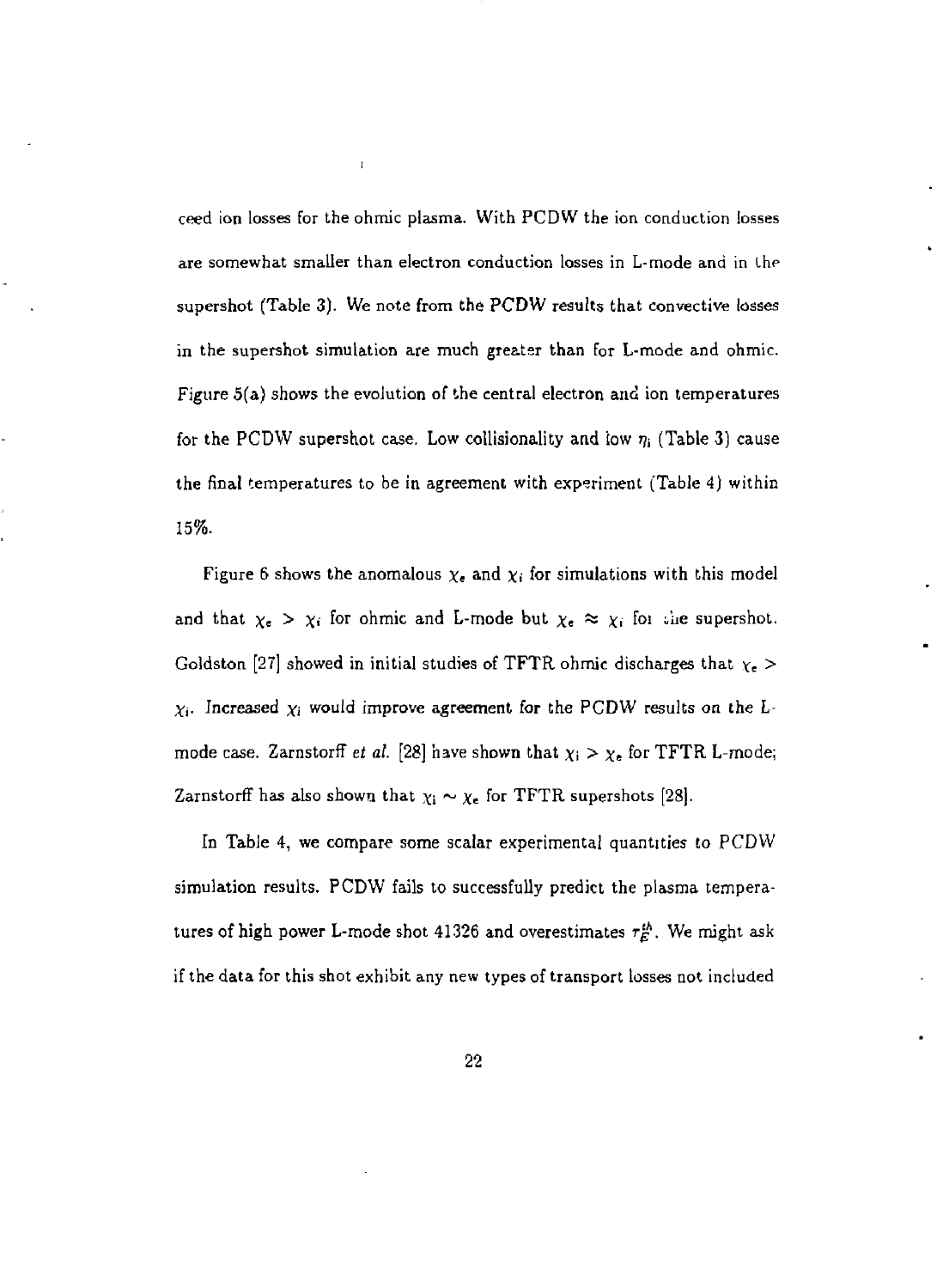in PCDW. In fact,  $TFTR$  performance at high beta is now primarily limited by MHD or carbon influx (carbon bloom) in which resultant radiation limits high power performance [29,30]. Recently, Redi and Cohen [31] have proposed a model of MKD-enhanced transport near the beta limit. However, shot 41326 has a typical L-mode confinement, and has neither strong MHD behavior [32] nor a carbon bloom. Anomalous losses of fast ions at high beam power remains one possible cause of the degradation of confinement from that predicted by PCDW, but the underlying basis for such losses is not clear.

#### *5.3. Multiple Mode Model Results*

The emphasis will be on MMCD predictions for thermal transport in this section as the development of MMCD supercedes MMM. Simulations parallel to those of Sec. 5.2 with PCDW were carried out with both MMM and MMCD for the three TFTR experiments. In Table 4, the central plasma temperatures are compared to experiment for all three models. Predicted electron and ion temperatures are compared to data in Fig. 4 for MMCD (dashed curves). The ohmic electron temperature profile is very weil simu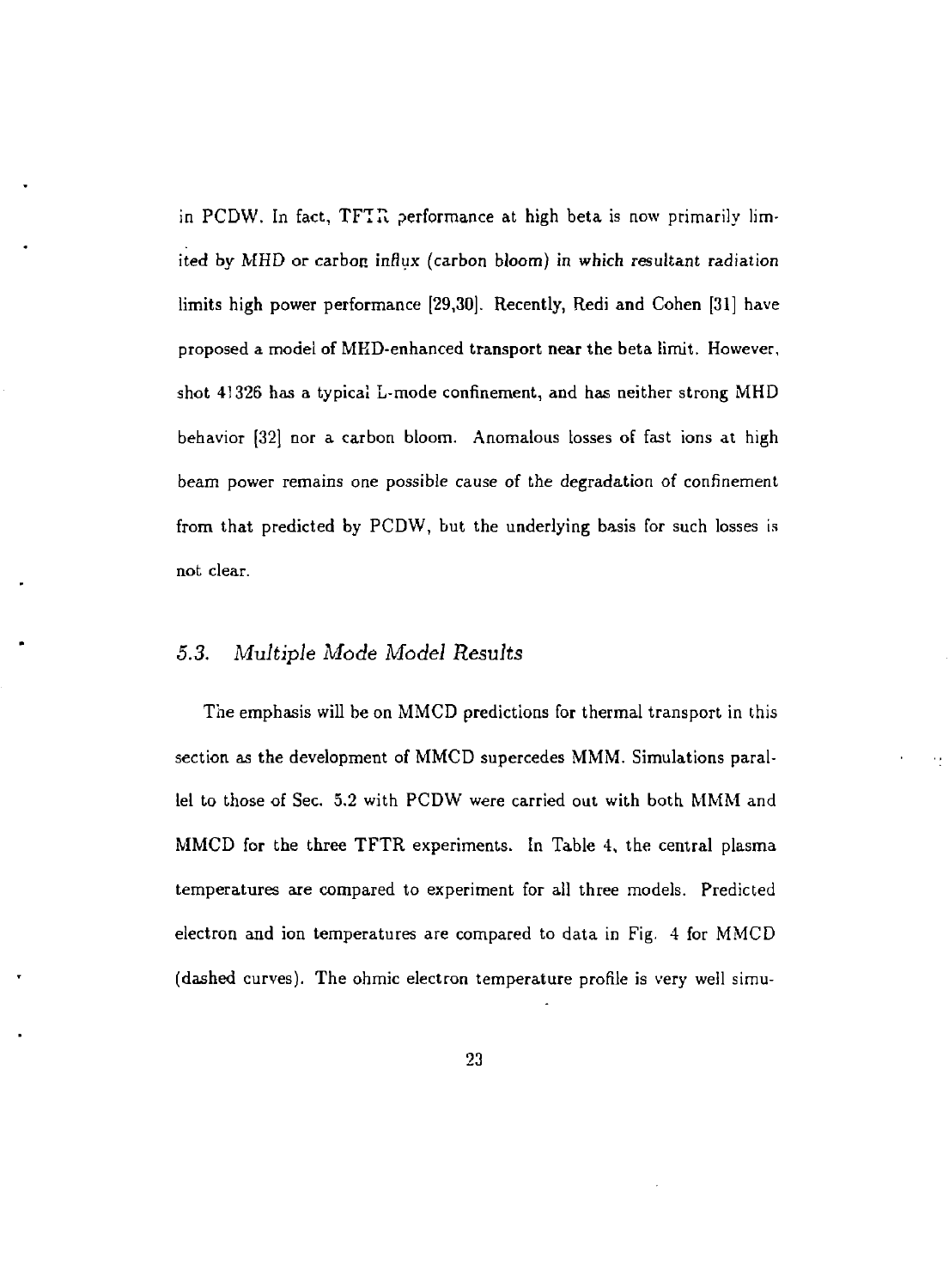lated by MMCD (Fig. 4(a)). The ohmic central ion temperature is underestimated (Fig. 4(b)). The L-mode electron and ion temperatures are broader than measured (Fig.  $4(c)$ ,(d)). The model, which does match central temperatures, significantly overestimates  $\tau_E^{th}$  in ohmic and L-mode cases because the ion temperature profiles are too broad (Table 4).

Simulation of the TFTR supershot with MMCD (Fig.  $4(*)$ ,  $(f)$ ) is found to overestimate both electron and ion thermal transport by about a factor at least 3 (see below). The anomalous  $\chi_e$  and  $\chi_i$  are shown in Fig. 7 for MMCD simulations of the three TFTR experiments. Note that  $\chi_i$  and  $\chi_e$ are very large in the supershot case (Figs.  $7(e)$ , (f) dashed curves) because convective as well as conductive losses are included in effective diffusivities for this model.

The drift wave (TEM=triangles,  $\eta_i$ =crosses) and resistive ballooning (squares) contributions are shown in Fig. 7 for each case. Central transport is dominated by drift wave losses with significant edge electron losses arising from the resistive ballooning mode. The  $\eta_i$  contribution to  $\chi_{\mathbf{c}}$  in each case drops below zero, illustrating the development of an inward pinch from the  $\eta_i$  mode. Resistive ballooning modes destroy magnetic surfaces and so allow fast elec-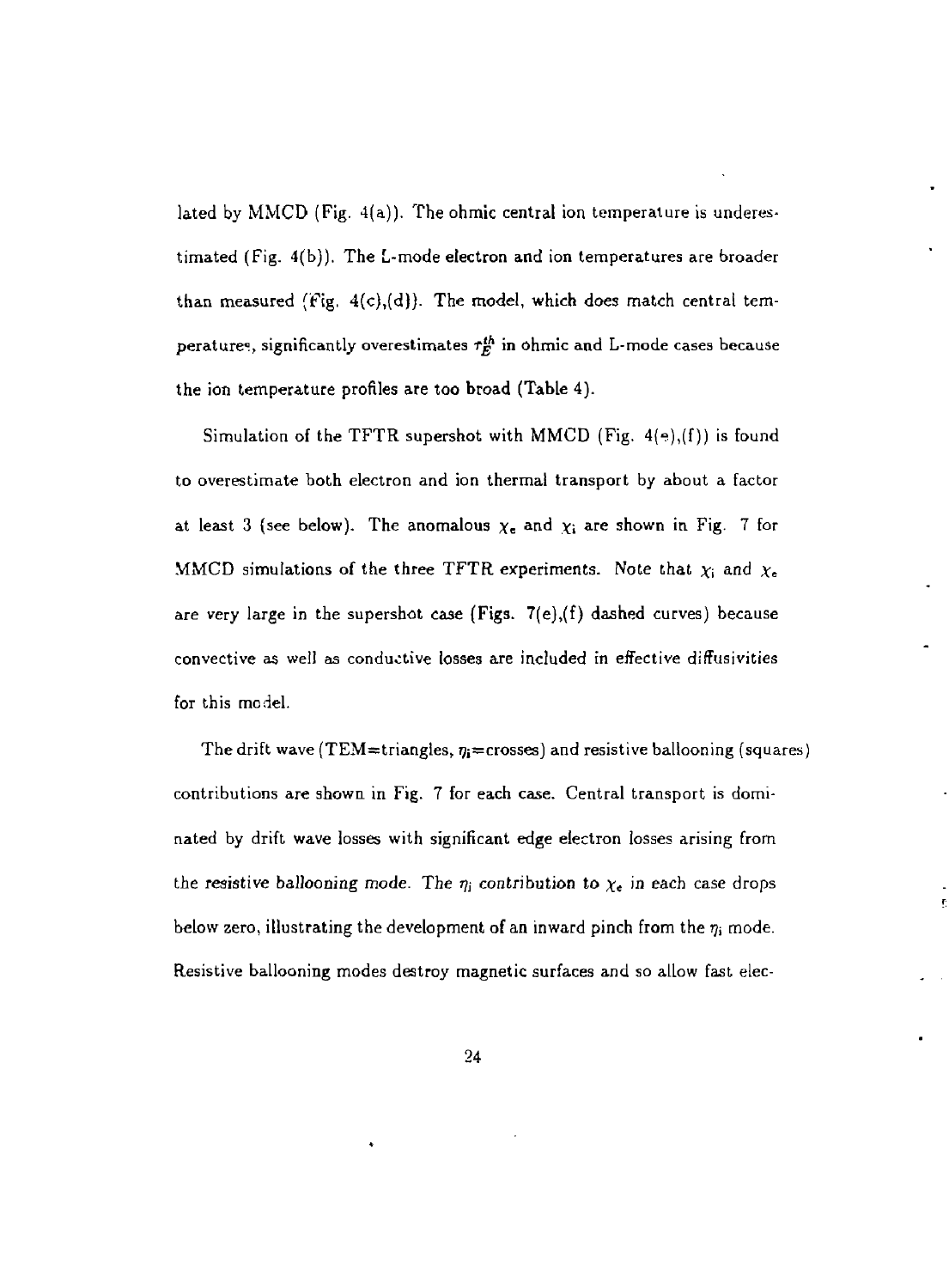tron transport out of the plasma. Slower ion motion leads to smaller ion losses. The resistive ballooning mode does not lead to significant ion energy losses at the plasma edge. The plasma ion temperature predicted is much broader than the electron temperature. Although the electron temperature profiles for L-mode and supershot could be narrowed by increasing the resistive ballooning transport, the ion temperatures would not be narrowed. The rippling mode contributions are so small as not to appear in the figures.

For MMM and MMCD, the evolution *nf* the central electron temperature^ for shot 30640 from ohmic to supershot phase are shown in Fig. 6 (b,c). All models predict the ohmic phase central temperature in agreement with the ECE measured peak ohmic electron temperature,  $6.3 \pm 0.3$ keV. The MMM final *Ti<sup>0</sup>* is 18 keV, in better agreement with experiment than MMCD! In comparison with MMM, MMCD includes a smooth transition to CTEM *via*   $\nu_e$ , but T<sub>io</sub> is still much lower than measured. This simulation results in  $T_{eo}$  $= 4.5$  keV and  $T_{io} = 10$  keV.

Several years ago, Cheng and Tsang [33], and Gribkov *et al.* [34] showed that the  $\eta_i$  mode threshold increases rapidly with  $T_i/T_e$ . This ratio is about 4 in the supershot. To explore this, we increase the *rfi* threshold to 10 and find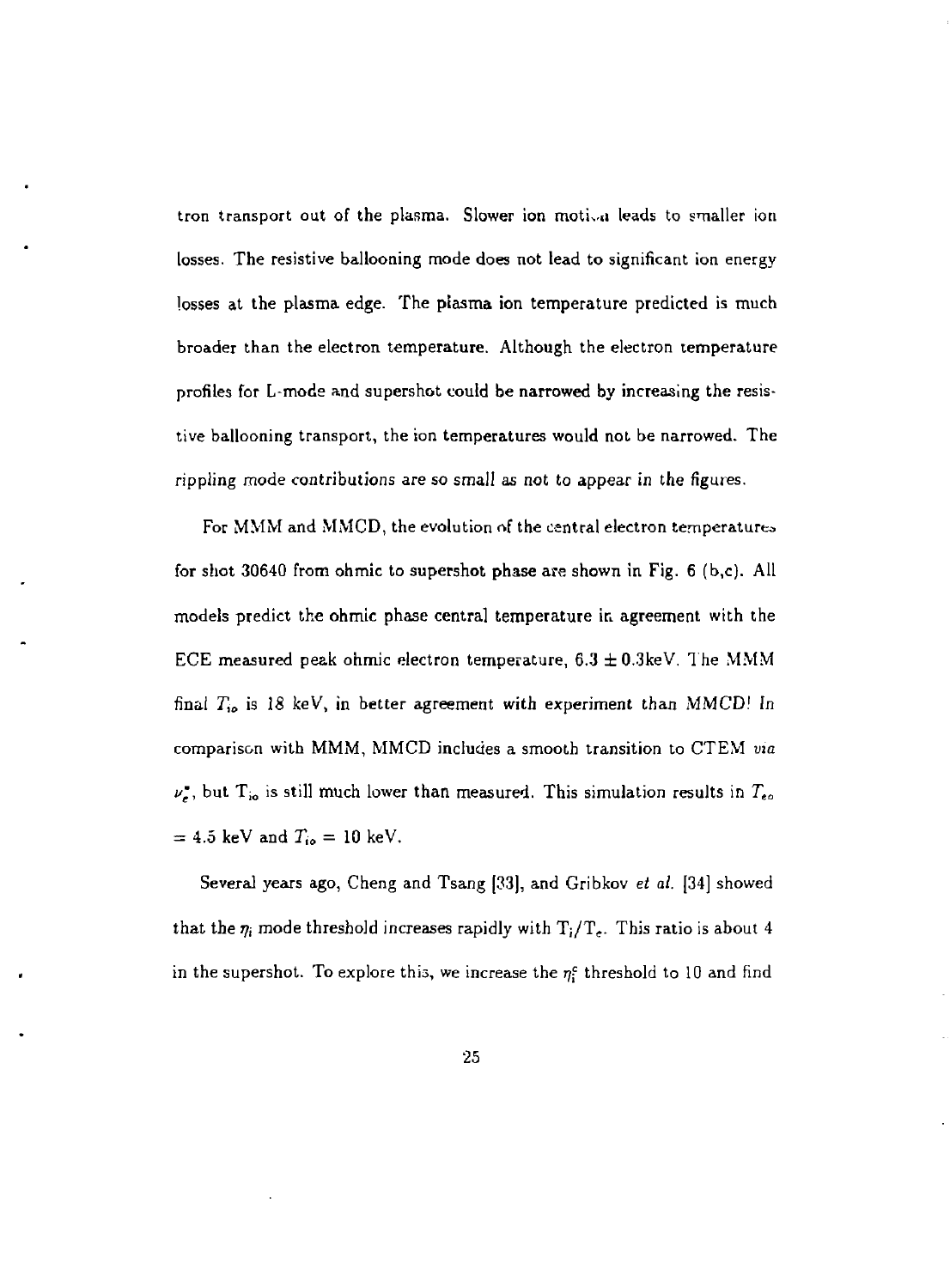that a high supershot temperature can be predicted by MMCD, if trapped electron thermal (not particle) drift wave losses are reduced by  $1/3$  ( $T_{\rm eo}$  = 6.4 keV,  $T_{io} = 27$  keV). These predictions are shown as long dashed curves in Figure 4 (MMCD'). This model also gives reasonable results in the ohmic phase with  $\eta_i^c = 1.0$ , (T<sub>co</sub> = 3.6 keV and T<sub>io</sub> = 2.2 keV) but causes the model to significantly overestimate the plasma temperatures in L-mode (T<sub>so</sub> = 5.3) keV and  $T_{io} = 9.1 \text{ keV}$ ).

Modifying the  $\eta_i$  model and increasing the  $\eta_i$  losses will not reduce the L-mode electron temperature, No adjustment of the drift wave transport coefficients can be found to fit both L-mode and supershot plasma temperatures because the trapped electron collisionality condition  $\nu_e^* < 0.1$  is only satisfied in shot 30640 for  $12 \text{cm} < r < 50 \text{cm}$ . Thus, DTEM governs the central supershot electron temperature a..<sup>4</sup> the PCDW impro ed behavior of CTEM (T<sup>2</sup>) vs. DTEM (T<sup>2</sup>) transport cannot be obtained with this model unless DTEM transport is reduced or the collisionaiity condition is modified. Preliminary multimode simulations of the TFTR supershot with a tcroidal CTEM model stabilized by  $L_n$  [35] give good agreement with the measured central electron temperature [36].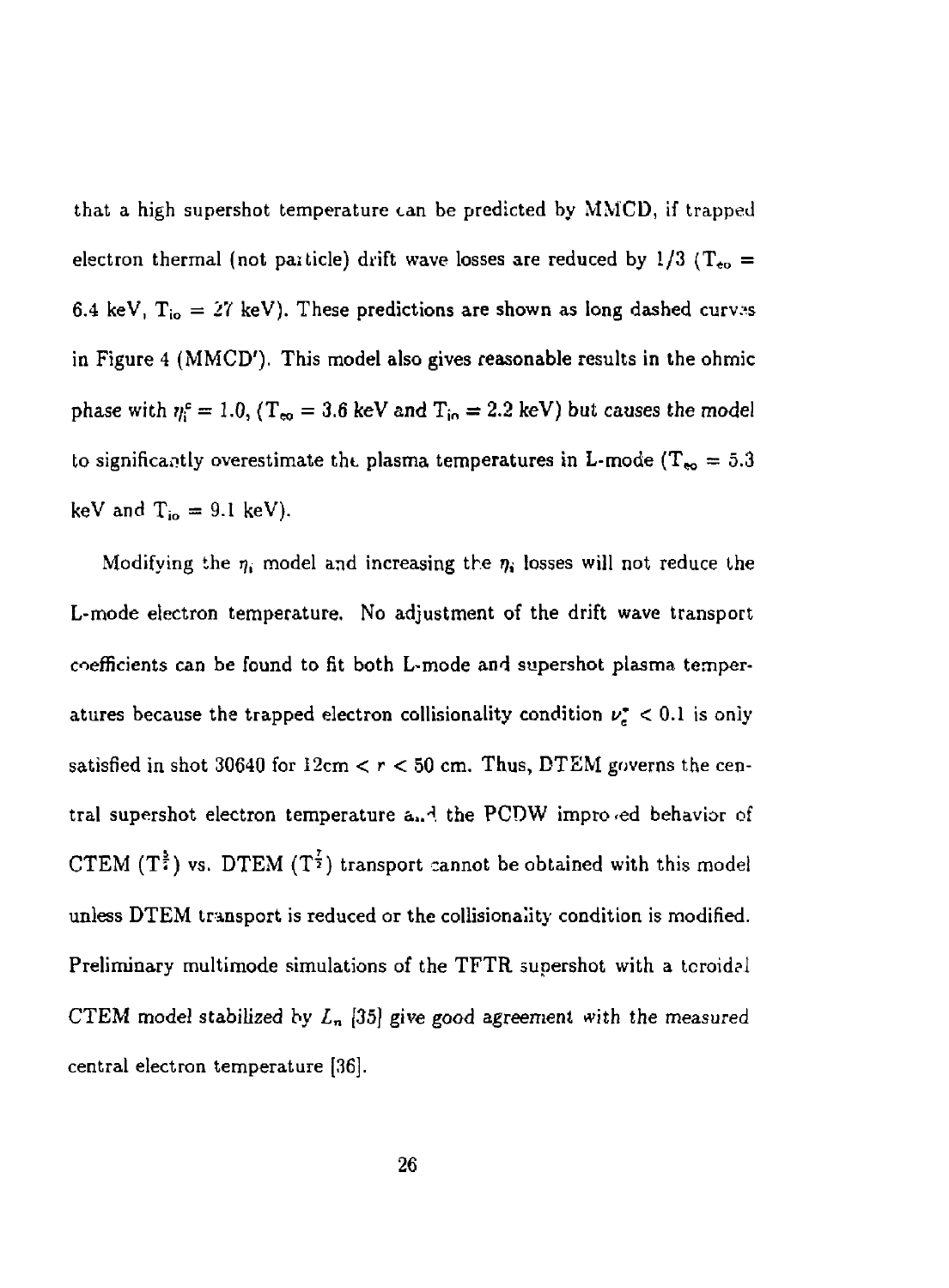#### 6. Conclusions

Considerable progress has been made in the last few years in understanding tokamak transport. We have shown that theoretically based models with empirical elements can be used to simulate TFTR experiments with some success, yet many discrepancies remain. In fact, the theories on which these models are based may not even apply to the highly nonlinear, fully developed strong turbulent conditions thought to occur in the plasma core. In particular, quasilinear models for weak turbulence effects are valid only for modes with  $\gamma < \omega_{\rm r}$  such as TEM.

The profile consistent drift wave model, with edge transport arising from the consequences of assuming profile consistency, has been found valid for simulating a large number of TFTR experiments. For high power cases, ion temperatures are overestimated with PCDW so that a "third mode" for anomalous losses of fast ions is proposed. In addition, a PCDW particle transport model is needed as is justification for the profile consistency assumption.

It had been hoped that since MMCD incorporates several of the key points of PCDW, it should be able to duplicate the successes of that model. By im-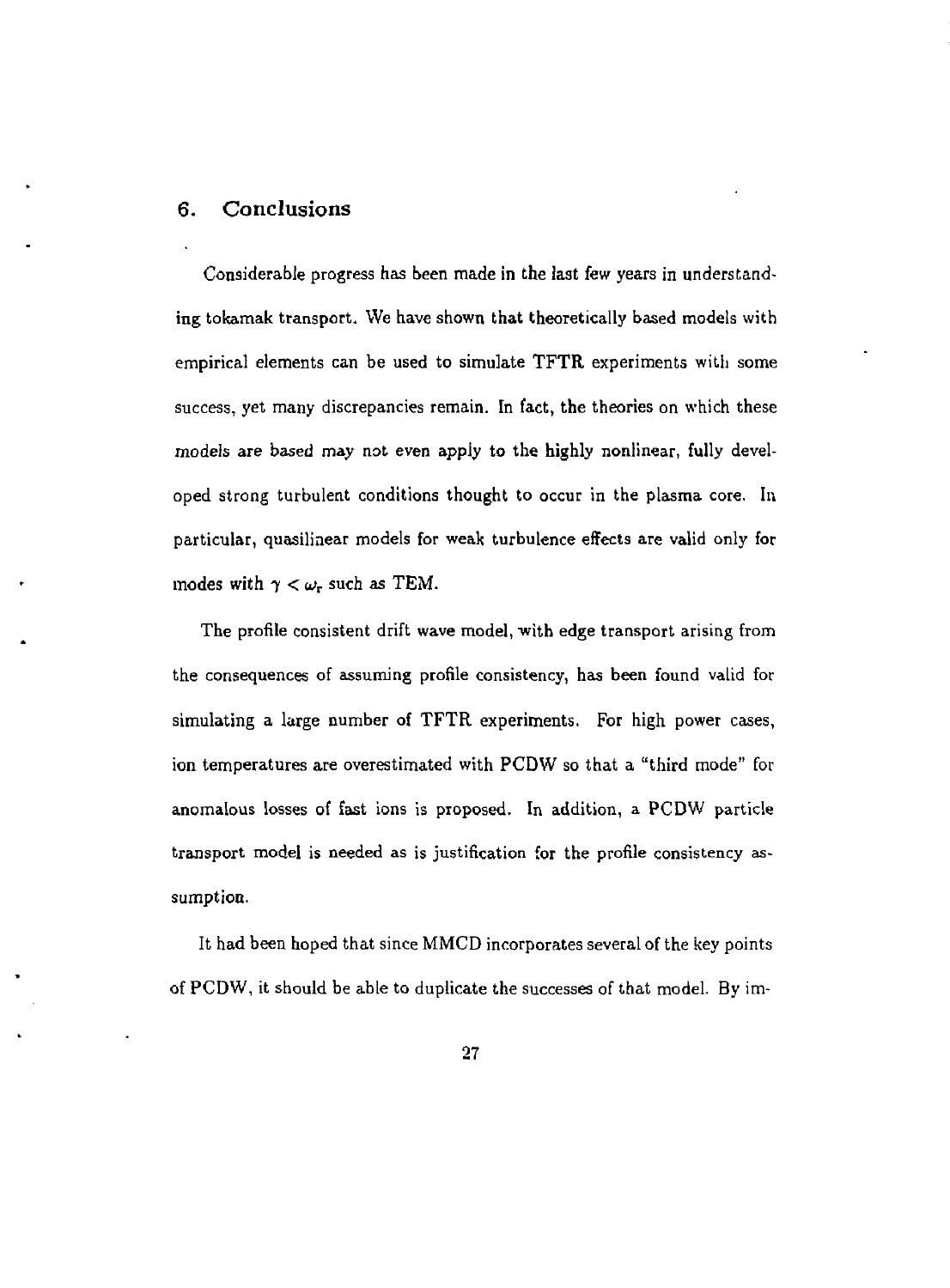proving the criteria for the DTEM/CTEM transition and for suppression of  $\eta_i$  mode losses, it seemed likely that this type of model could be successful in simulating low power supershot electron temperatures as well as L-mode and ohmic. In this paper, however, we have shown that PCDW fails to predict the high power L-mode temperatures and also that good multimode predictions of both L-mode and supershot plasma temperatures are not possible with the current DTEM/CTEM model. TEM transport in the supershot must be reduced compared to L-mode, perhaps by  $L_n$  stabilization. Thus, new transport mechanisms are required to understand high heating power discharges with either type of model. In addition, the broad ion temperature profiles predicted by MMCD, show that a new ion edge loss mechanism must be found if we are to model plasma transport by a linear combination of locally acting plasma modes.

In conclusion, none of the models tested were found to predict plasma temperatures within 20% for all three typical TFTR ohmic, L-mode, and supershot discharges. Present models for drift wave transport plus edge losses are not sufficient to predict tokamak confinement on TFTR.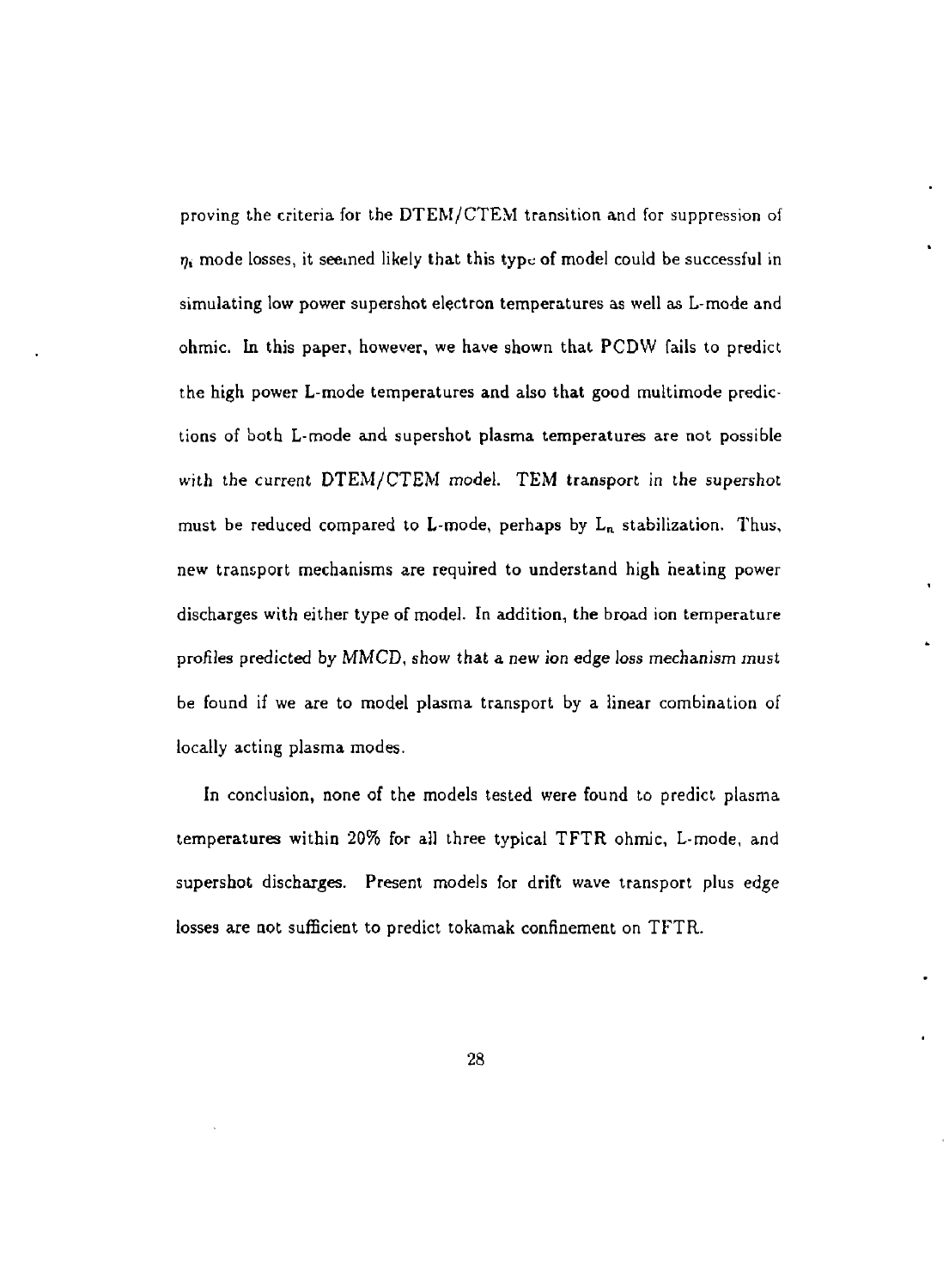## Acknowledgments

It is a pleasure to acknowledge useful discussions of the theoretical models with C.E. Singer, W.M. Tang, B. Carreras, P.H. Diamond and R. Dominguea. Thanks are also due to C. Barnes, M. Bell, R. Budny, R. Fonck, E. Fredrickson, G. Hammett, D. Johnson, K. McGuire, D.R. Mikkelsen, H. Park, E. Synakowski, G. Taylor, F. Waelbroeck and M.C. Zamstorff for discussions and use of TFTR data and to R.J. Goldston for suggesting the project.

This work was supported by the U.S. Department of Energy Contract No. DE-AC02-76-CHO3073.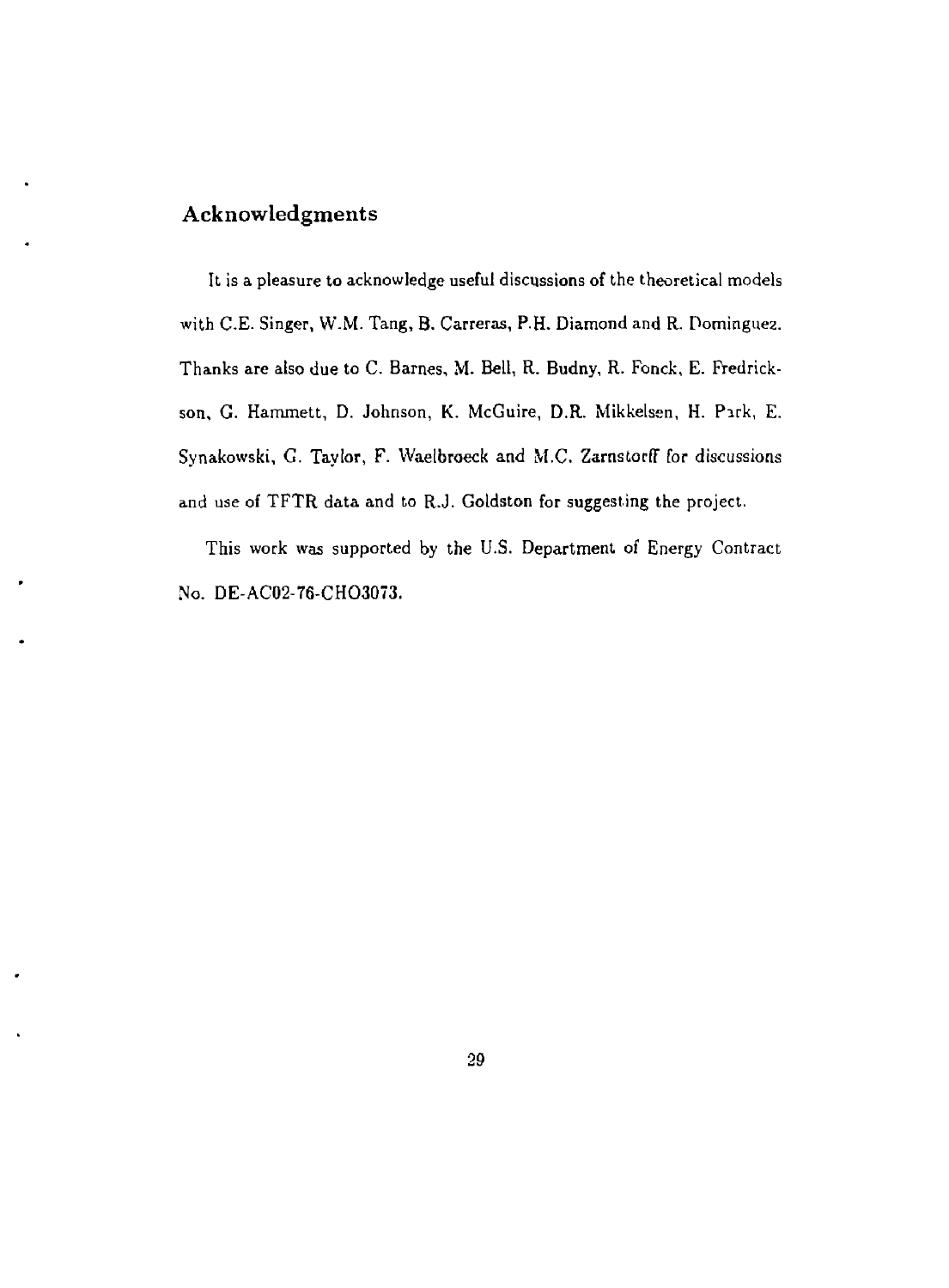#### References

- [1] W.M. Tang, "Microinstability-based model for Anomalous Thermal Confinement in Tokamaks," Nucl. Fusion 26 (12) (1986) 1605-1618. Bl (1989) 1011-1017.
- [2] M.H. Redi, W.M. Tang, P.C. Efthimion, D.R. Mikkelson, G.L. Schmidt, "Transport Simulations of Ohmic TFTR Experiments with Microinstability based Profile Consistent Models for Electron and Ion Transport," Nucl. Fusion 27 (12) (1987) 2001-2017.
- [3j R. Dominguez and R.E. Waltz, "Tokamak Transport Code Simulation with Drift Wave Models," Nucl. Fusion 27 (1987) 65-79.
- [4] C.E. Singer, E.S. Ghanem, G. Bateman, and D.P, Stotler, "Multiple Mode Model of Tokamak Transport," Princeton Plasma Physics Laboratory Report No. PPPL-2631 (1989) 12 pp.; Nucl. Fusion (in press).
- [5] F. Romanelli, W.M. Tang, R.B. White "Anomalous Thermal Confinement in Ohmically Heated Tokamaks" Princeton Plasma Physics Laboratory Report No. 2310 (1986); Nucl. Fusion (1987).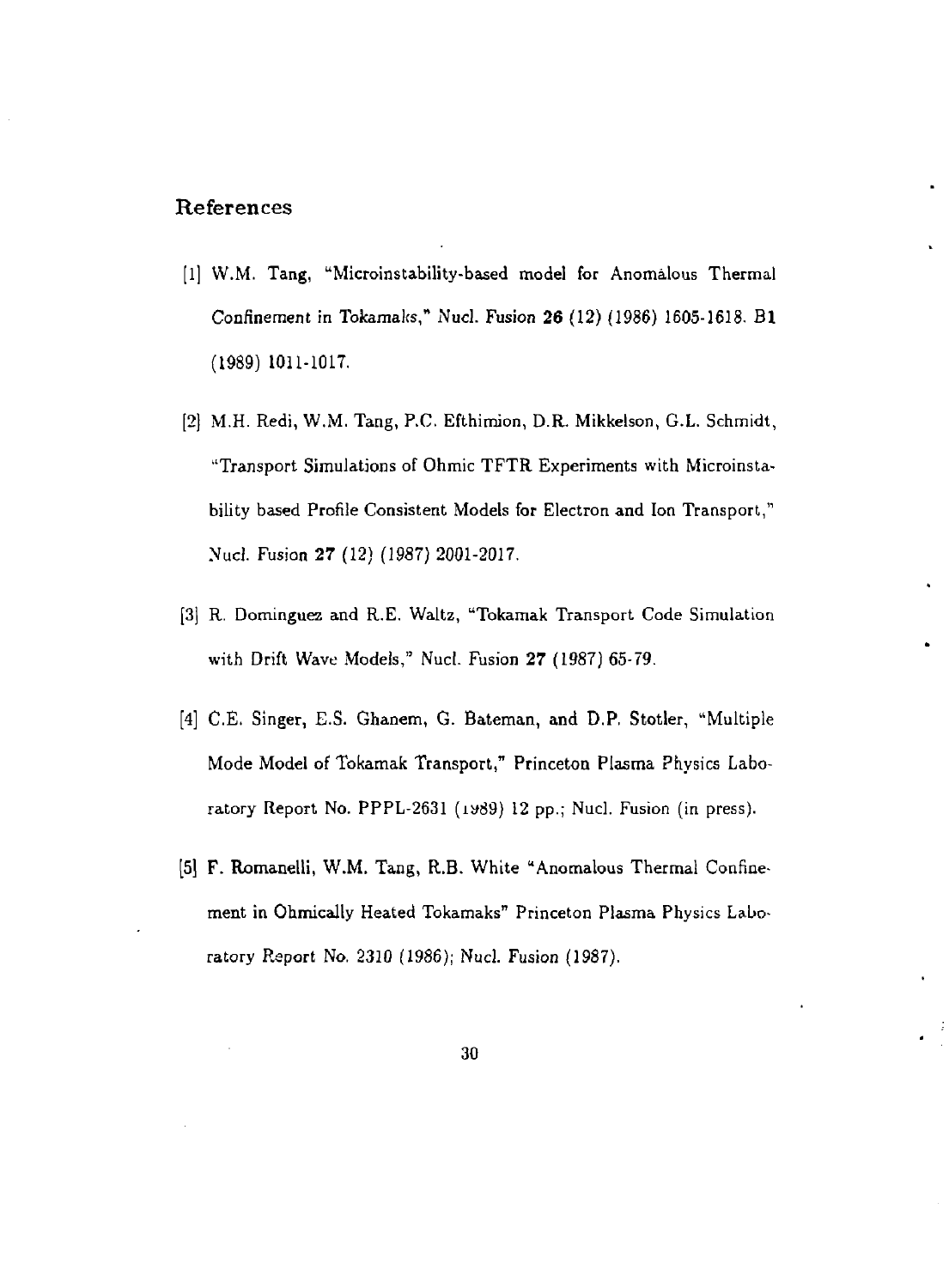- ?6! J. Sheffield, "Tokamak Transport in the Presence of Multiple Mechanisms." Nucl, Fusion (1989).
- [7] D.L. Brower, M.H. Redi, VV.M. Tang, R.V. Bravenec, R.D. Durst, *tt al..*  "Experimental Evidence for [on Pressure Gradient Driven Turbulence in TEXT." Nucl. Fusion 29 (1989) 1247-1254.
- [8] M.H. Redi, W.M. Tang, D.K. Owens, M. Greenwald, 0. Gruber. M. Kaufmann, "Transport Simulations of *Ohmic* Pellet Experiments *on*  the TFTR, ASDEX. and ALCATOR-C Tokamaks," Princeton Plasma Physics Laboratory Report No. PPPL-2525 (July 1988) 42 pp.. Fus. Tech. in press,
- {9} W.M. Tang, CM. Bishop, B. Coppi, S.M. Kaye. F.M. Perkins, *tt at..*  "Microinstability-based Models for Confinement Properties and Ignition Criterion in Tokamaks." Princeton Plasma Physics Laboratory Report No. PPPL-2418, Proceedings of the Eleventh International Conference on Plasma Physics and Controlled Nuclear Fusion Research. (Kyoto. Japan, November 1986) (IAEA, Vienna. Austria), Vol 1, 337-344 (1987).
- ;10] VV.M. Tang, N. Bretz. *l.S.* Hahm, W.W.Lee, F.W. Perkins, *et al..* "The-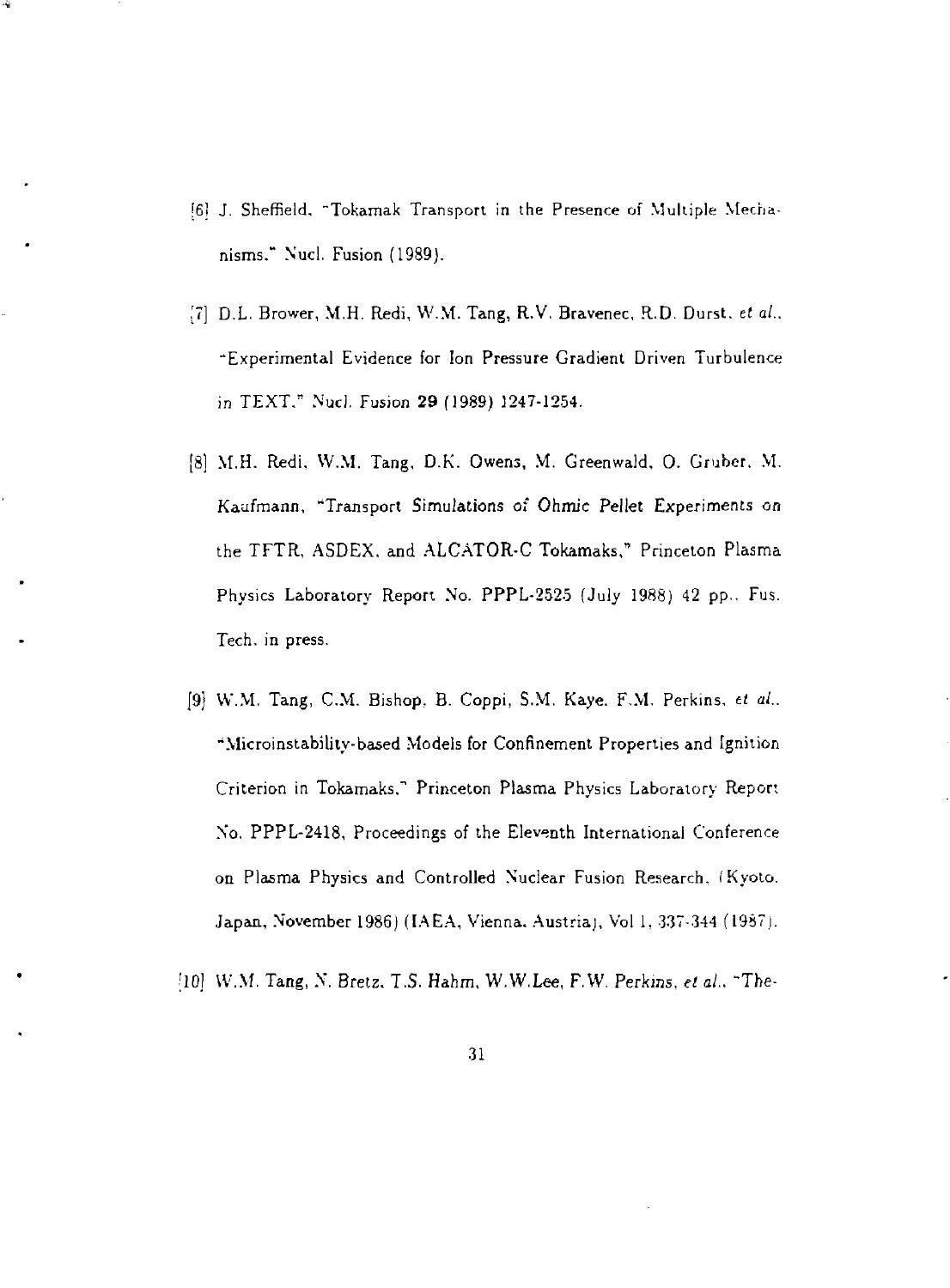oretical Studies of Enhanced Confinement Properties in Tokamaks.'' Princeton Plasma Physics Laboratory Report No. PPPL-2580; IAEA. Nice, 1988.

- [11] C.E. Singer, "Theoretical Particle and Energy Flux Formulas for Tokamaks/' Comments Plasma Physics Controlled Fusion 11 (1988) 165-182.
- (121 B-A. Carreras, P.H. Diamond, M. Murakami, J.L. Dunlap, J.D. Bell, *et* a/., "Transport Effects Induced by Resistive Ballooning Modes and Comparison with High- $\beta$ p ISX-B Tokamak Confinement," Phys. Rev. Lett. 50 (1983) 503-506.
- [13] B.A. Carreras, P.H. Diamond, "Thermal Diffusivity Induced by Resistive Pressure-Gradient-Driven Turbulence," Phys. Fluids (1989).
- [14] G. Rewoldt, W.M. Tang, "Toroidal Microinstability Studies of High Temperature Tokamaks," Princeton Plasma Physics Laboratory Report No. PPPL-2635 (1989), Phys. Fluids B2 (1990) 318-323.
- [15J *D.W.* Ross, P.H. Diamond, J.F. Drake, F.L. Hinton, *F.W.* Perkins, et al., "Thermal and Particle Transport in Tokamaks - Theoretical models for Ignition Studies," FRCR No. 295, U. of Texas (1987) 33 pp.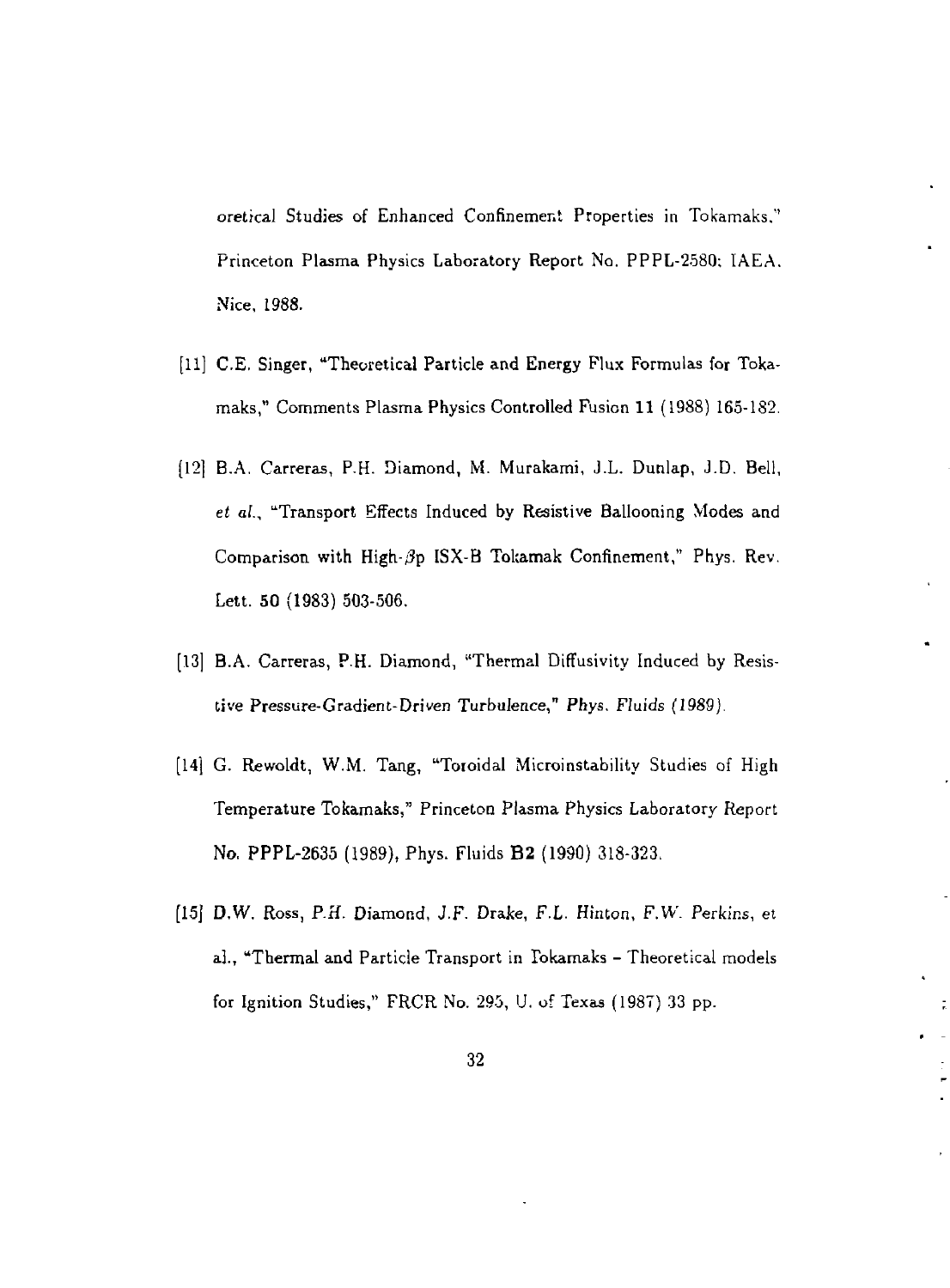- [16] R.W. Waltz and R.R. Dominguez, "Note on Detailed Models for Trapped Electron Transport in Tokamaks,' Phys, Fluids Bl (19S9) 1935- 1937.
- [17] G. Rewoldt, "Alpha particle effects on high-n instabilities in tokamaks," Phys. Fluids 31 (1988) 3727-3737.
- [18) G. Rewoldt, W. M. Tang, R.J.Hastie,"Collisional Effects on Kinetic Electromagnetic Modes and Associated Quasilinear Transport", Phys. Fluids 30,807 (1937).
- [19] B.A. Carreras, private communication (1990).
- [20] P.H. Diamond, private communication (1990).
- [21] C.E. Singer, D.E. Post, D.R. Mikkelsen, M.H. Redi, A. McKenney, "BALDUR: A One-Dimensional Plasma Transport Code," Computer Phys. Comm. 49 (1988)275-398.
- [22] M.H. Redi, "Standard Test Cases for the BALDUR Transport Code." Computer Phys. Comm. 49 (1988) 399-407.
- [23] L. L. r.ao, S. P. Hirschman, R. M. Wieland, Phys. Fluids 24 (198i) 1431.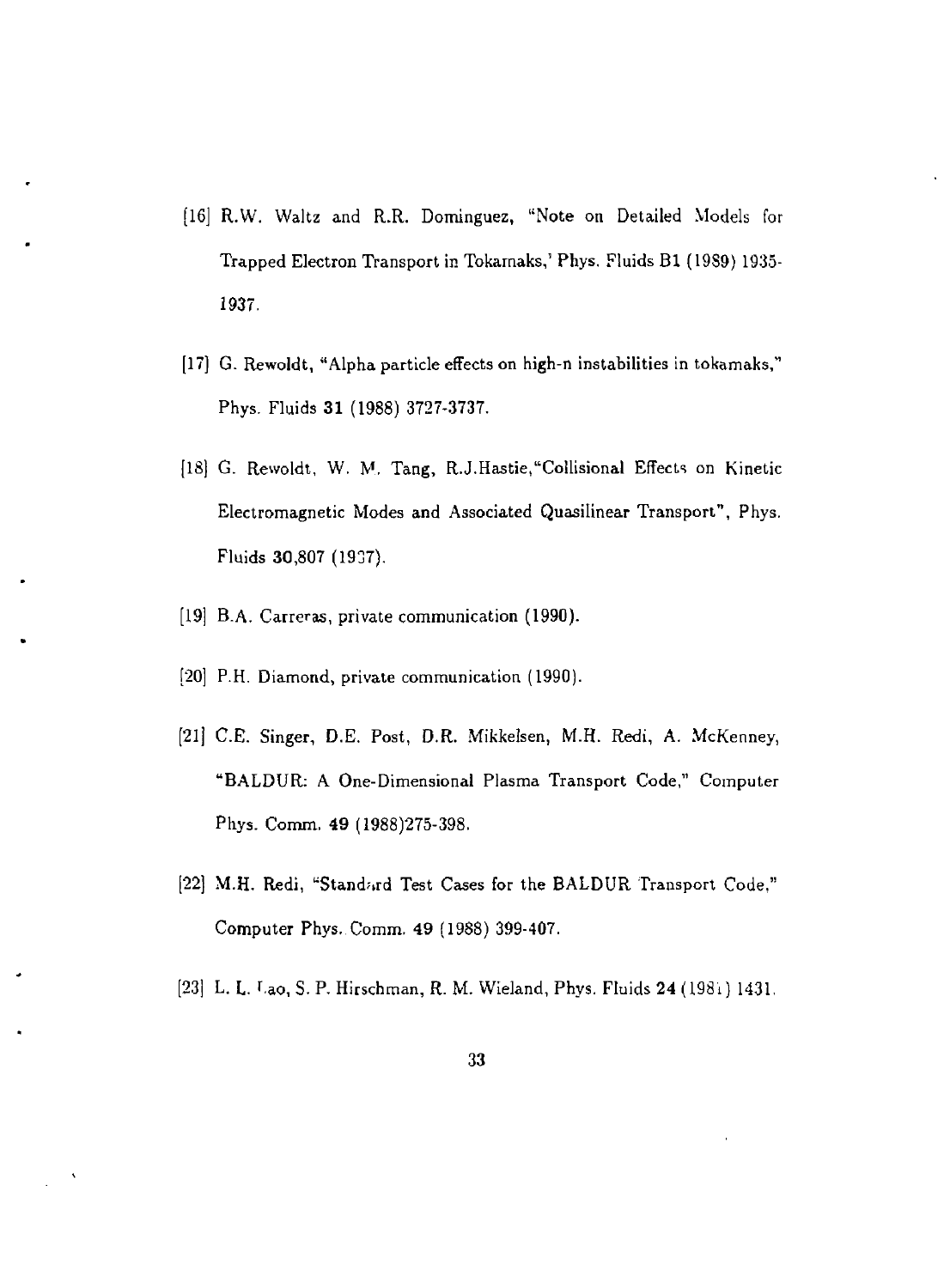- [24] R.V. Budny, private communication (1990).
- [25] T. Taroni, IAEA Workshop on Plasma Transport Measurement and Analysis:IAEA - W16, Princeton, N.J., November, 1989.
- [26] D.R. Mikkelsen,"Comparison of Predicted and Measured Temperature Profiles in TFTR Plasmas", Bull. Am. Phys. Soc. 34, (1989) paper 4Q08; Transport Task Force Meeting, Hilton Head, SC (1990).
- [27] R.J. Goldston,Y. Tokase, M. Bell, M. Bitter, A. Cavalb, *et al.,* Proceedings of the 15th European Conference on Controlled Fusion and Plasma Heating, Dubrovnik (1988) Part I, p.99-102.
- [28] M.C. Zarnstorff, V. Arunasalam, C.W. Barnes, M.G. Bell, M. Bitter, et al., Proceedings of the Twelfth International Conference on Plasma Physics and Controlled Nuclear Fusion Research, (Nice, France, October 1988) (IAEA, Vienna, Austria), Paper IAEA-CN-50/A-1II-3.
- [29] D.W. Johnson, S.D.Scott, C.W. Barnes, M. Bell, M. Bitter,et. *al.* Proceedings of the 17th European Conference on Controlled Fusion and Plasma Heating, Amsterdam, the Netherlands (1990).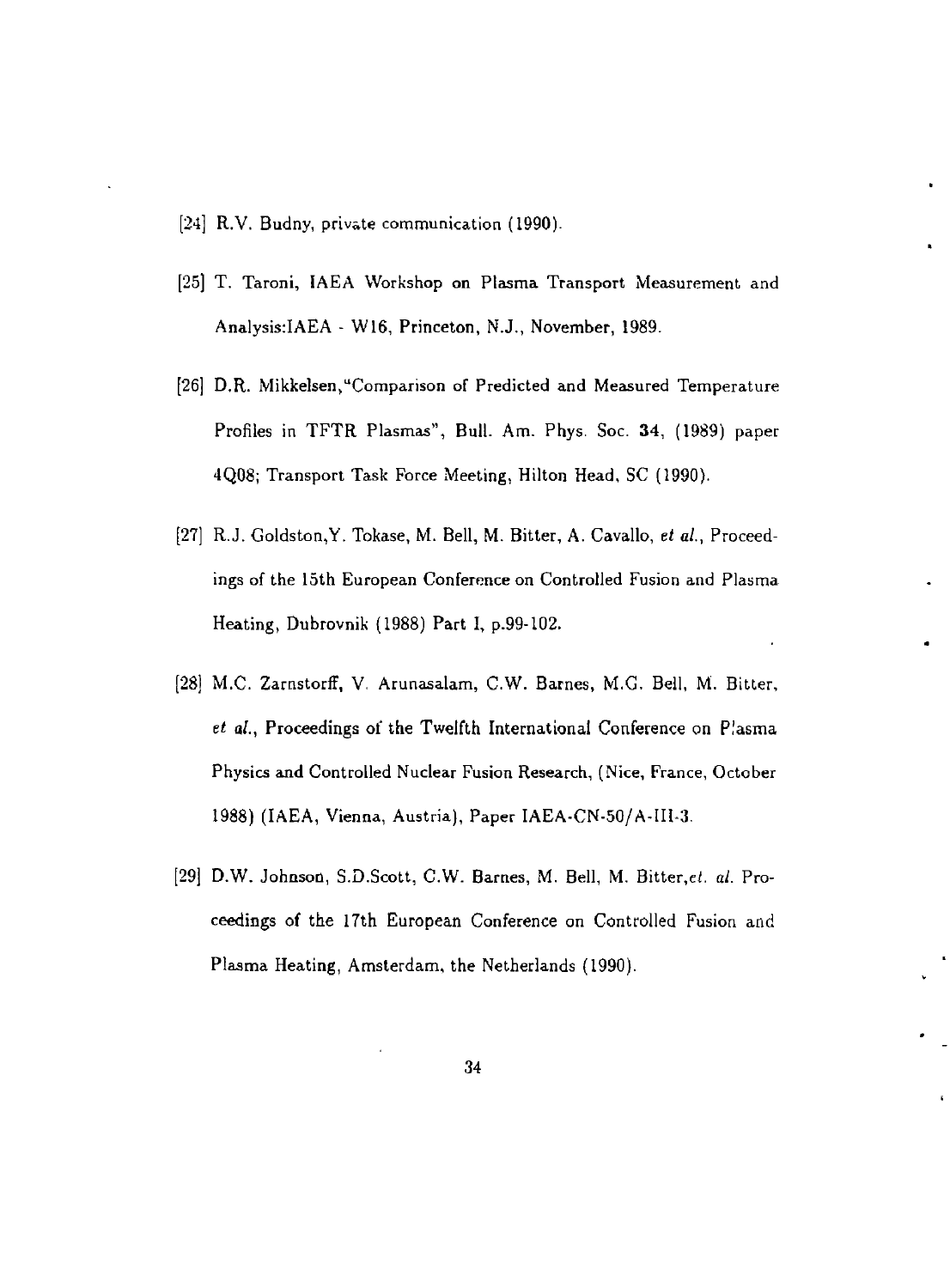- [30] M. Ulrickson, Proceedings of the 9th PSI Conference. Bournemouth. UK (1990).
- [31] M.H. Redi, S.A. Cohen, Princeton Plasma Physics Laboratory Report No. PPPL-2703 (1990), to be published J. Nucl. Mat. (1990).
- [32] E. Fredrickson, private communication (1990).
- [33] C.Z. Cheng, K.T. Tsang, Nucl. Fus. 21 6 (1981) 643-630.
- [34] V.M. Gribkov, D.Kh. Morosov, O.P. Pogutse, Proceedings of the Twelfth International Conference on Plasma Physics and Controlled Nuclear Fusion Research, (Nice, France, October 1988) (IAEA, Vienna, Austria) Paper IAEA-CN-38/U-1-2.
- [35] T. S. Hahm, W. M. Tang, manuscript in preparation.
- [36] T. S. Hahm, 5. C. Cowley, J. C. Cummings, G. W. Hammett, R. M. Kulsrud, F. W. Perkins, *et al.* "Nonlinear Kinetic Analysis of Fluctuations and Turbulent Transport due to Tokamak Microinstabilities", IAEA. Washington, U.S. (1990).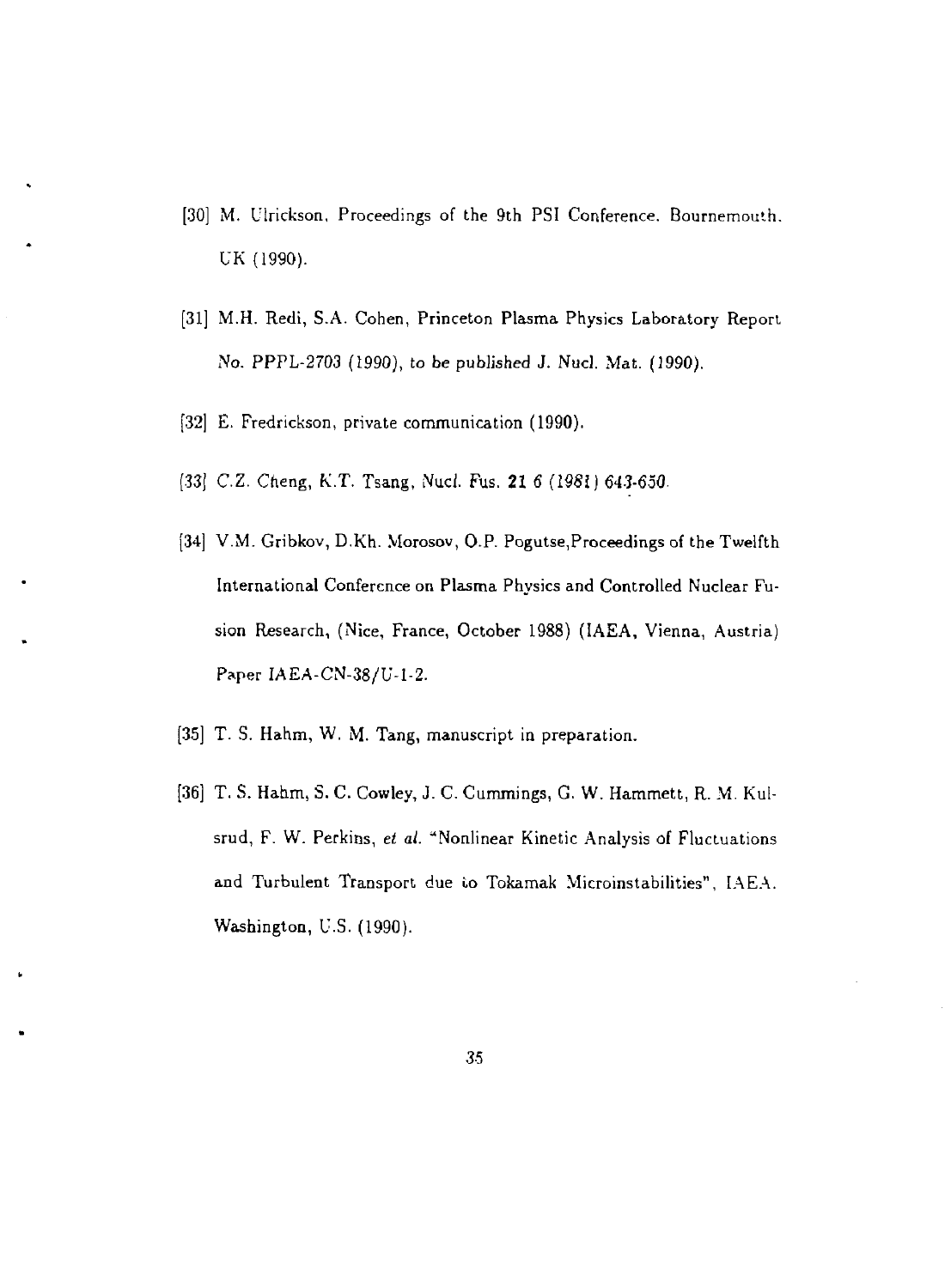|                                       |   | $\nu^*$ < 0.15 $\nu^*$ > 0.15 | $\eta_i$ < 1.5 | $\eta_i > 1.5$ |
|---------------------------------------|---|-------------------------------|----------------|----------------|
| $\bullet$ TFTR                        |   |                               |                |                |
| deuterium ohmic <sup>3</sup>          |   | X                             |                | Х              |
| deuterium pellets <sup>3,5</sup>      |   | X                             | X              |                |
| ohmic phase of supershot <sup>3</sup> | X |                               |                | X              |
| L-mode <sup>6</sup>                   |   | X                             |                | X              |
| supershots <sup>6,8</sup>             | X |                               | X              |                |
| helium low density                    | X |                               |                | $\mathbf X$    |
| helium high density                   |   | X                             |                | X              |
| $\bullet T - 10$                      |   |                               |                |                |
| ohmic                                 |   | X                             |                | X              |
| ECH                                   | X |                               |                | X              |
| $\bullet$ TEXT                        |   |                               |                |                |
| hydrogen low density <sup>4</sup>     | X |                               |                | X              |
| hydrogen high density <sup>4</sup>    |   | X                             |                | X              |
| pellet <sup>4</sup>                   |   | X                             | X              |                |
| $\bullet$ Alcator-C                   |   |                               |                |                |
| ohmic <sup>5</sup>                    |   | X                             |                | X              |
| pellet <sup>5</sup>                   |   | X                             | X              |                |
| <b>•ASDEX</b>                         |   |                               |                |                |
| ohmic <sup>5</sup>                    |   | X                             |                | X              |
| pellet <sup>5</sup>                   |   | X                             | X              |                |

Table 1: Summary of Experiments Simulated with PCDW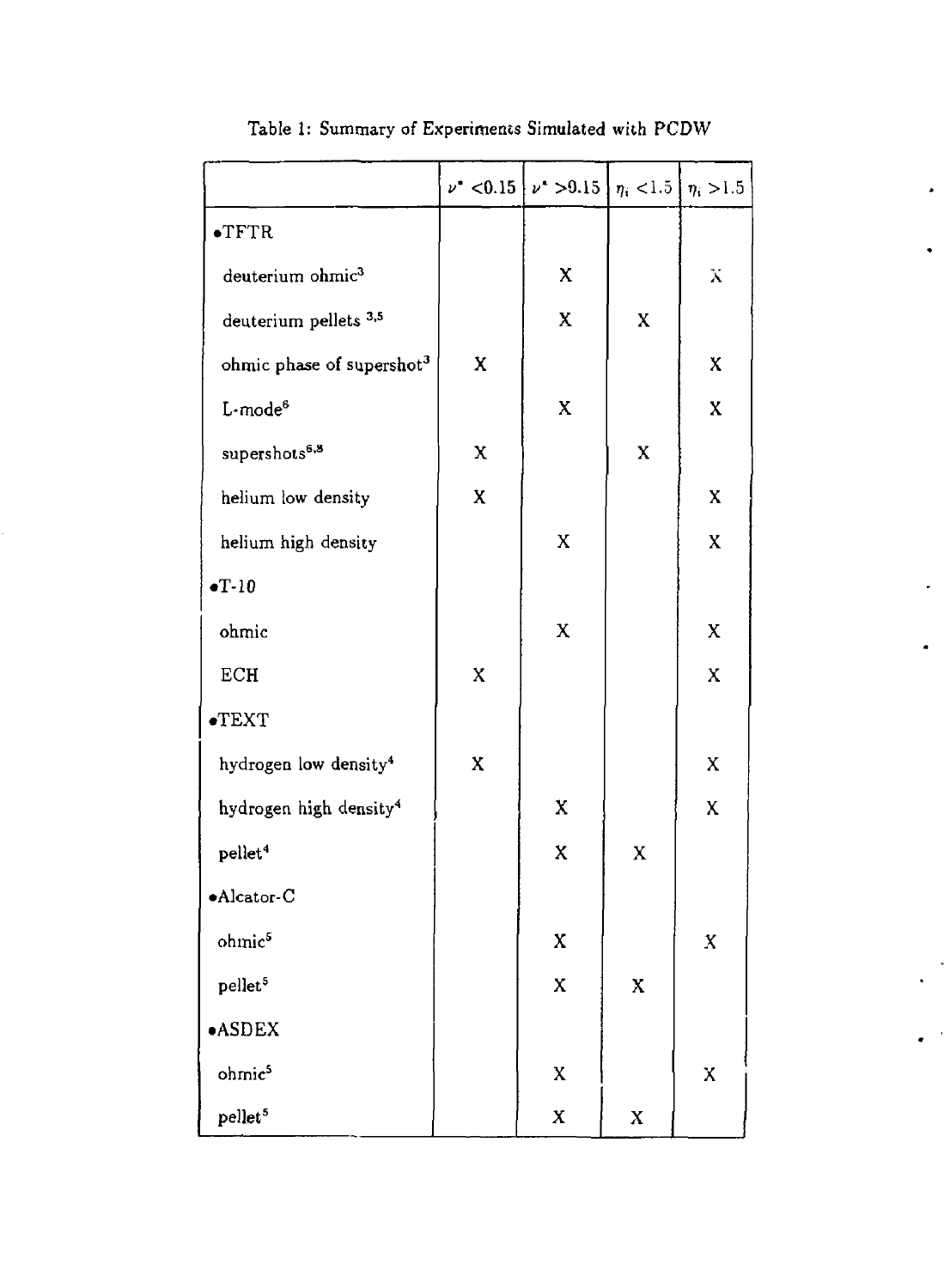|                              | Ohmic | L-mode | Supershot |
|------------------------------|-------|--------|-----------|
| Shot                         | 31819 | 41326  | 30640     |
| $I_{\rm p}(\rm MA)$          | 1.2   | 1.8    | 0.9       |
| $B_{Z}(T)$                   | 4.95  | 3.8    | 4.9       |
| R(m)                         | 2.36  | 2.58   | 2.46      |
| a(m)                         | 0.71  | 0.92   | 0.81      |
| $\bar{n}_{e}(10^{19}/m^{3})$ | 2.5   | 4.19   | 2.57      |
| $q_{\rm a}^{\rm cyl}$        | 4.4   | 3.5    | 7.2       |
| $Z_{\rm eff}$                | 2.0   | 3.2    | 3.0       |
| $P_{\text{ini}}(MW)$         | 0.    | 16.8   | 14.3      |

Table 2: Plasma Parameters for Experiments Simulated

 $\ddot{\phantom{0}}$ 

**37**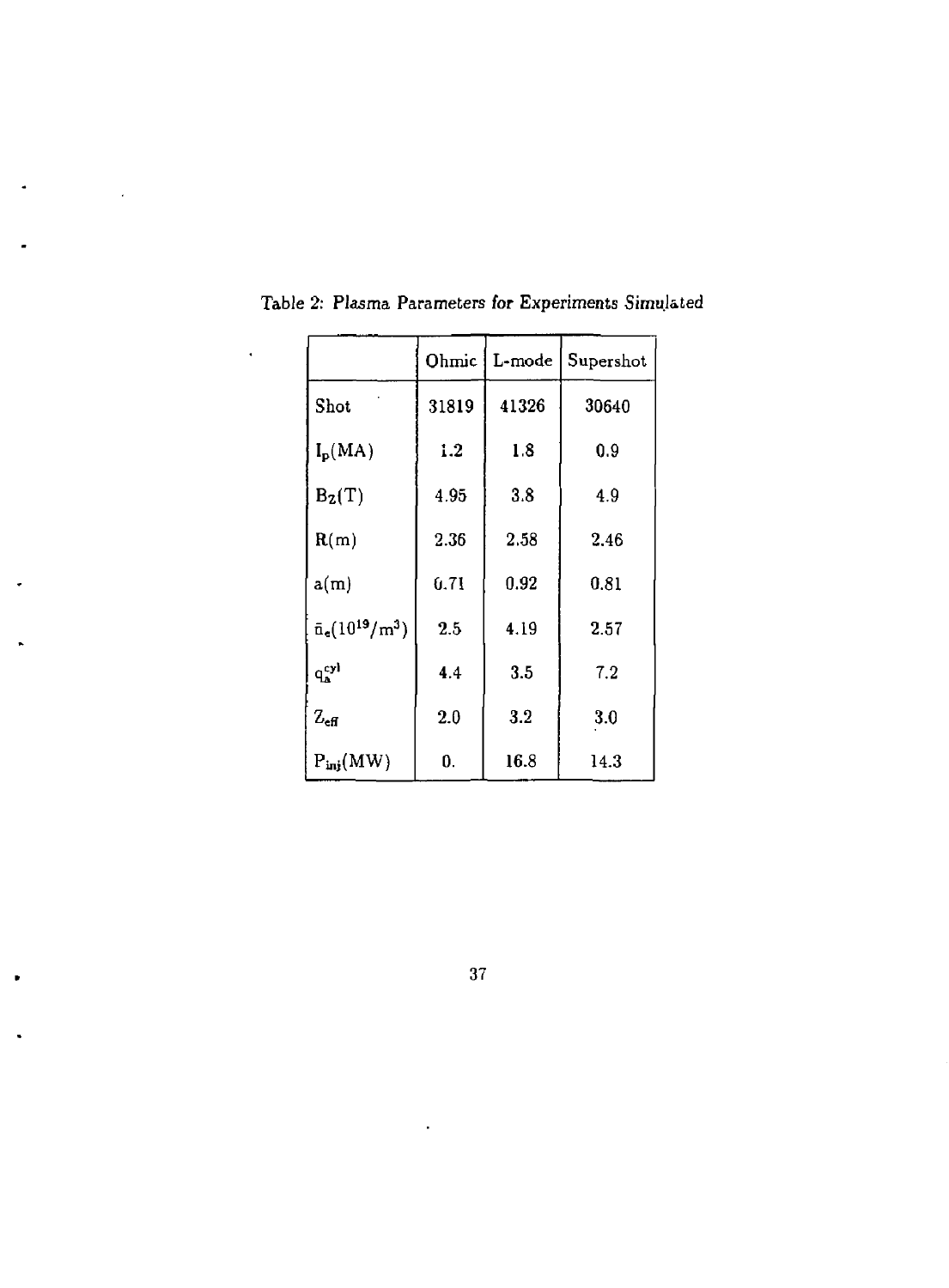|             | $Q_{\rm cond}^{\rm e}$ | $Q_{\rm conv}^{\rm e}$ | $Q_{cond}^{i}$ | $Q_{\text{conv}}^i$ | $Q_{\text{Neut}}$    | $Q_{\rm Rad}$ | $Q_{heat}$ | $Q_{ei}$ | $\nu_e$           | $\eta_{\rm i}$ |
|-------------|------------------------|------------------------|----------------|---------------------|----------------------|---------------|------------|----------|-------------------|----------------|
| Ohmic       |                        |                        |                |                     |                      |               |            |          |                   |                |
| PCDW        | 0.49                   | 0.0022                 | 0.14           | 0.0020              | $1.3 \times 10^{-3}$ | 0.11          | 0.75       | 0.15     | 0.2               | 2.4            |
| MMM         | 0.12                   |                        | 0.32           |                     | 0.012                | 0.074         | 0.51       | 0.32     | -                 |                |
| <b>MMCD</b> | 0.18                   |                        | 0.24           |                     | $2\times10^{-3}$     | 0.083         | 0.50       | 0.23     | $\qquad \qquad -$ |                |
| L-mode      |                        |                        |                |                     |                      |               |            |          |                   |                |
| PCDW        | 3.3                    | 0.20                   | 2.6            | 0.28                | 0.14                 | 0.27          | 7.3        | $-1.6$   | 0.11              | 4.5            |
| <b>MMM</b>  | 2.2                    |                        | 3.9            |                     | 0.13                 | 0.27          | 7.2        | $-0.11$  |                   |                |
| MMCD        | 1.7                    |                        | 5.3            | ۰.                  | $-0.039$             | 0.28          | 7.1        | 0.06     |                   |                |
| Supershot   |                        |                        |                |                     |                      |               |            |          |                   |                |
| <b>PCDW</b> | 2.5                    | 0.74                   | 2.1            | 2.6                 | 0.62                 | 0.64          | 10.        | $-1.6$   | 0.05              | 0.8            |
| <b>MMM</b>  | 3.2                    |                        | 3.8            |                     | 0.21                 | 0.69          | 8.2        | $-1.0$   | $\rightarrow$     |                |
| MMCD        | 2.7                    |                        | 5.2            |                     | 0.18                 | 0.92          | 9.3        | $-0.91$  |                   |                |

Γ

Table 3: Radially Integrated Heating and Losses at  $r = a/2$  in MW

38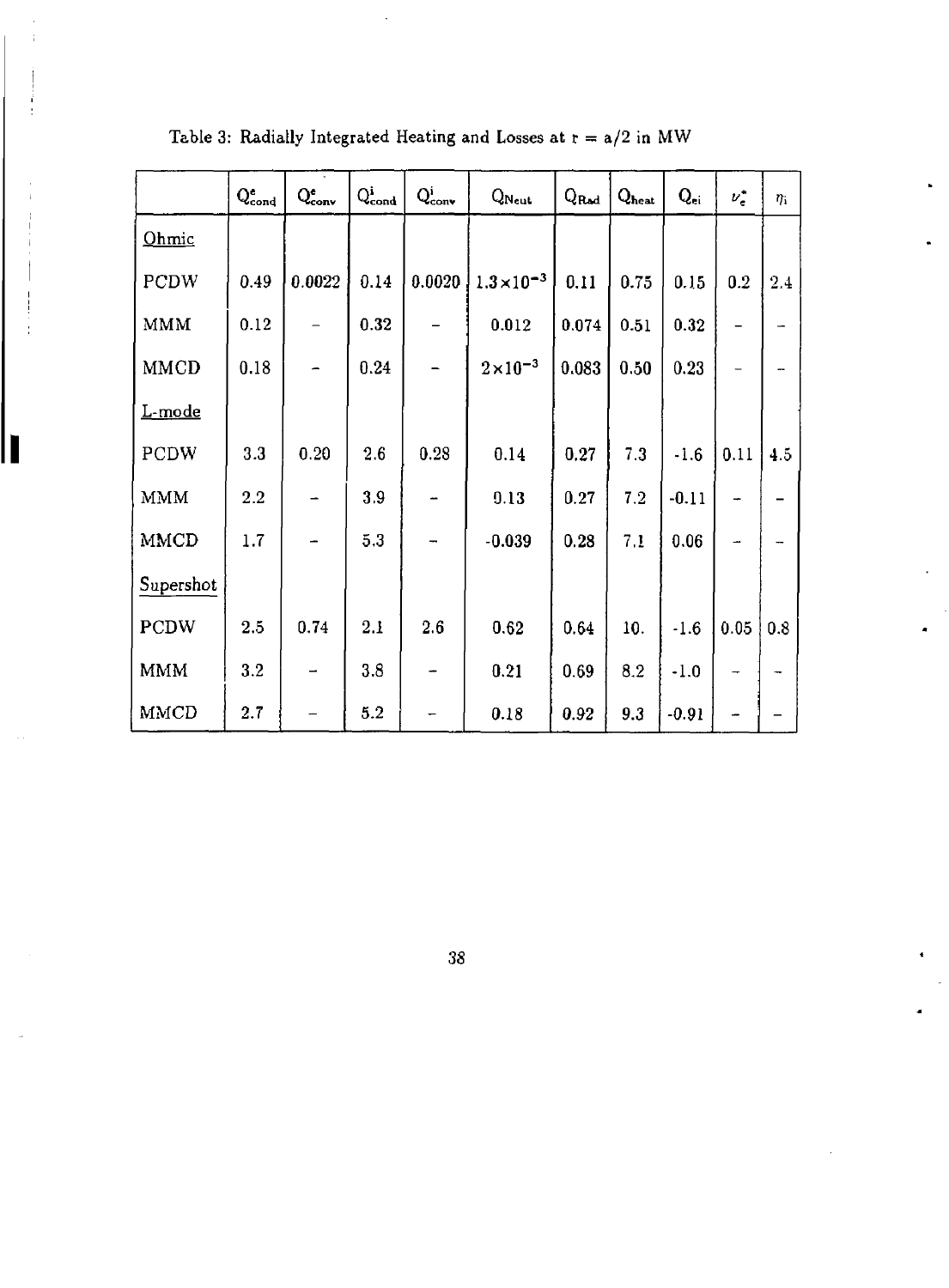Table 4: Comparison of Measured and Simulated Plasma Performance for

|             | $\rm T_{eo}$ | $\mathbf{T}_{\mathrm{io}}$ | $\tau_{\rm e}^{\rm th}$ | P <sub>OH</sub> | $\rm V_{Loop}$ | $\beta_{\rm T}$ | $\beta_{\rm p}$ |
|-------------|--------------|----------------------------|-------------------------|-----------------|----------------|-----------------|-----------------|
|             | (keV)        | (keV)                      | (sec)                   | MW)             | (V)            | ( %)            |                 |
| Ohmic       |              |                            |                         |                 |                |                 |                 |
| experiment  | 2.9          | 2.2                        | 0.252                   | 0.76            | 0.63           | 0.069           | 0.12            |
| PCDW        | 2.8          | 2.1                        | 0.226                   | 1.04            | 0.89           | 0.068           | 0.15            |
| <b>MMM</b>  | 3.6          | 1.7                        | 0.384                   | 0.67            | 0.58           | 0.077           | 0.17            |
| <b>MMCD</b> | 2.9          | 1.8                        | 0.365                   | 0.79            | 0.67           | 0.084           | 0.18            |
| L-mode      |              |                            |                         |                 |                |                 |                 |
| experiment  | 4.5          | 3.7                        | 0.064                   | 0.68            | 0.38           | 0.40            | 0.37            |
| <b>PCDW</b> | 4.0          | 6.1                        | 0.095                   | 0.52            | 0.28           | 0.57            | 0.53            |
| <b>MMM</b>  | 5.3          | 5.3                        | 0.106                   | 0.34            | 0.20           | 0.66            | 0.62            |
| <b>MMCD</b> | 4.4          | 4.6                        | 0.122                   | 0.30            | 0.05           | 0.71            | 0.67            |
| Supershot   |              |                            |                         |                 |                |                 |                 |
| experiment  | 7.9          | 23.                        | 0.097                   | 0.19            | $-0.21$        | 0.55            | 1.8             |
| <b>PCDW</b> | 6.3          | 20.                        | 0.088                   | 0.14            | $-0.48$        | 0.47            | 2.3             |
| MMM         | 4.0          | 18.                        | 0.059                   | 0.47            | $-0.31$        | 0.42            | 2.0             |
| MMCD        | 4.5          | 10.                        | 0.079                   | 0.13            | $-0.39$        | 0.49            | 2.4             |

 $\blacksquare$ 

**TFTR**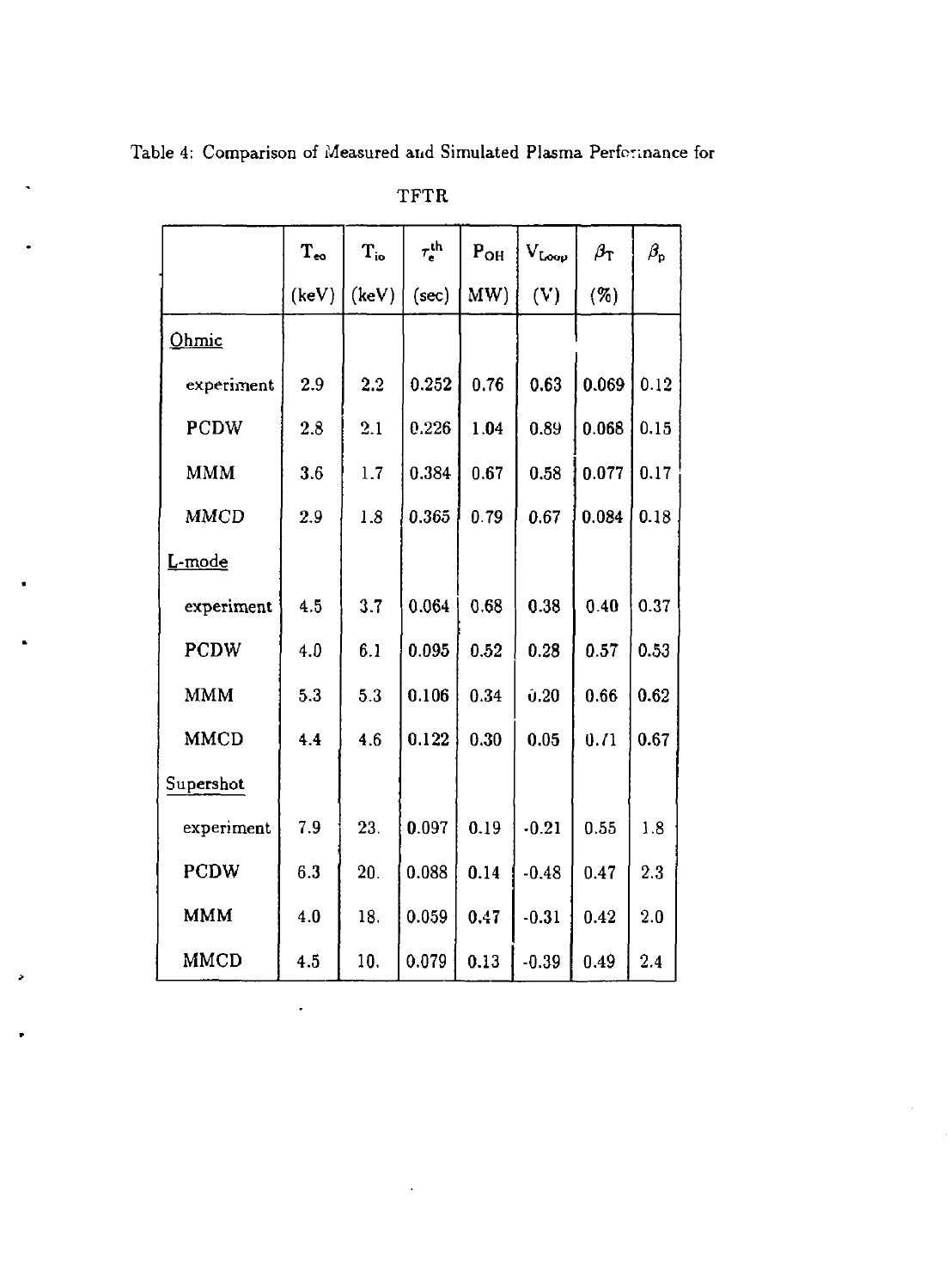## Figures

- Fig. 1 Simulated density for ohmic case using empirical density transport model (solid curve), MMM (dotted curve) and MMCD (dashed curve) compared to experiment.
- Fig. 2 Simulated density for L-mode case using empirical density transport model (solid curve), MMM (dotted curve) and MMCD (dashed curve) compared to experiment.
- Fig. 3 Simulated density for supershot case using empirical density transport model (solid curve), MMM (dotted curve) and MMCD (dashed curve) compared to experiment.
- Fig. 4 (a) Simulations of alectron temperature with PCDW (solid curve) and MMCD (dashed curve), MMCD' (long dashed curve), compared to TFTR data for ohmic shot 31819.

(b) Simulations of ion temperature with PCDW (solid curve) and MMCD (dashed curve), MMCD' (long dashed curve), compared to TFTR data for ohmic shot 31819.

(c) Simulation of electron temperature with PCDW (solid curve) and MMCD (dashed curve), MMCD' (long dashed curve), compared to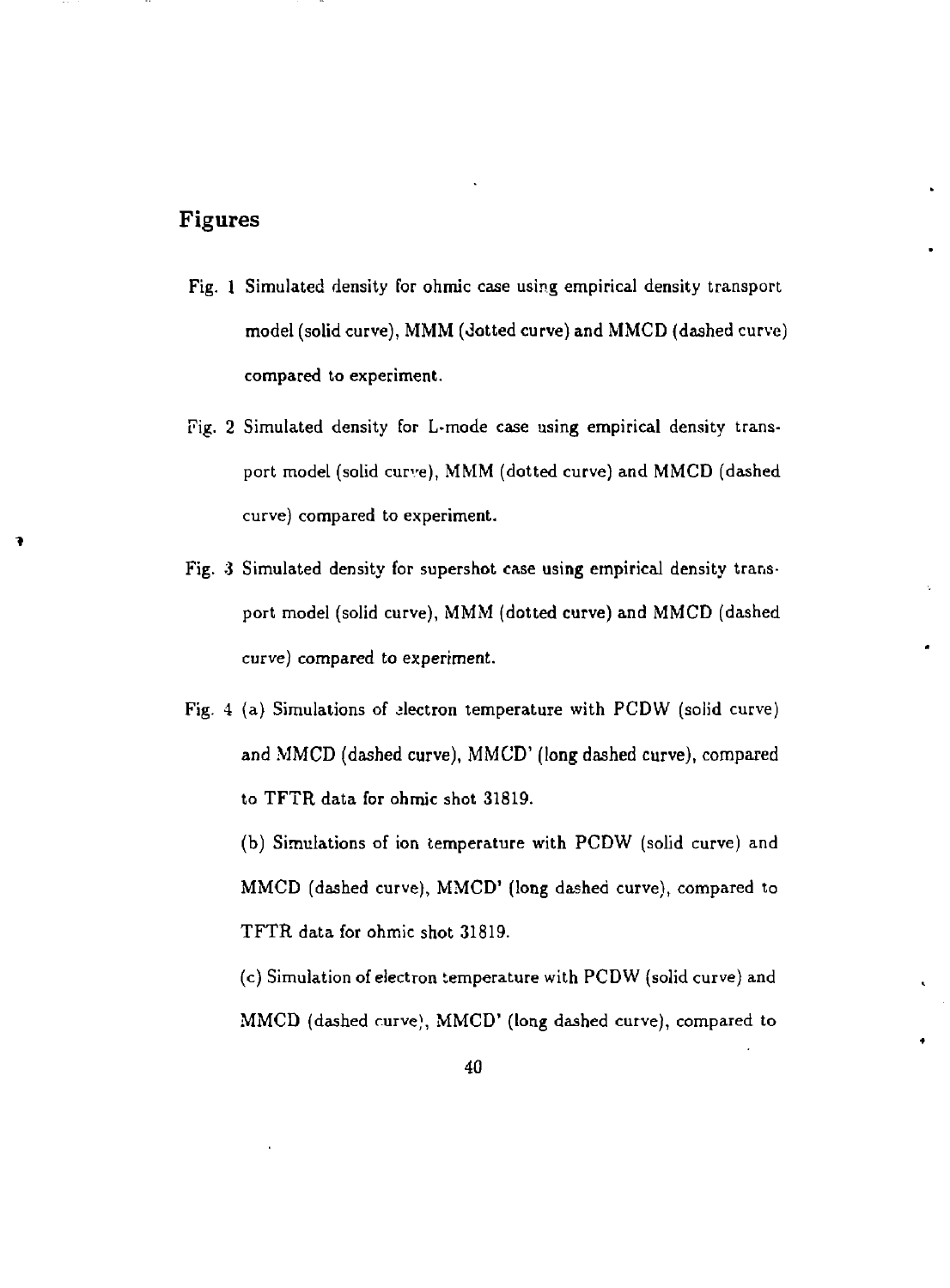TFTR data for L-mode shot 41326.

(d) Simulation of ion temperature with PCDvV (solid curve) and MMCD (dashed curve), MMCD' (long dashed curve), compared to TFTR data for L-mode shot 41326.

(e) Simulation of electron temperature with PCDW (solid curve) and MMCD (dashed curve), MMCD' with  $\eta_i^c = 10$ ., (long dashed curve), compared to TFTR data for supershot 30640.

(f) Simulation of ion temperature with PCDW (solid curve) and MMCD (dashed curve), MMCD' with  $\eta_i^c = 10$ ., (iong dashed curve), compared to TFTR data for supershot 30640.

Fig. 5 (a) PCDW simulation of central electron and ion temperature evolution for TFTR supershot 30640.

(b) MMM simulation of central electron and ion temperature evolution for TFTR supershot 30640.

(c) MMCD simulation of central electron and ion temperature evolution for TFTR supershot 30640.

Fig. 6 (a) PCDW prediction of  $\chi_e$  and  $\chi_i$  for TFTR ohmic case.

 $\chi_i$  ) PCDW prediction of  $\chi_e$  and  $\chi_i$  for TFTR L-mode case.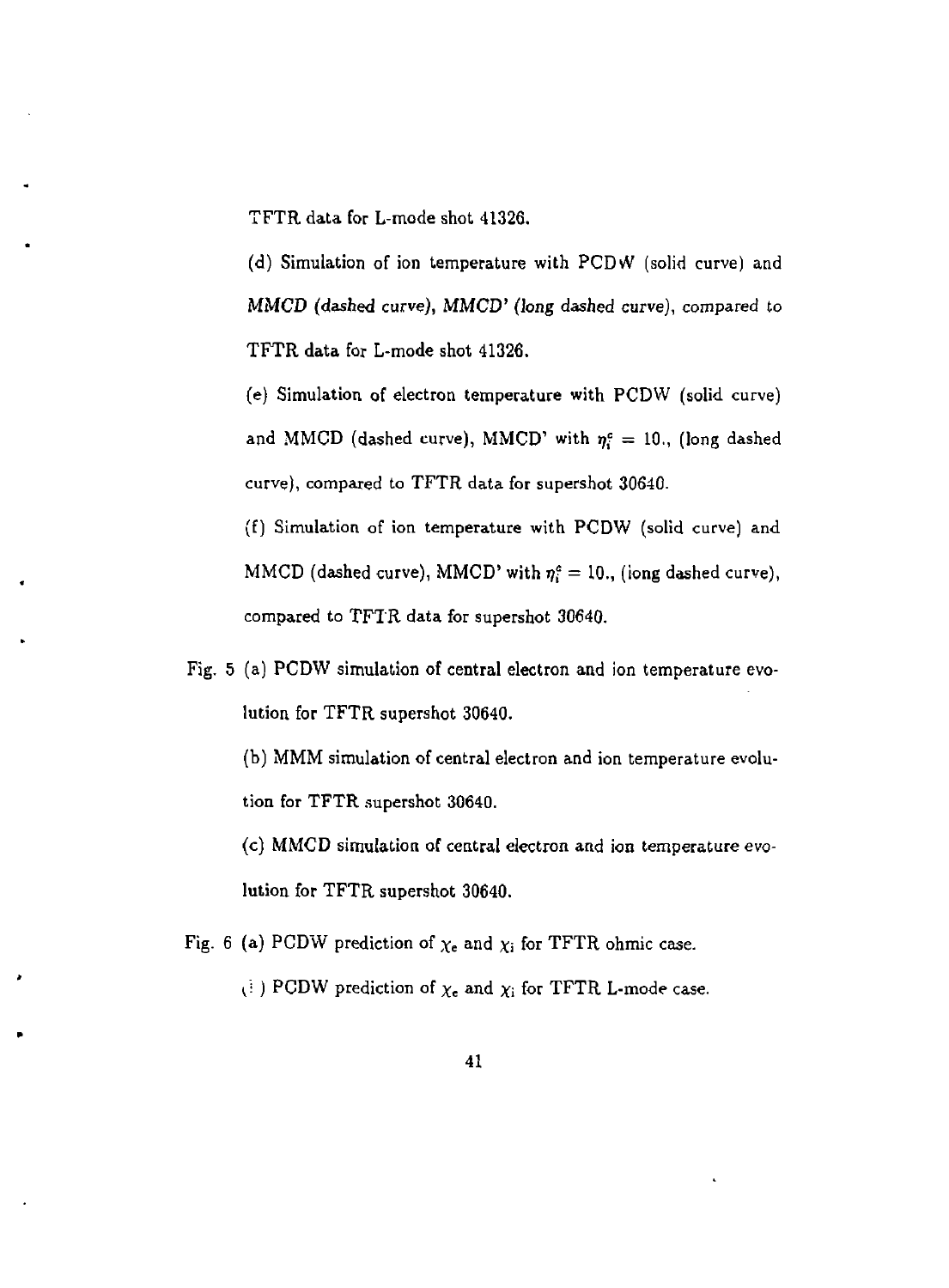(c) PCDW prediction of  $\chi_e$  and  $\chi_i$  for TFTR supershot case.

Fig. 7 MMCD prediction of multiple mode components of

- (a)  $\chi_e$  for TFTR ohmic shot 31819,
- (b)  $\chi_i$  for TFTR ohmic shot 31819.
- (c) *x<sup>e</sup>* for TFTR L-mode shot 41326,
- (d)  $\chi_{\rm i}$  for TFTR L-mode shot 41326,
- (e)  $\chi_{e}$  for TFTR supershot 30640,

(f)  $\chi_i$  for TFTR supershot 30640. Here circles designate total diffusivity while 'triangles' designate TEM losses, 'crosses' designate  $\eta_i$ losses, and 'squares' designate resistive ballooning derived losses.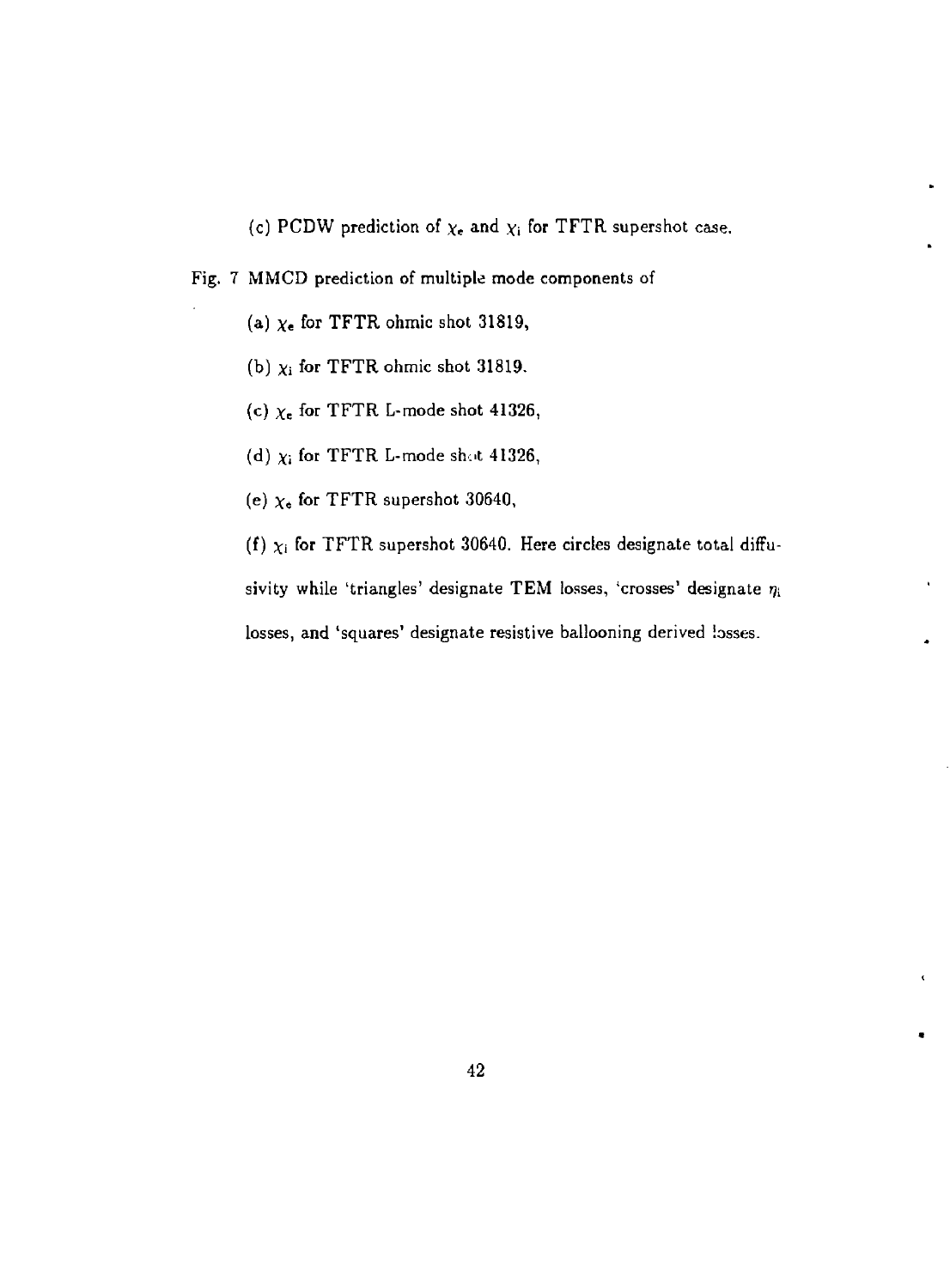

**FIG . 1**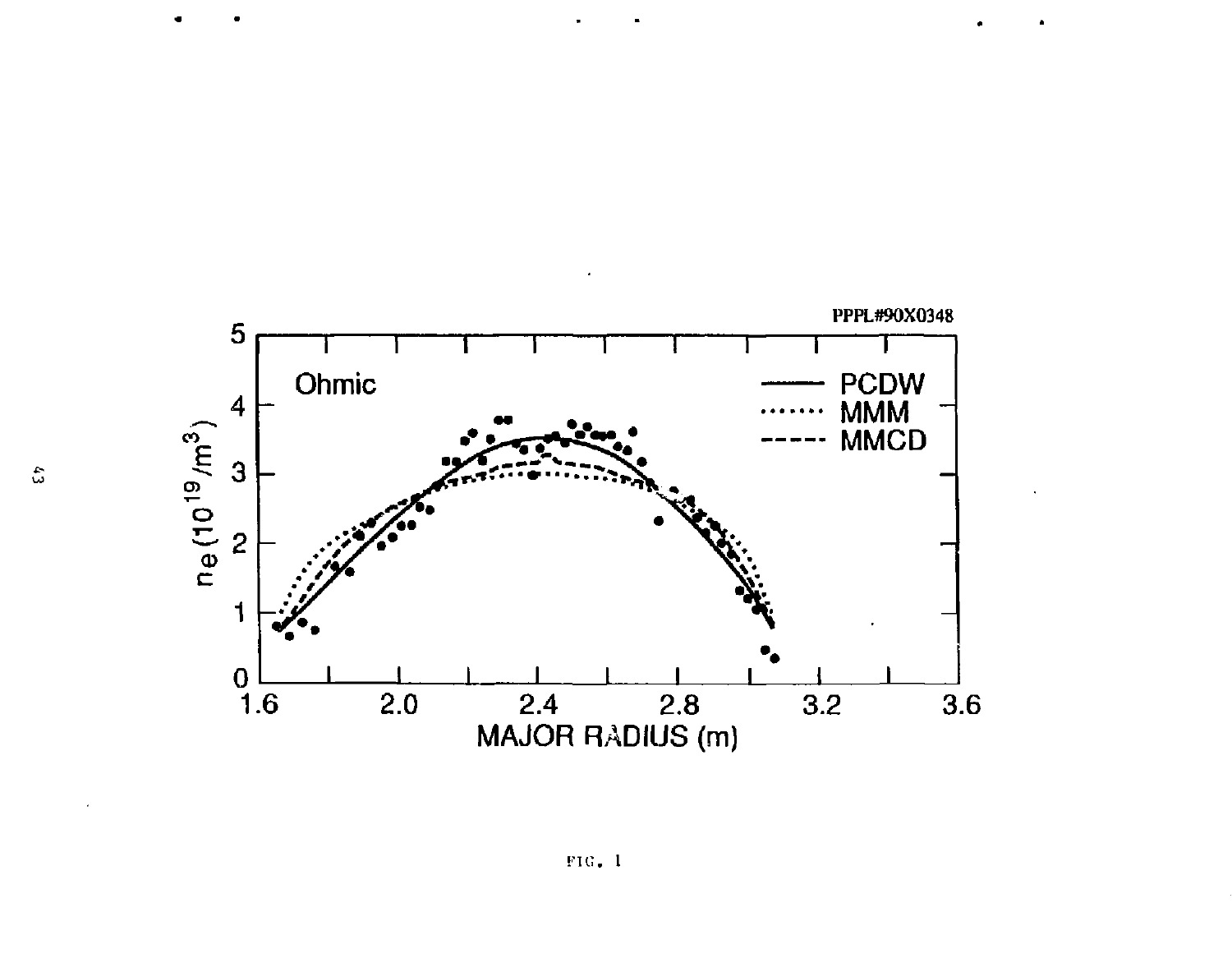

 $44\,$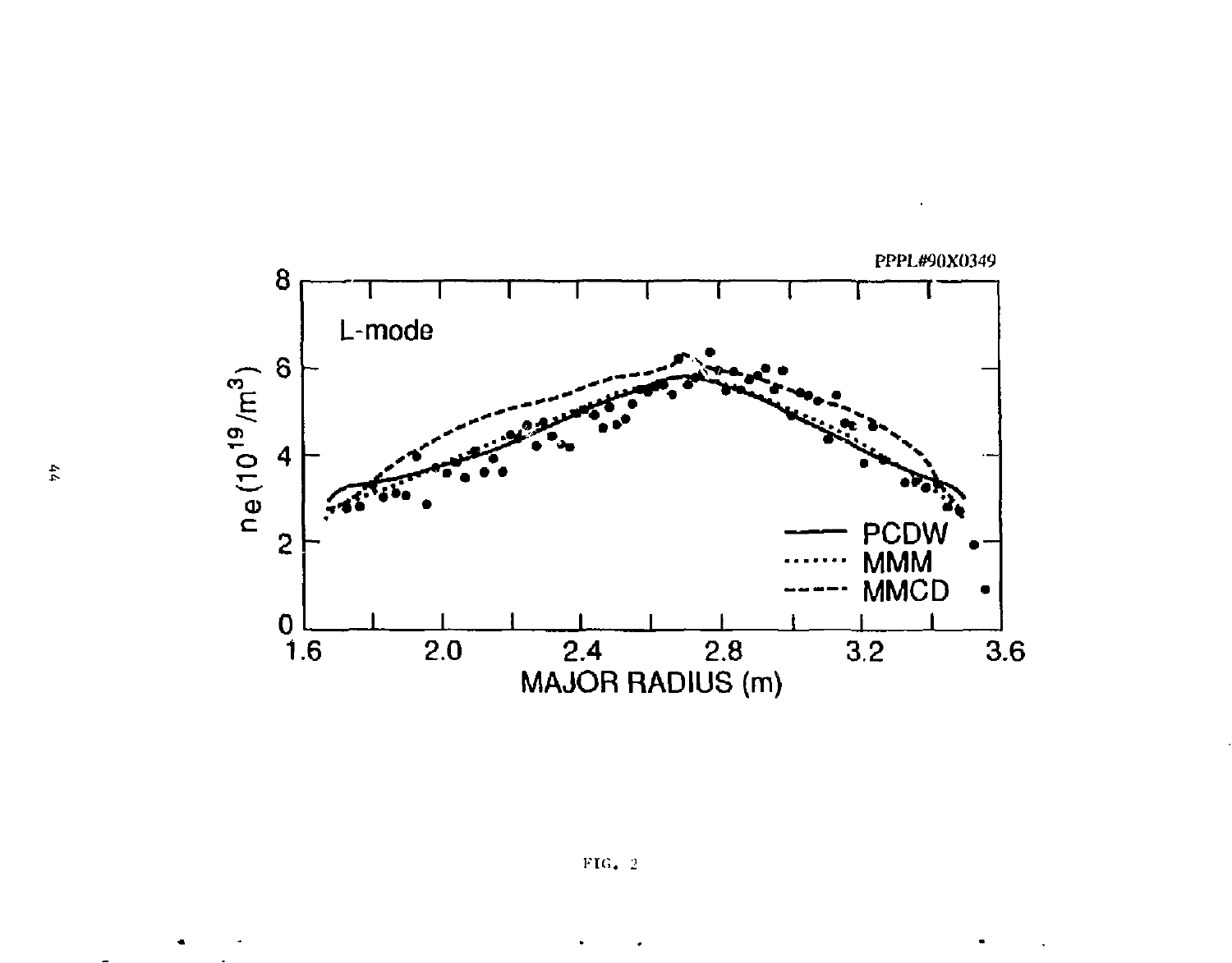

 $\cdots$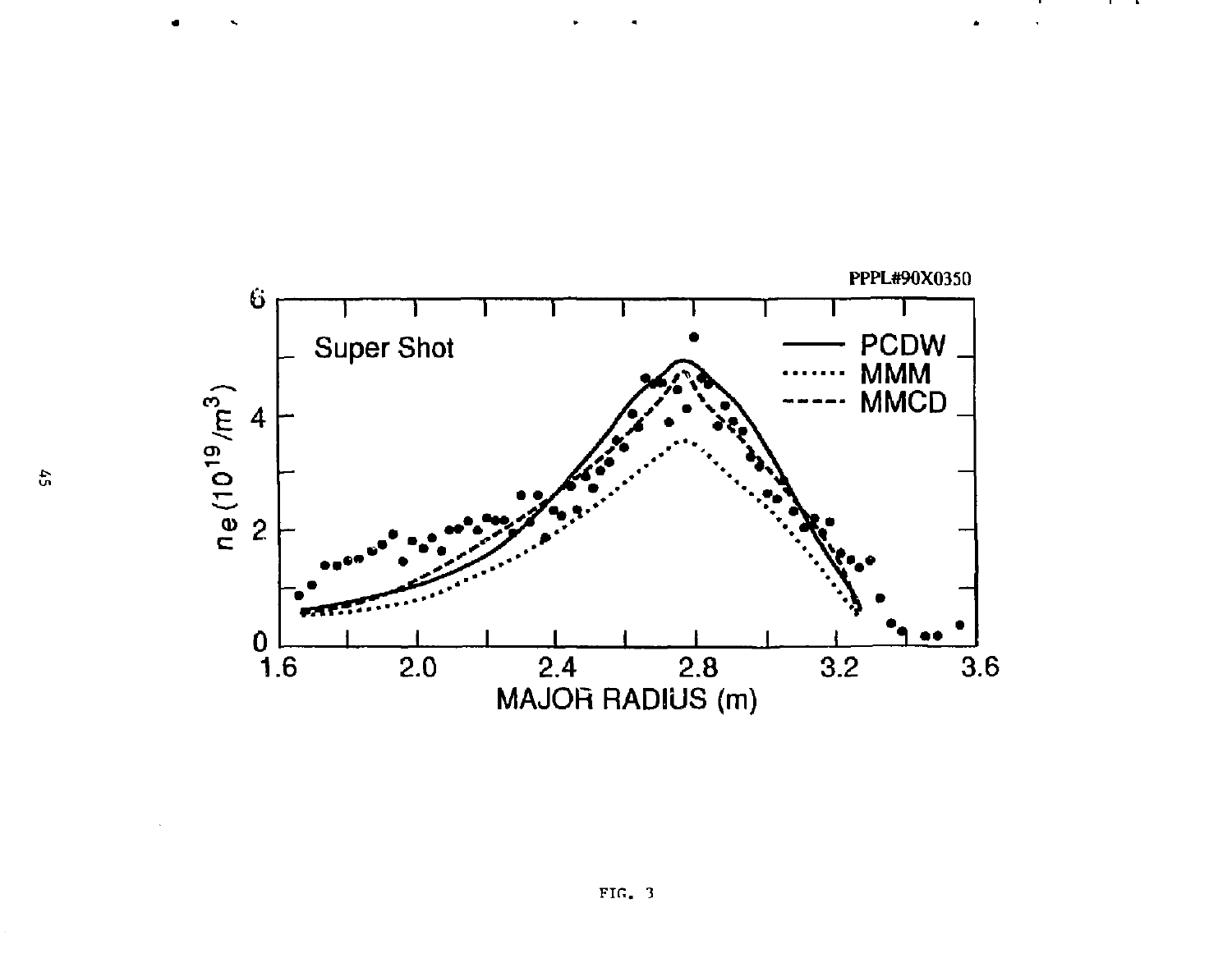



 $\ddot{x}$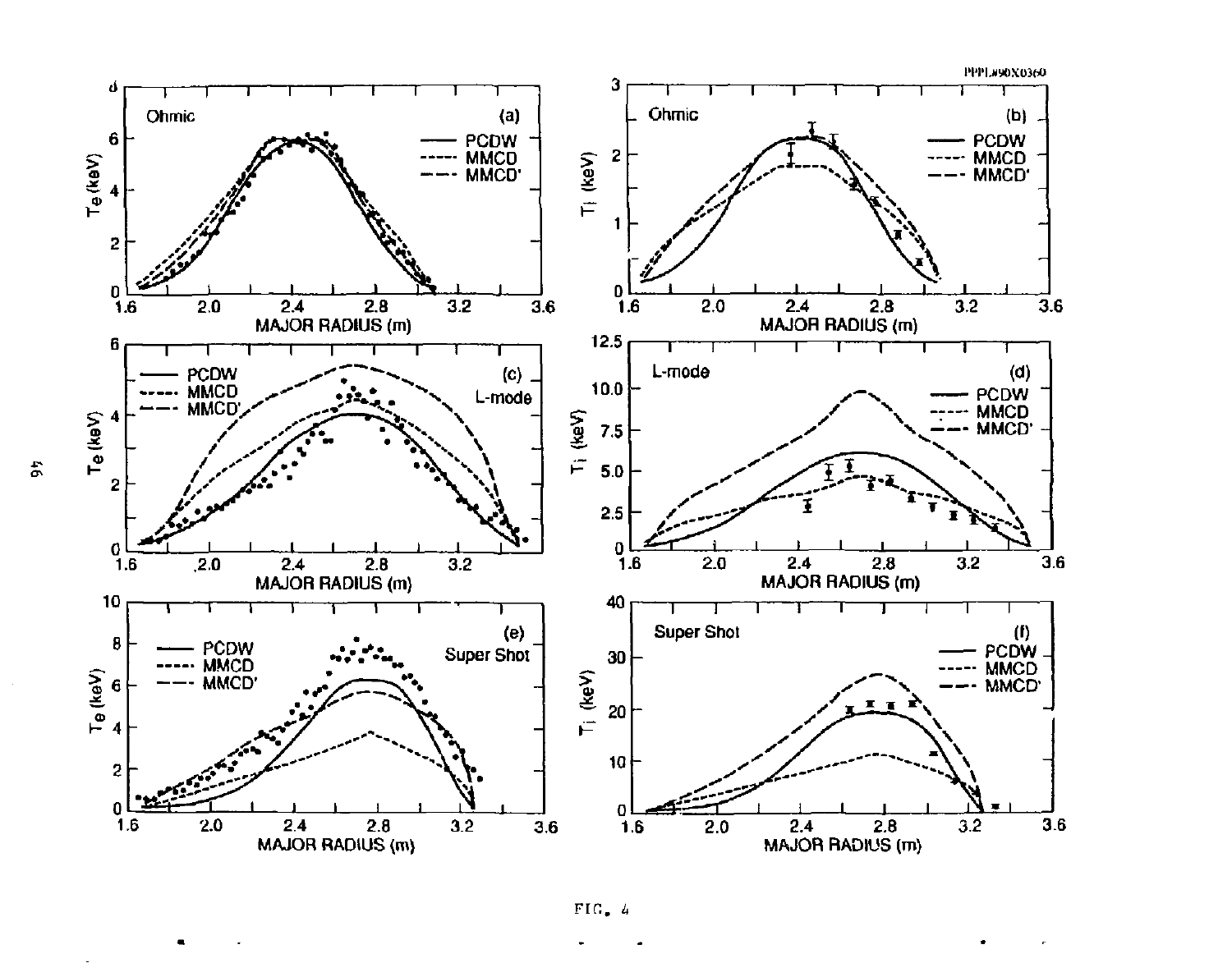

Ì

x



**47**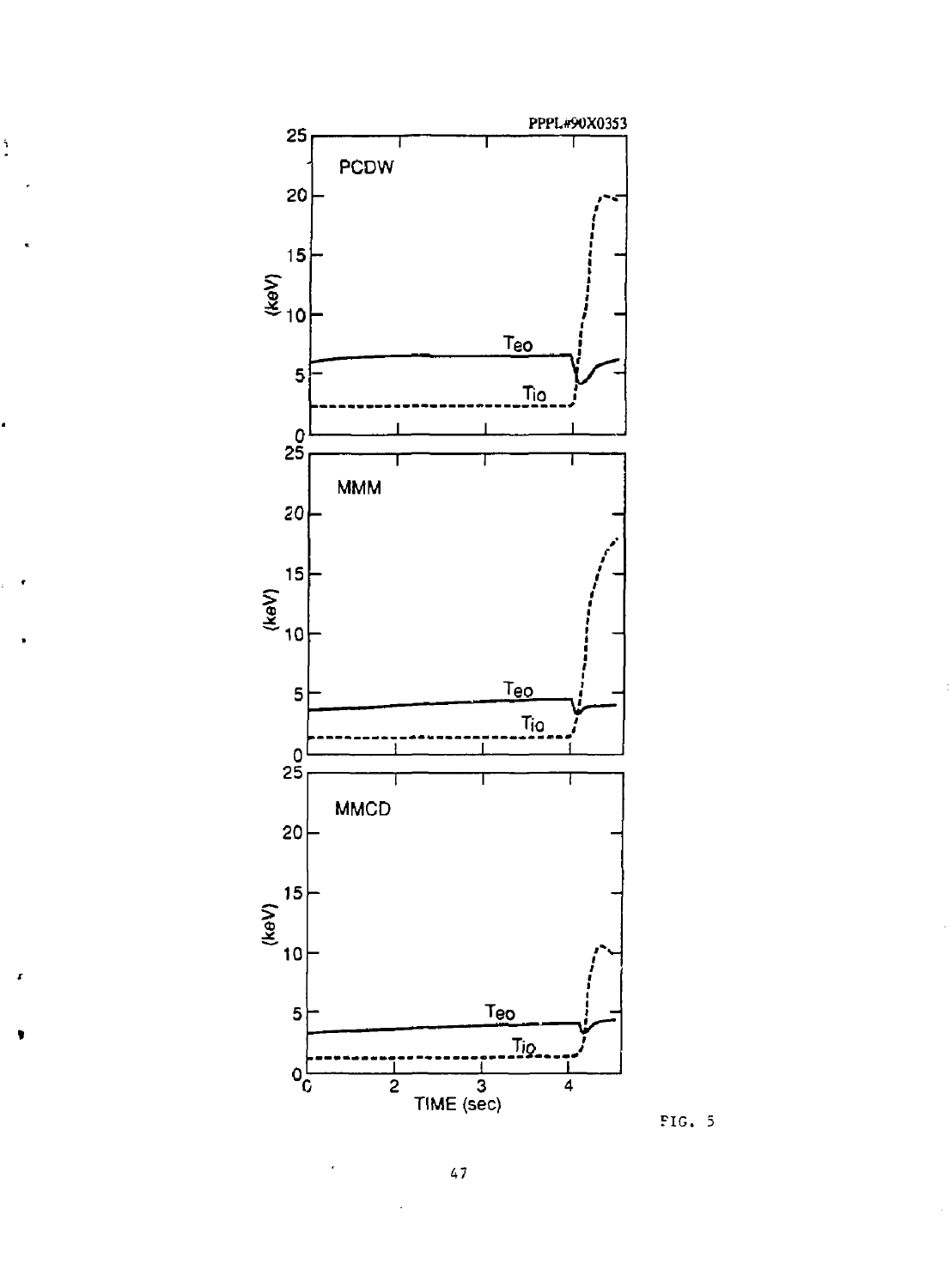

ţ